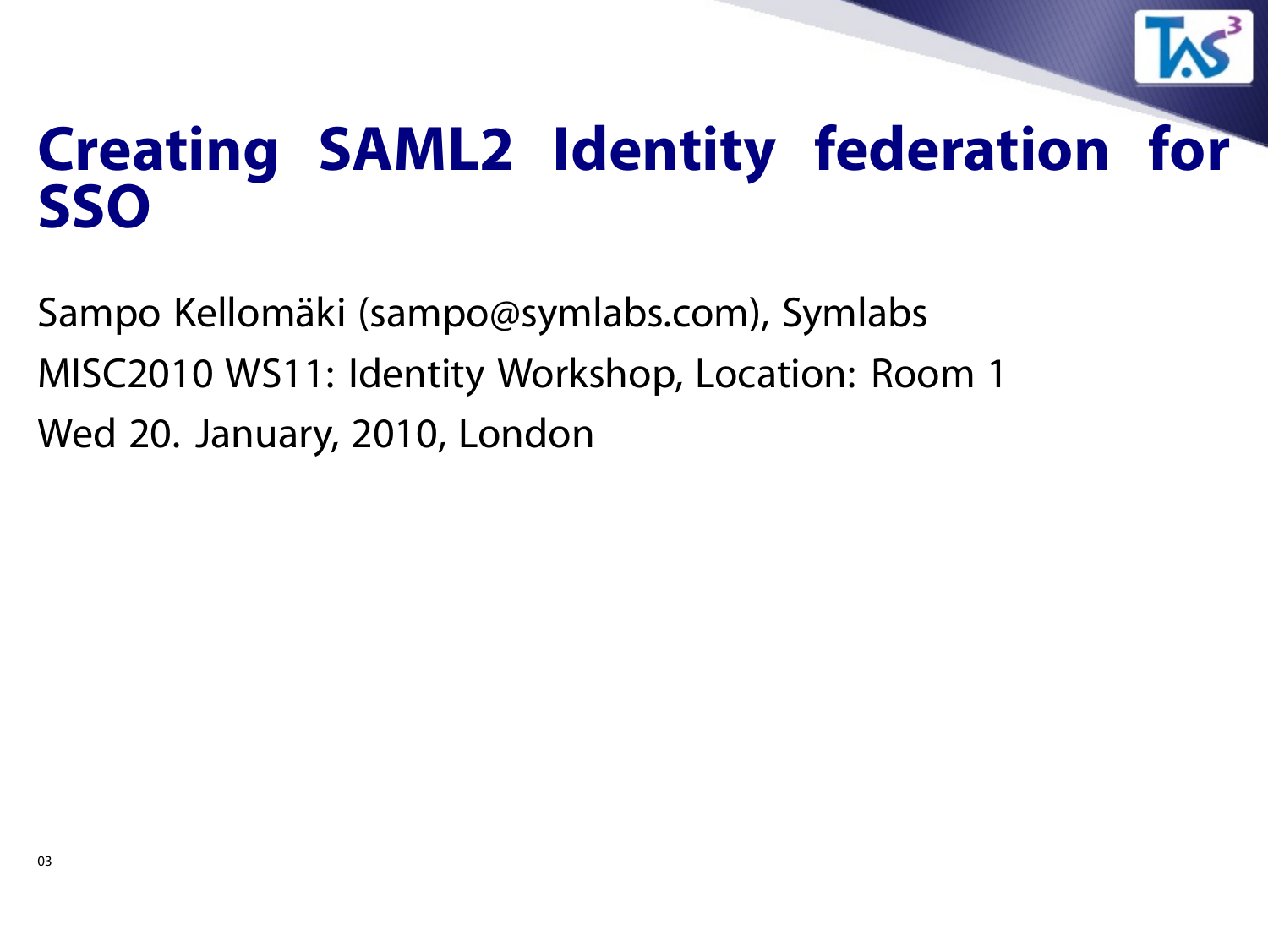

## **Agenda SAML2 Identity Federation**

- 1. Intro to federation
- 2. Singel Sign-On Theory
- 3. Building Circle of Trust
	- (a) Auto federation
	- (b) zxcot tool
- 4. SSO Practical
	- (a) mod\_auth\_saml way
	- (b) SSO servlet way
	- (c) zxid\_simple() / tas $3$ \_sso() way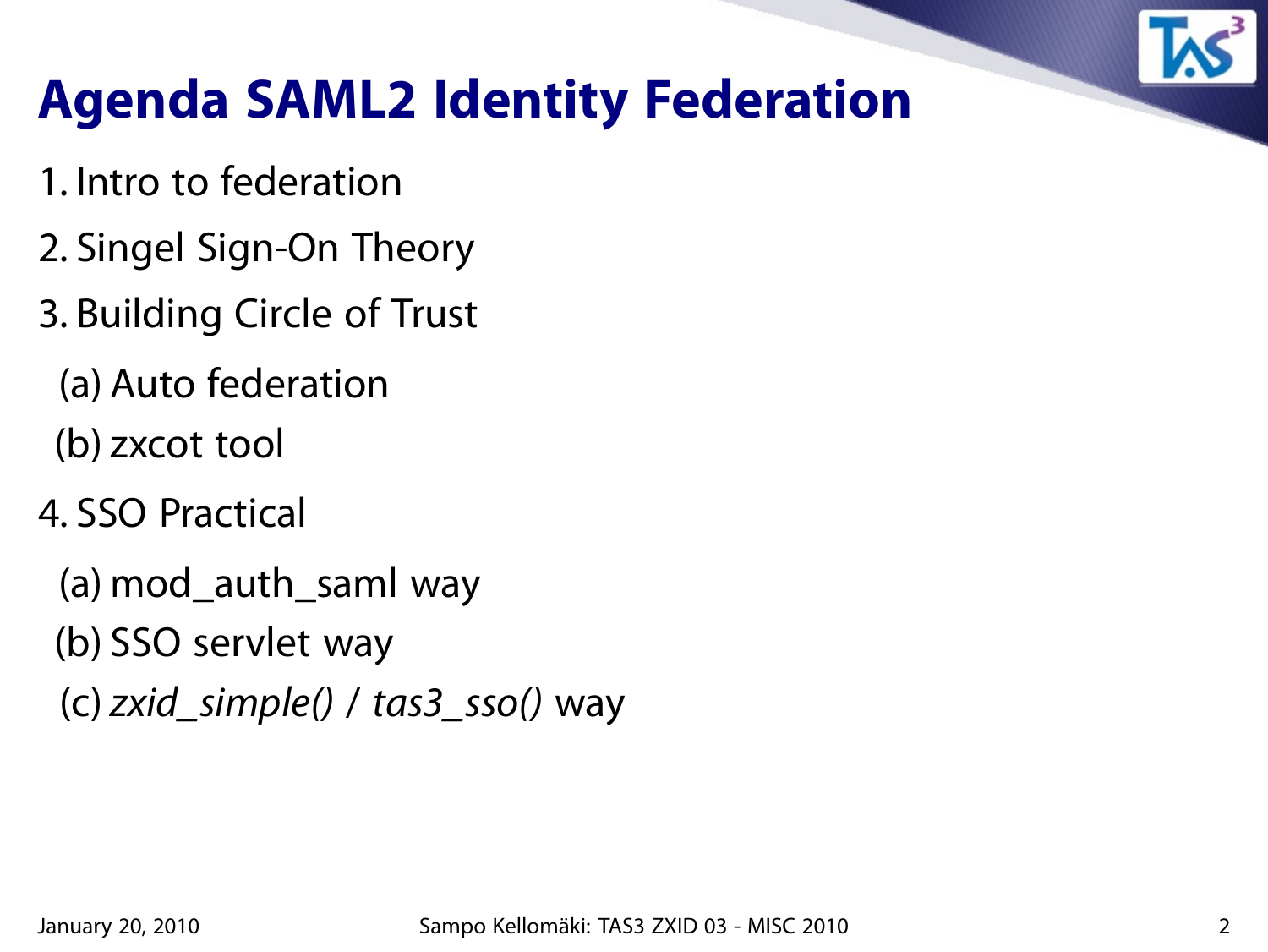

#### **TAS3 Session Agenda**

- 1. TAS3 Architecture
- 2. ID-WSF Basics
- 3. ID-WSF Hands-on
	- (a) WSC
	- (b) WSP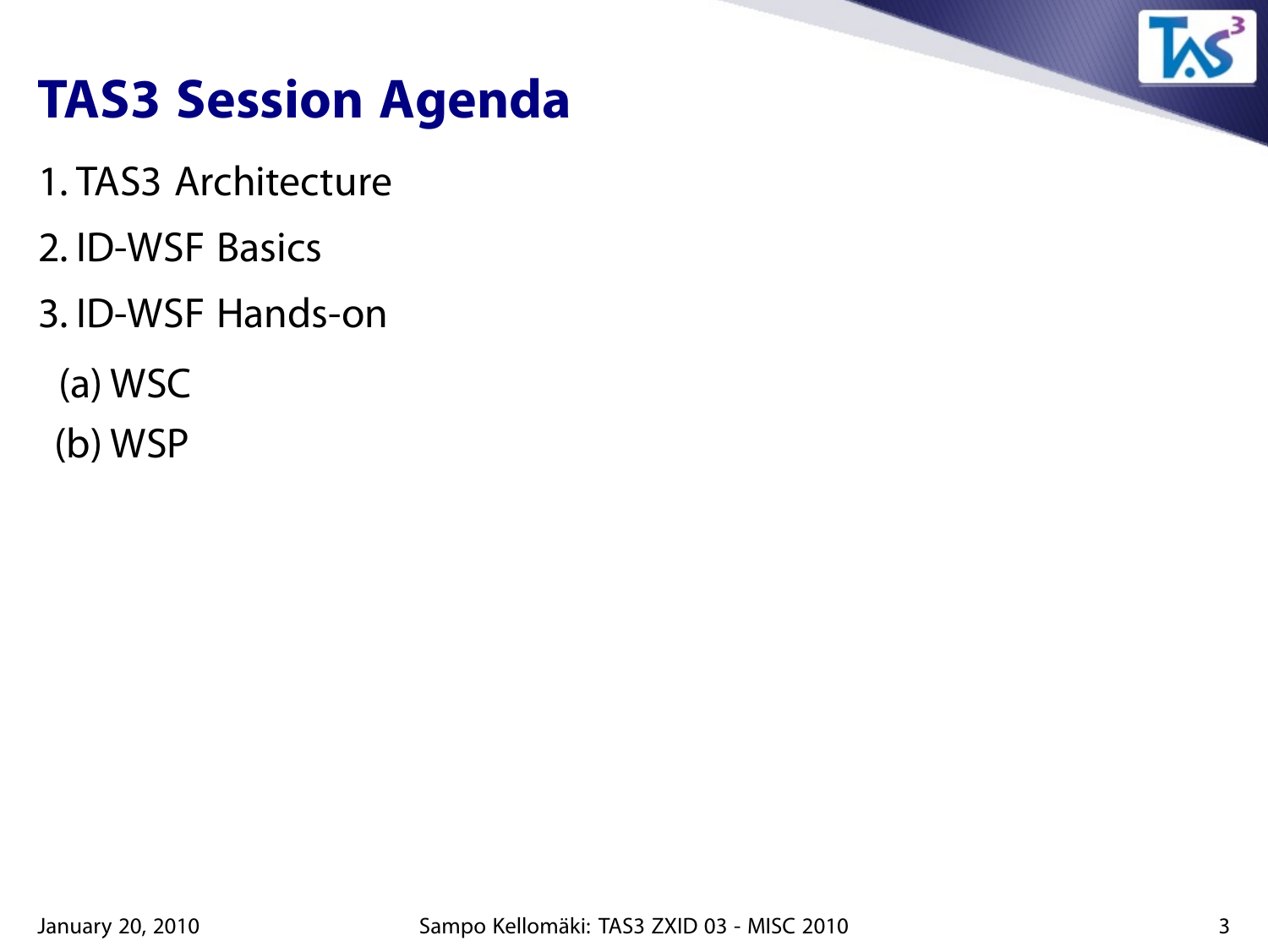#### **SAML2 SSO Federation**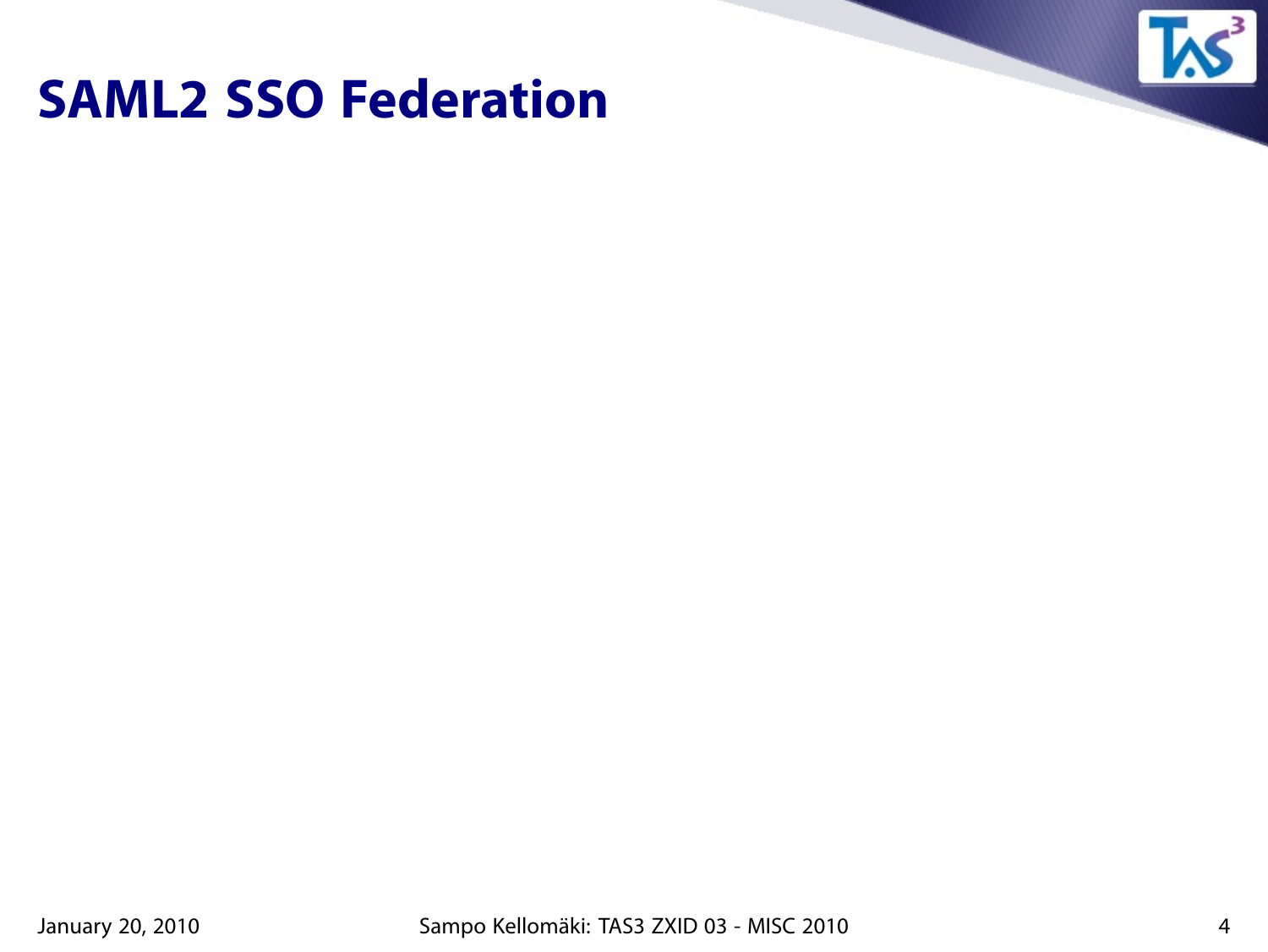

## **What is an Identity Federation**

- Agreement by business partners to work together trusting each other to authenticate users and pass identity data about the users.
- Contractual liability to each other and to users
- A scheme for identifying users, to share identifiers. A federation database holding these identifiers.
- Supporting technical infrastructure, usually standards based
- Applicable to Single Sign-On (SSO) and Web Services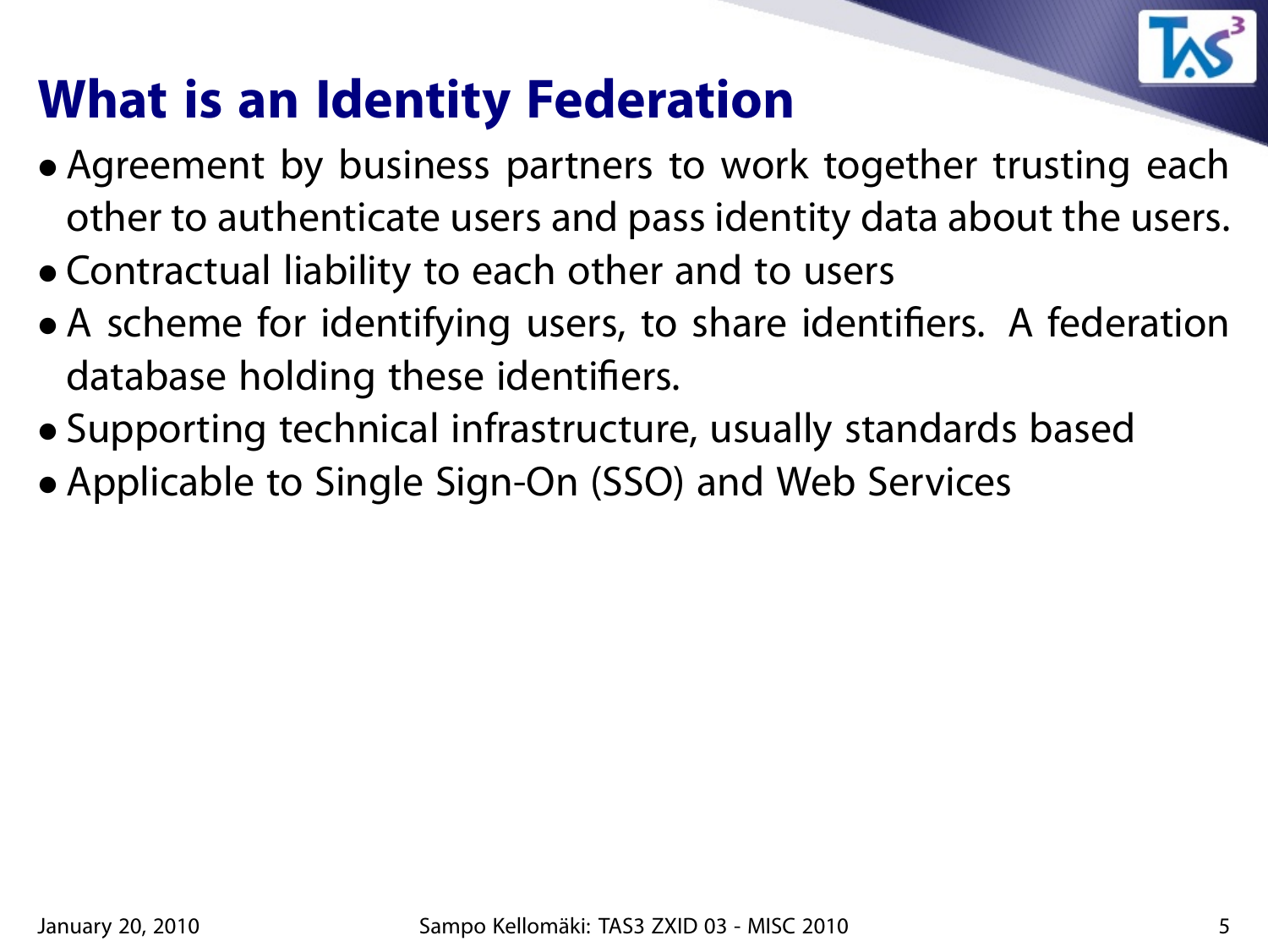

# **What is Single Sign-On (SSO)**

- User needs to supply his credentials (e.g. password) only once in a session spanning several web sites
- Sites trust other sites to authenticate users
- Single Sign-On is often used also for attribute push
- Single Logout
- Convenient for users
- Benefits from outsourcing user management, password resets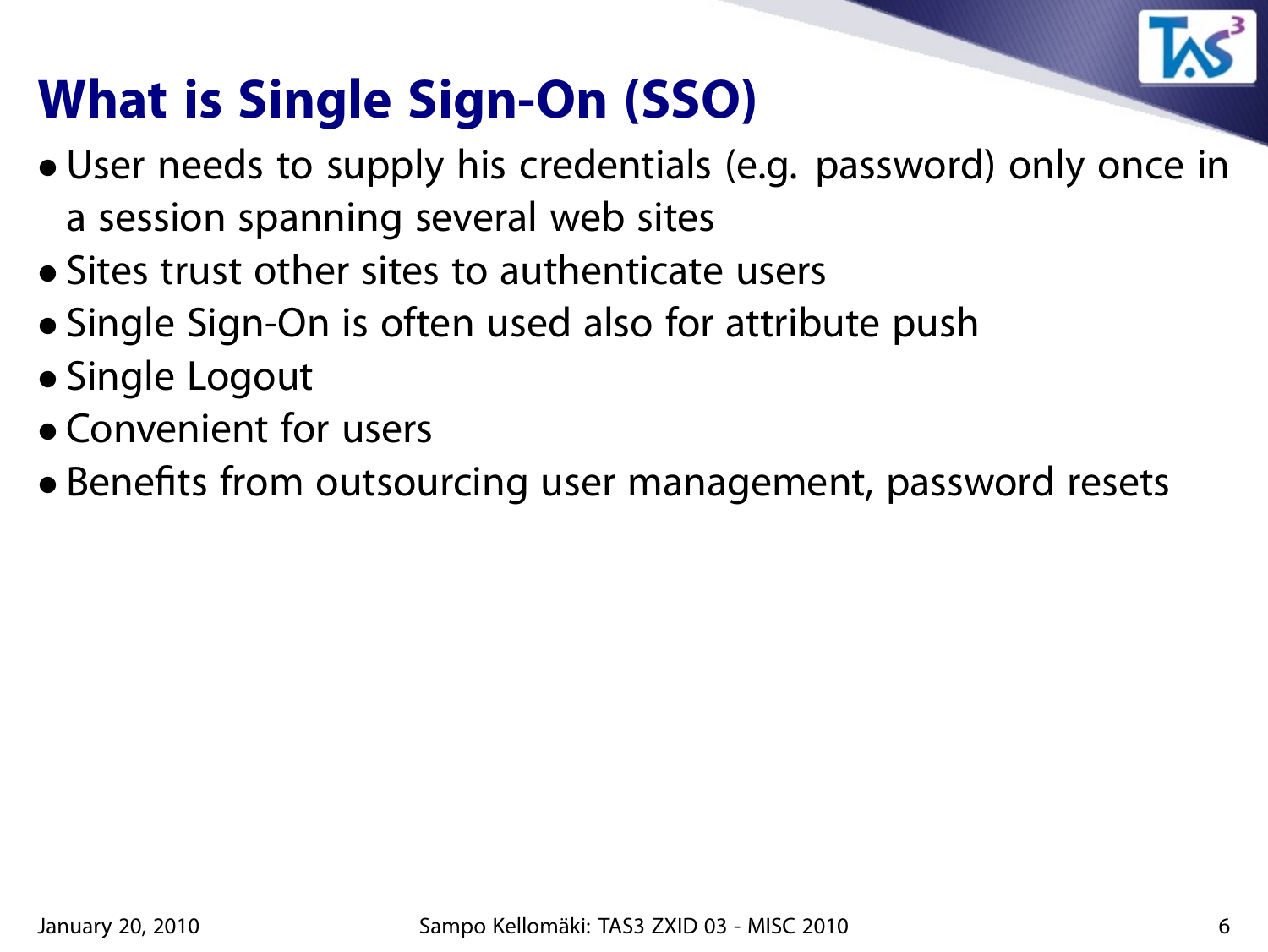

## **Identity Federation Roles for SSO**

- Service Provider (SP) or Relying Party (RP)
- Identity Provider (IdP)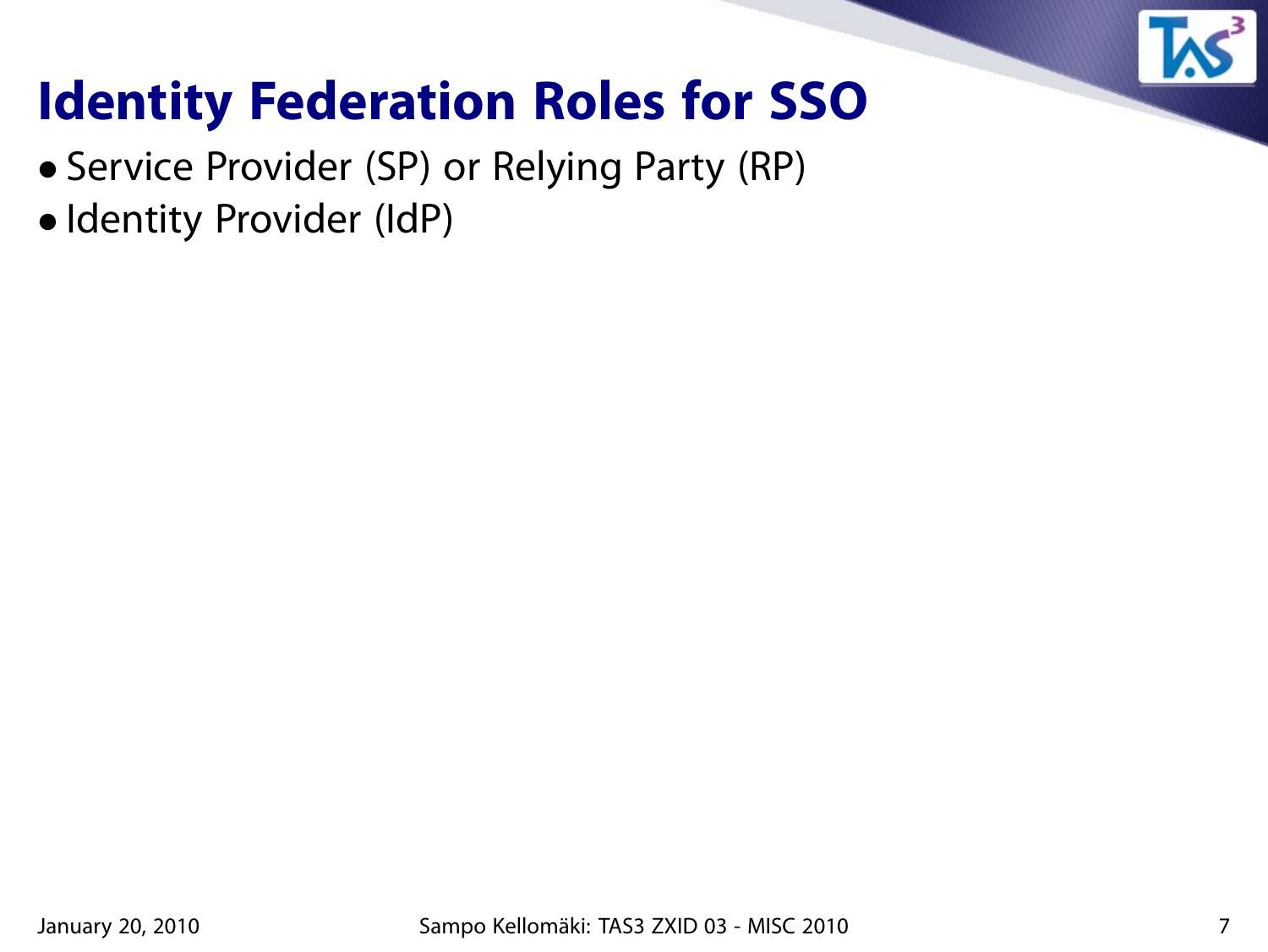## **Trust Network Models**

- IdP hub
- SP hub
- Multiple bilateral trust relationships form trust network
- Consortium model of federation agreement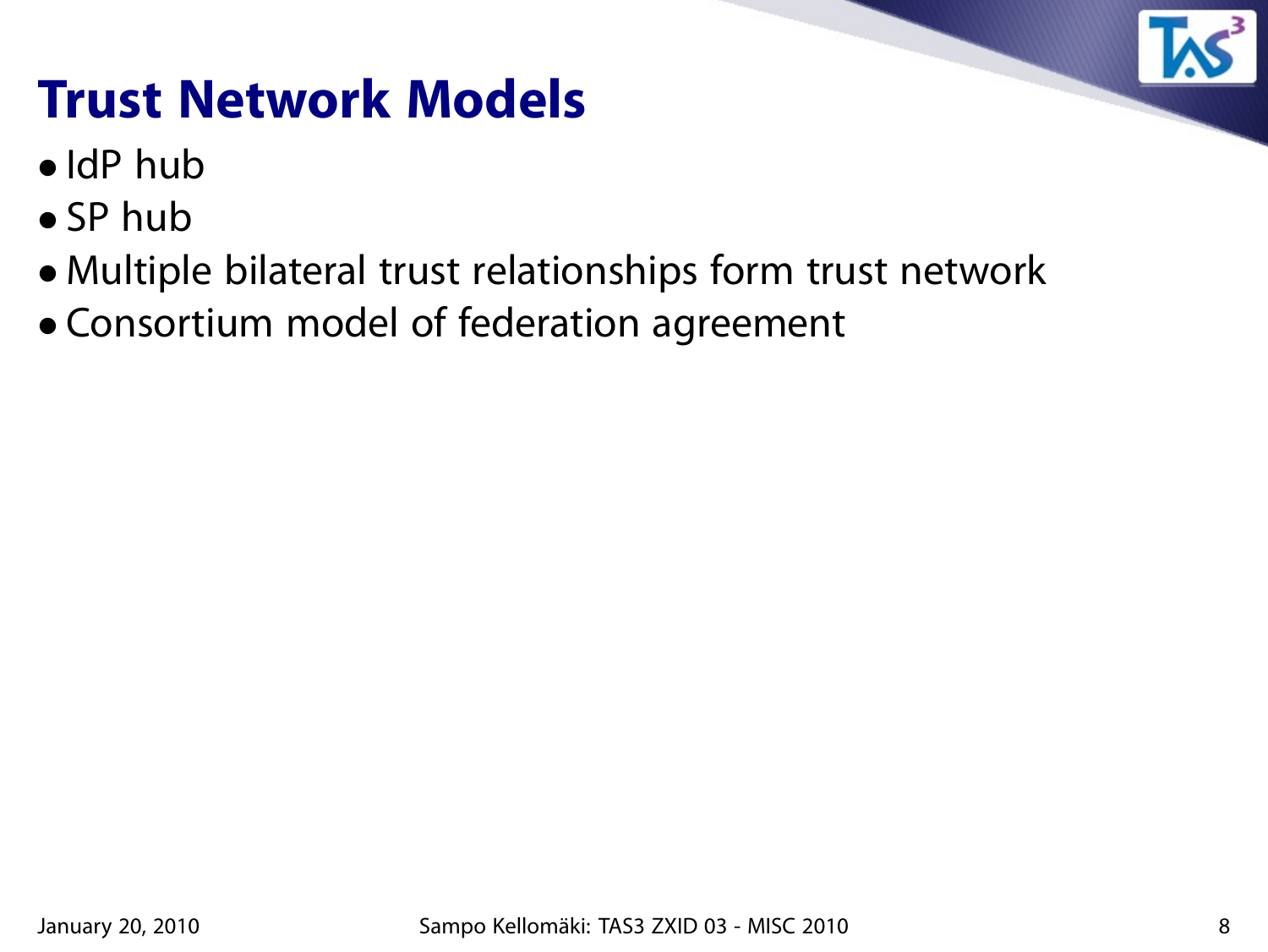

# **Building Circle of Trust**

- Metadata exchange needed for technical integration
- Well Known Metadata approach - EntityID is the URL where to get the Metadata
- Trust
	- Trust list approach
	- Online Certificate Status Protocol approach
	- Central Trust approach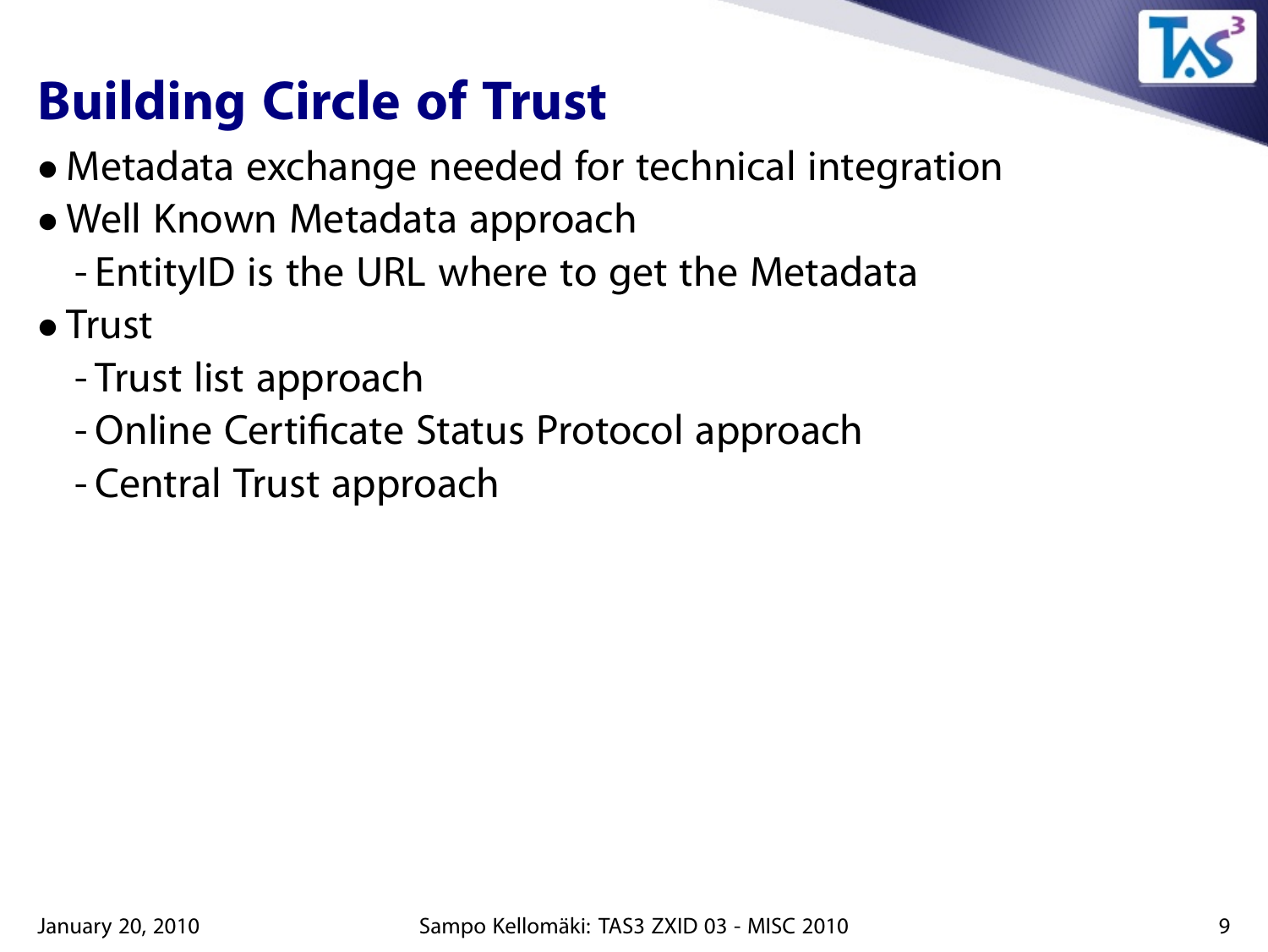# **Example PEM Cert**

—–BEGIN CERTIFICATE—– MIIGWTCCBcKgAwIBAgIDA-JEBMA0GCSqGSIb3DQEBBQUAMIIBEjELMAkGA1UEBhMC RVMxEjAQBgNVBAgTCUJhcmNlbG9uYTESMBAGA1UEBxMJQmFyY2Vsb25hM VQQKEyBJUFMgQ2VydGlmaWNhdGlvbiBBdXRob3JpdHkgcy5sLjEuMC Z2VuZXJhbEBpcHNjYS5jb20gQy5JLkYuICBCLUI2MjIxMDY5NTEuMCwC aXBzQ0EgQ0xBU0VBMSBDZXJ0aWZpY2F0aW9uIEF1dGhvcml0eTEuM aXBzQ0EgQ0xBU0VBMSBDZXJ0aWZpY2F0aW9uIEF1dGhvcml0eTEgMI DQEJARYRZ2VuZXJhbEBpcHNjYS5jb20wHhcNMDYwNDI2MTUzNjU0W MTUzNjU0WjCBljELMAkGA1UEBhMCUFQxDzANBgNVBAgTBkxpc2JvY BxMGTGIzYm9hMRMwEQYDVQQKEwpTeW1sYWJzIFNBMRQwEgYDVC aWNlczEYMBYGA1UEAxMPaWRwLnN5bWRlbW8uY29tMSAwHgYJKoZ ZWxpeEBzeW1sYWJzLmNvbTCBnzANBgkqhkiG9w0BAQEFAAOBjQAw x5ZjAl06CZcSMVtjoaS2sCbrBq/whwWnuVgbD6gAM9EO9qDDEs9eB5i iFTWuZy9jdxL5wNgr2Zk8NxytyaznQgAddKLCSqPZh7Dd+U3Z5hoGtLo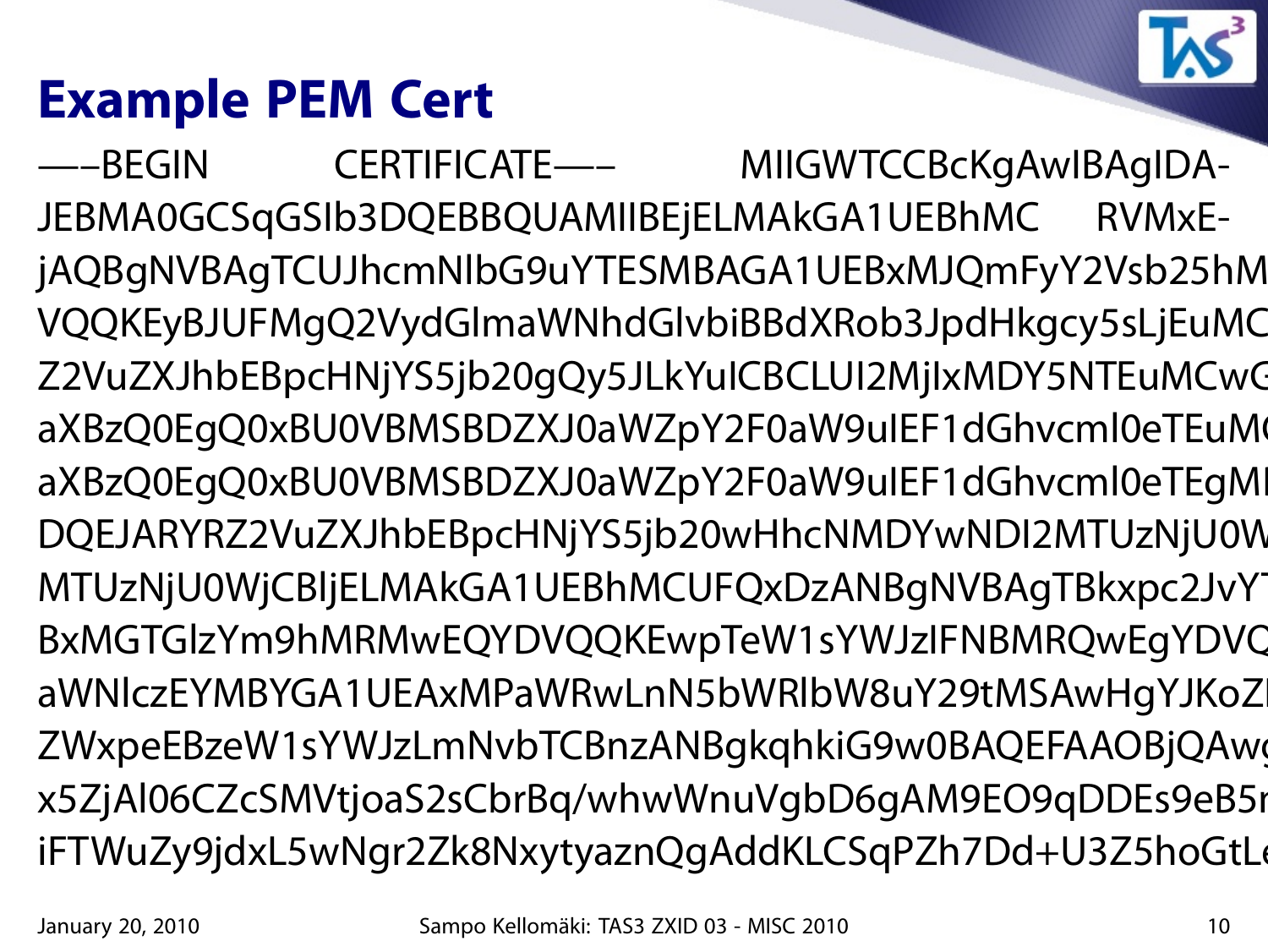

Sopfj3m6TKOzURgg/Ad/0/cuF9TyCpQprBcpsAECAwEAAaOCAzQwgg EwQCMAAwEQYJYIZIAYb4QgEBBAQDAgZAMAsGA1UdDwQEAwID+D1 BggrBgEFBQcDATAdBgNVHQ4EFgQUbChmdTnQyOFzW59+dakqD/KX BBgwFoAUDgdg1DnJG1tdkHsjyNI0nUqaRjkwHAYDVR0RBBUwE4ERZn bGFicy5jb20wHAYDVR0SBBUwE4ERZ2VuZXJhbEBpcHNjYS5jb20wcqY. QgENBGUWY09yZ2FuaXphdGlvbiBJbmZvcm1hdGlvbiBOT1QqVkFMSl TEFTRUExIFNlcnZlciBDZXJ0aWZpY2F0ZSBpc3N1ZWQqYnkgaHR0cHM aXBzY2EuY29tLzAvBglghkgBhvhCAQIEIhYgaHR0cHM6Ly93d3cuaXBzY L2lwc2NhMjAwMi8wQwYJYIZIAYb4QgEEBDYWNGh0dHBzOi8vd3d3Lr bS9pcHNjYTIwMDIvaXBzY2EyMDAyQ0xBU0VBMS5jcmwwRgYJYIZIAYl N2h0dHBzOi8vd3d3Lmlwc2NhLmNvbS9pcHNjYTIwMDIvcmV2b2Nhd QTEuaHRtbD8wQwYJYIZIAYb4QqEHBDYWNGh0dHBzOi8vd3d3Lmlwc cHNjYTIwMDIvcmVuZXdhbENMQVNFQTEuaHRtbD8wQQYJYIZIAYb4Q dHBzOi8vd3d3Lmlwc2NhLmNvbS9pcHNjYTIwMDIvcG9saWN5Q0xBU0 MIGDBgNVHR8EfDB6MDmgN6A1hjNodHRwOi8vd3d3Lmlwc2NhLmN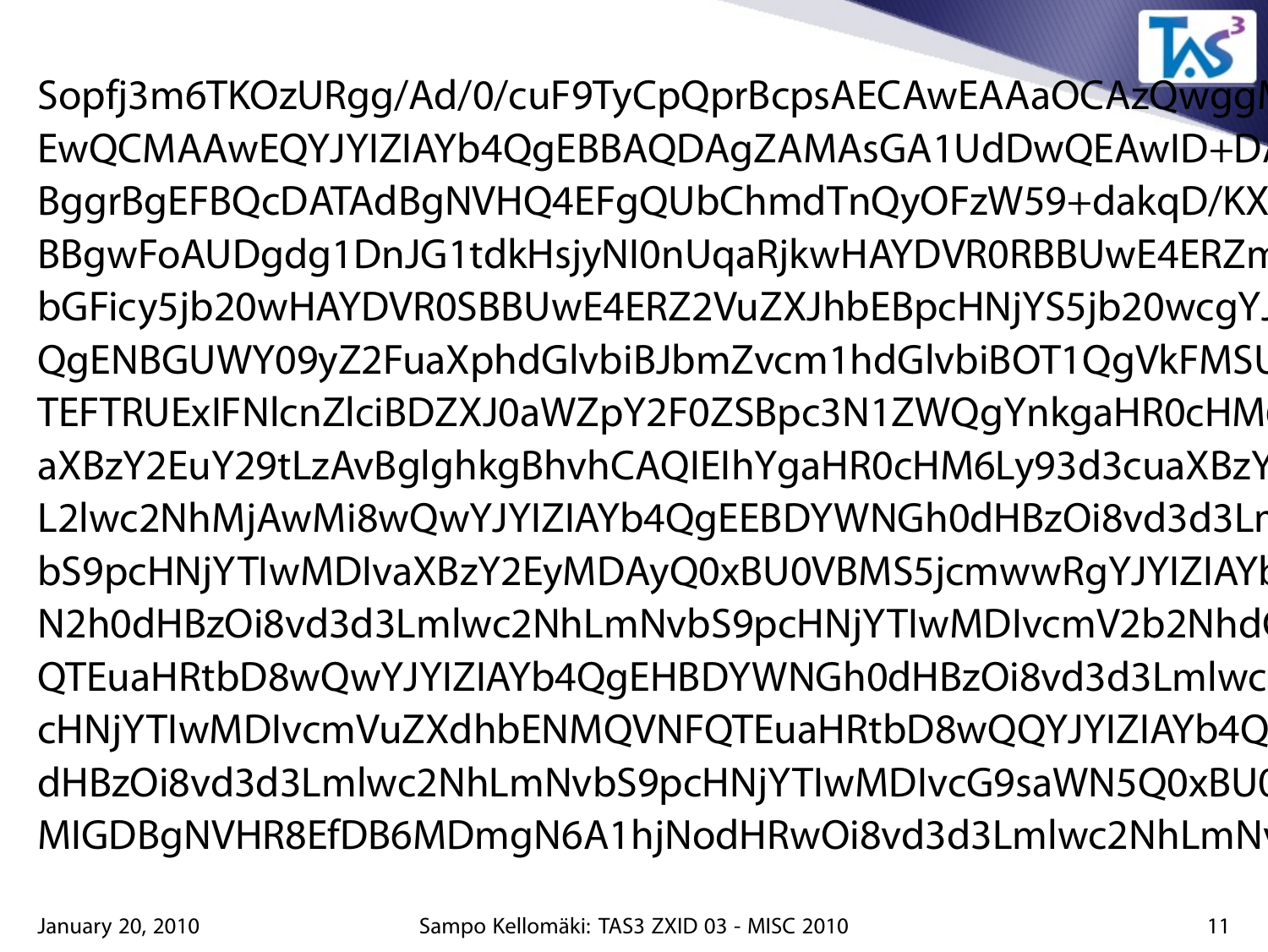MDIvaXBzY2EyMDAyQ0xBU0VBMS5jcmwwPaA7oDmGN2h0dHA6Ly93 c2NhLmNvbS9pcHNjYTIwMDIvaXBzY2EyMDAyQ0xBU0VBMS5jcmwwI AQEEJjAkMCIGCCsGAQUFBzABhhZodHRwOi8vb2NzcC5pcHNjYS5jb20 SIb3DQEBBQUAA4GBACan4TGRFHayR38xPkMabzwz9VmCbm0uwPxk jkSenPpwpvomvNfp4G0WJdavd7KnZBbMbnKx1qTMgge/ftBnuqcrn6v aHftQ+r2gFYiVX4HEa6NU5AgpiQjme0Vh3Hzs228lVllgsFqv6YbdlyTYIU —–END CERTIFICATE—–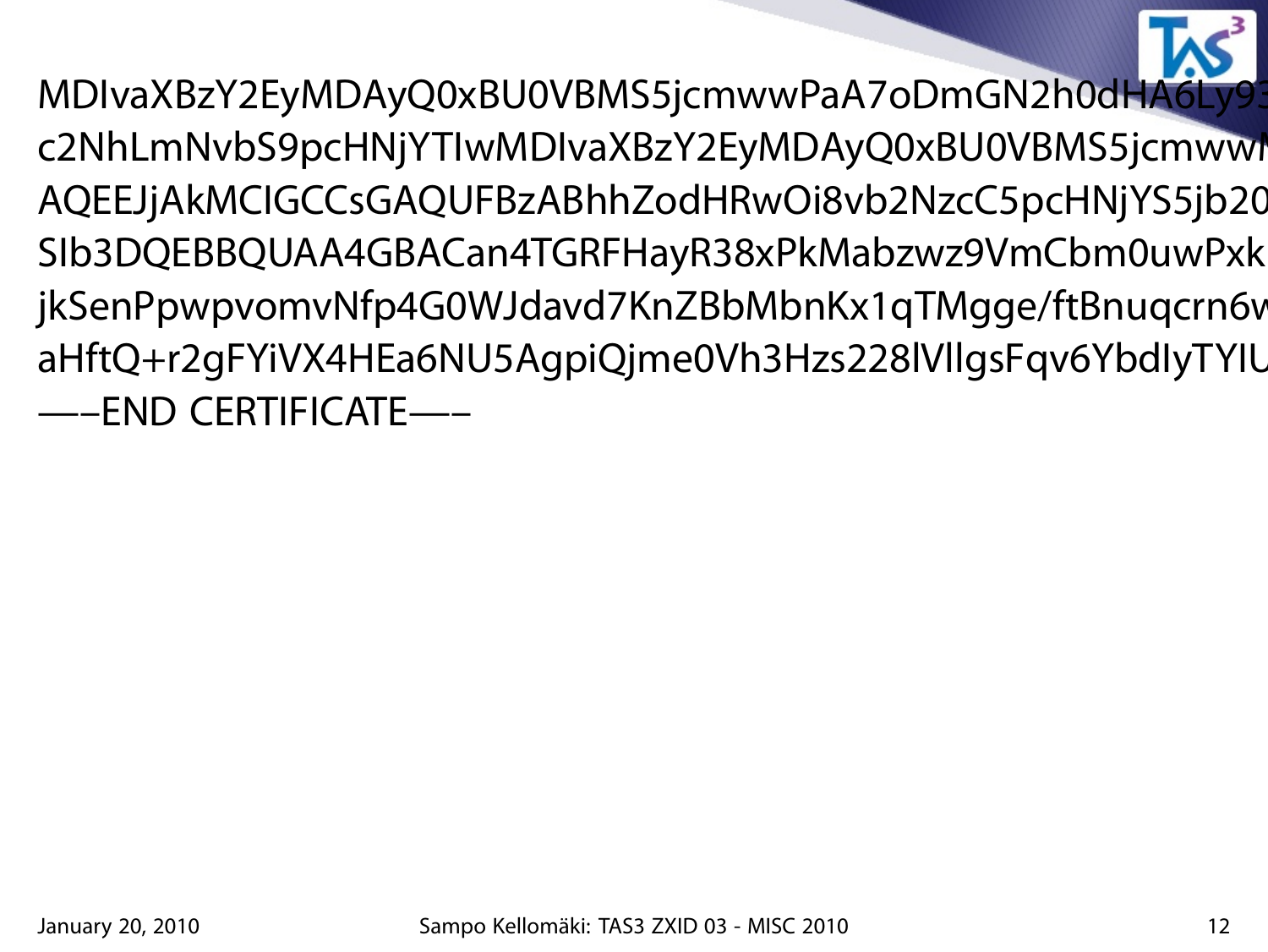#### **Example PEM Cert And Private Key As Used by ZXID**

—–BEGIN CERTIFICATE—– MIIGWTCCBcKgAwIBAgIDA-JEBMA0GCSqGSIb3DQEBBQUAMIIBEjELMAkGA1UEBhMC RVMxEjAQBgNVBAgTCUJhcmNlbG9uYTESMBAGA1UEBxMJQmFyY2Vsb25hM VQQKEyBJUFMgQ2VydGlmaWNhdGlvbiBBdXRob3JpdHkgcy5sLjEuMC (snip) SIb3DQEBBQUAA4GBACan4TGRFHayR38xPkMabzwz9VmCbm0u jkSenPpwpvomvNfp4G0WJdavd7KnZBbMbnKx1qTMgge/ftBnuqcrn6v aHftQ+r2gFYiVX4HEa6NU5AgpiQjme0Vh3Hzs228lVllgsFqv6YbdlyTYIU —–END CERTIFICATE—–

—–BEGIN RSA PRIVATE KEY—– MIICXQIBAAKBqQDTq7HHlmMCXToJlx oMMSz14HmfiUcZjxL3iIVNa5nL2N3EvnA2CvZmTw3HK3JrOdCAB10os. 8nEpzyUJWXpCs9K+kuuJAkAm0b523XnsJmsipA+ZDdyqrUjKDo6WH3 /GeJEXxqIwfcj2lZLp/iIRvG7ICjN/rdWoNImF3HVBRS —–END RSA PRIVATE KEY—–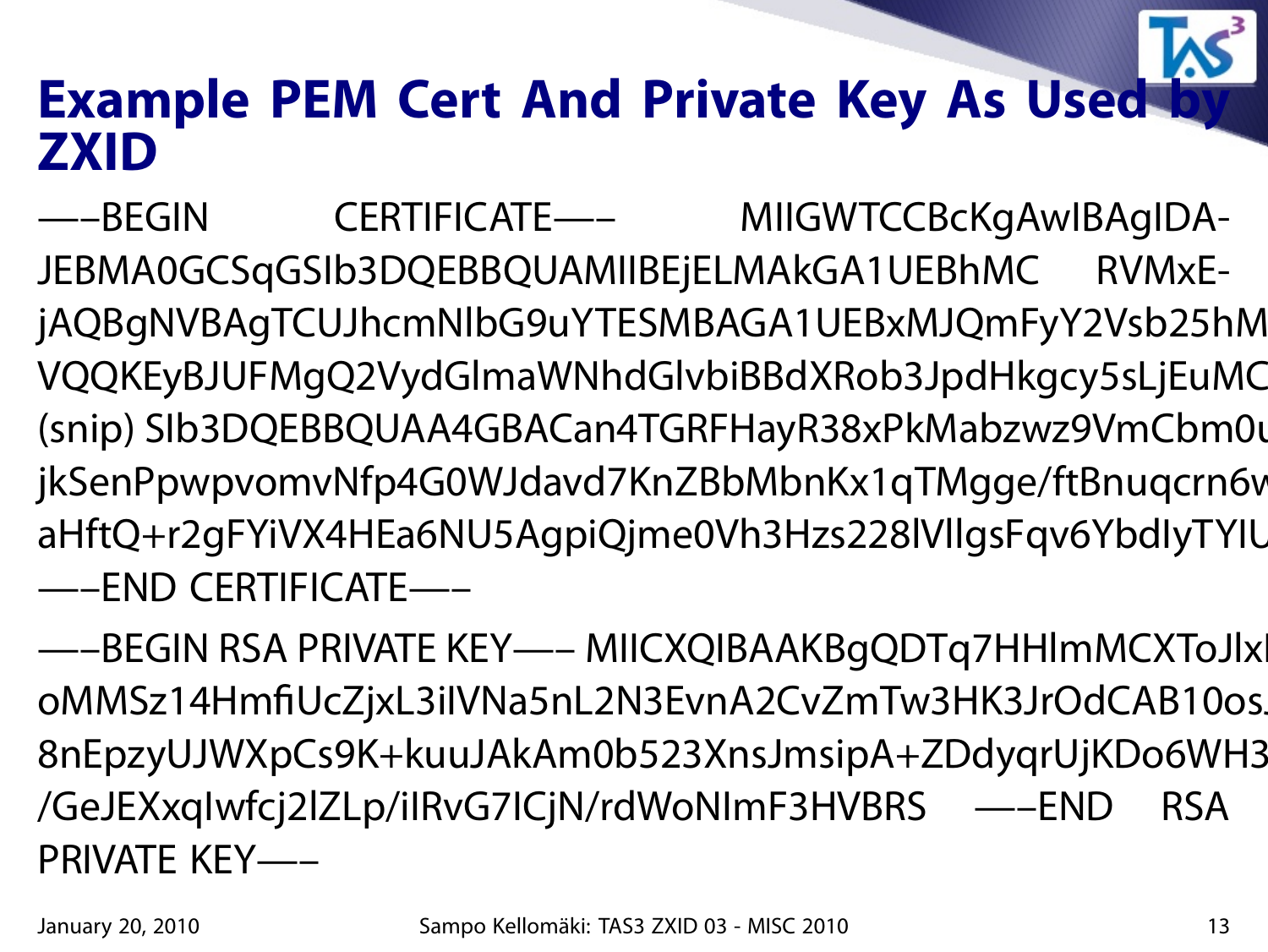#### **Example Metadata**

<md:EntityDescriptor xmlns:md="urn:oasis:names:tc:SAML:2.0:metada entityID="https://idp1.zxidp.org:8443/zxididp?o=B"> <md:IDPSSODes WantAuthnRequestsSigned="1" errorURL="https://idp1.zxidp.org:8443 protocolSupportEnumeration="urn:oasis:names:tc:SAML:2.0:protocol" <md:KeyDescriptor use="encryption"> <ds:KeyInfo xmlns:ds="http://v <ds:X509Data> <ds:X509Certificate> MIIGWTCCBcKgAwIBAgIDA-JEBMA0GCSqGSIb3DQEBBQUAMIIBEjELMAkGA1UEBhMC RVMxEjAQBgNVBAgTCUJhcmNlbG9uYTESMBAGA1UEBxMJQmFyY2Vsb25hM VQQKEyBJUFMgQ2VydGlmaWNhdGlvbiBBdXRob3JpdHkgcy5sLjEuMC (snip) jkSenPpwpvomvNfp4G0WJdavd7KnZBbMbnKx1qTMgge/ftBnud aHftQ+r2gFYiVX4HEa6NU5AgpiQjme0Vh3Hzs228lVllgsFqv6YbdIyTYIU <md:KeyDescriptor use="signing"> <ds:KeyInfo xmlns:ds="http://www <ds:X509Data> <ds:X509Certificate> MIIGWTCCBcKgAwIBAgIDA-JEBMA0GCSqGSIb3DQEBBQUAMIIBEjELMAkGA1UEBhMC RVMxE-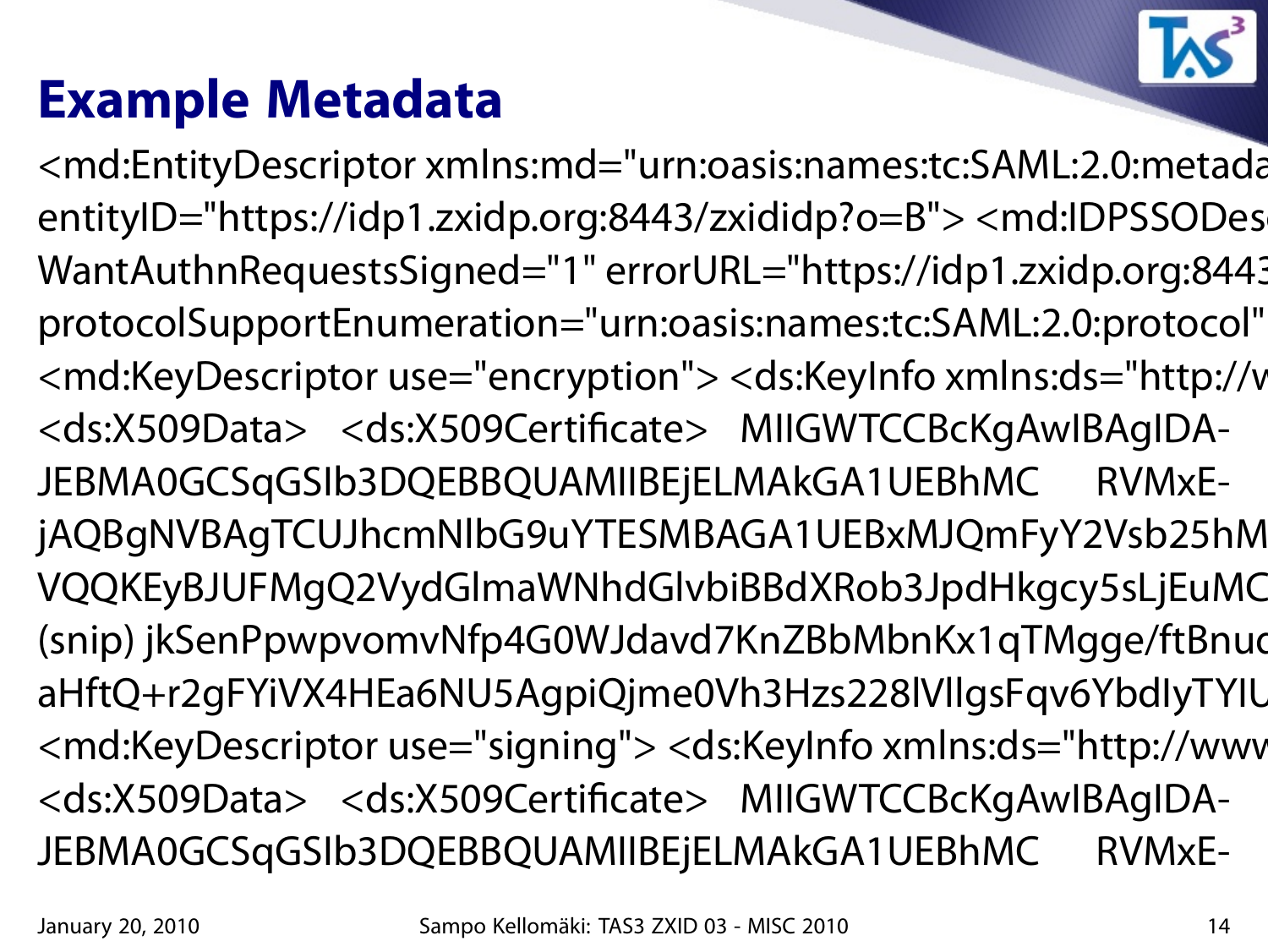jAQBgNVBAgTCUJhcmNlbG9uYTESMBAGA1UEBxMJQmFyY2Vsb25 VQQKEyBJUFMgQ2VydGlmaWNhdGlvbiBBdXRob3JpdHkgcy5sLjEuMC (snip) jkSenPpwpvomvNfp4G0WJdavd7KnZBbMbnKx1qTMgge/ftBnud aHftQ+r2gFYiVX4HEa6NU5AgpiQjme0Vh3Hzs228lVllgsFqv6YbdIyTYIU <md:ArtifactResolutionService Binding="urn:oasis:names:tc:SAML:2.0: Location="https://idp1.zxidp.org:8443/zxididp?o=S"/> <md:SingleLog Binding="urn:oasis:names:tc:SAML:2.0:bindings:HTTP-Redirect" Location="https://idp1.zxidp.org:8443/zxididp?o=Q" ResponseLocation="https://idp1.zxidp.org:8443/zxididp?o=Q"/> <md:SingleLogoutService Binding="urn:oasis:names:tc:SAML:2.0:bindi Location="https://idp1.zxidp.org:8443/zxididp?o=S"/> <md:ManageNa Binding="urn:oasis:names:tc:SAML:2.0:bindings:HTTP-Redirect" Location="https://idp1.zxidp.org:8443/zxididp?o=Q" ResponseLocation="https://idp1.zxidp.org:8443/zxididp?o=Q"/> <md:ManageNameIDService Binding="urn:oasis:names:tc:SAML:2.0:bi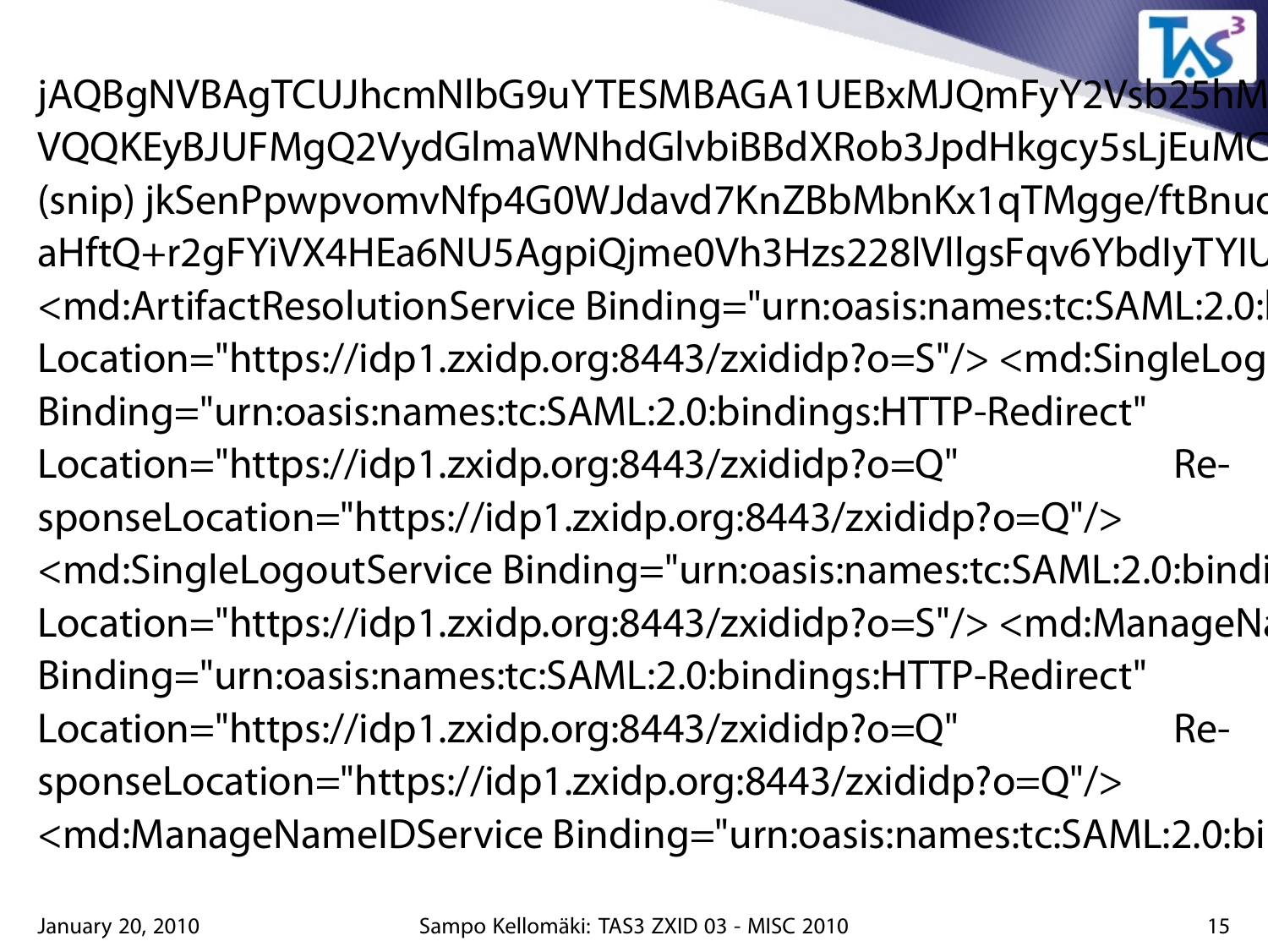Location="https://idp1.zxidp.org:8443/zxididp?o=S"/> <md:NameID format:persistent</><md:NameIDFormat>urn:oasis:names:tc:SAML:2 format:transient</> <md:SingleSignOnService Binding="urn:oasis:nan Redirect" Location="https://idp1.zxidp.org:8443/zxididp?o=F"/></> <md:SPSSODescriptor AuthnRequestsSigned="1" WantAssertionsSigned="1" errorURL="https://idp1.zxidp.org:8443/zxididp?o=E" protocolSupportEnumeration="urn:oasis:names:tc:SAML:2.0:protocol" <md:KeyDescriptor use="encryption"> <ds:KeyInfo xmlns:ds="http://v <ds:X509Data> <ds:X509Certificate> MIIGWTCCBcKgAwIBAgIDA-JEBMA0GCSqGSIb3DQEBBQUAMIIBEjELMAkGA1UEBhMC RVMxEjAQBgNVBAgTCUJhcmNlbG9uYTESMBAGA1UEBxMJQmFyY2Vsb25hM VQQKEyBJUFMgQ2VydGlmaWNhdGlvbiBBdXRob3JpdHkgcy5sLjEuMC (snip) jkSenPpwpvomvNfp4G0WJdavd7KnZBbMbnKx1qTMgge/ftBnud aHftQ+r2gFYiVX4HEa6NU5AgpiQjme0Vh3Hzs228lVllgsFqv6YbdlyTYIU <md:KeyDescriptor use="signing"> <ds:KeyInfo xmlns:ds="http://www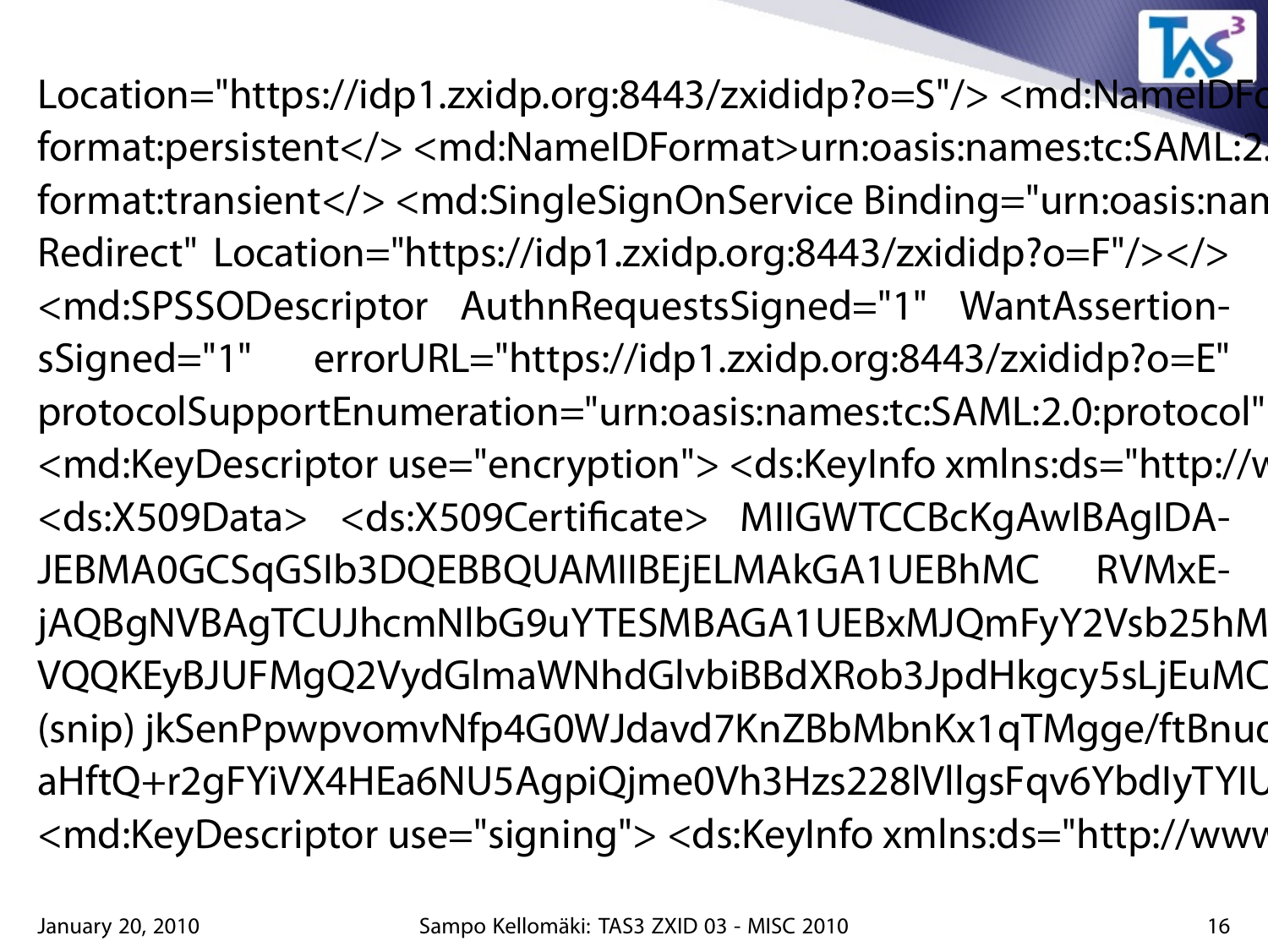<ds:X509Data> <ds:X509Certificate> MIIGWTCCBcKgAwIBAgID JEBMA0GCSqGSIb3DQEBBQUAMIIBEjELMAkGA1UEBhMC RVMxEjAQBgNVBAgTCUJhcmNlbG9uYTESMBAGA1UEBxMJQmFyY2Vsb25hM VQQKEyBJUFMgQ2VydGlmaWNhdGlvbiBBdXRob3JpdHkgcy5sLjEuMC (snip) jkSenPpwpvomvNfp4G0WJdavd7KnZBbMbnKx1qTMgge/ftBnud aHftQ+r2gFYiVX4HEa6NU5AgpiQjme0Vh3Hzs228lVllgsFqv6YbdlyTYIU <md:SingleLogoutService Binding="urn:oasis:names:tc:SAML:2.0:bindi Redirect" Location="https://idp1.zxidp.org:8443/zxididp?o=Q" ResponseLocation="https://idp1.zxidp.org:8443/zxididp?o=Q"/> <md:SingleLogoutService Binding="urn:oasis:names:tc:SAML:2.0:bindi Location="https://idp1.zxidp.org:8443/zxididp?o=S"/> <md:ManageNa Binding="urn:oasis:names:tc:SAML:2.0:bindings:HTTP-Redirect" Location="https://idp1.zxidp.org:8443/zxididp?o=Q" ResponseLocation="https://idp1.zxidp.org:8443/zxididp?o=Q"/> <md:ManageNameIDService Binding="urn:oasis:names:tc:SAML:2.0:bi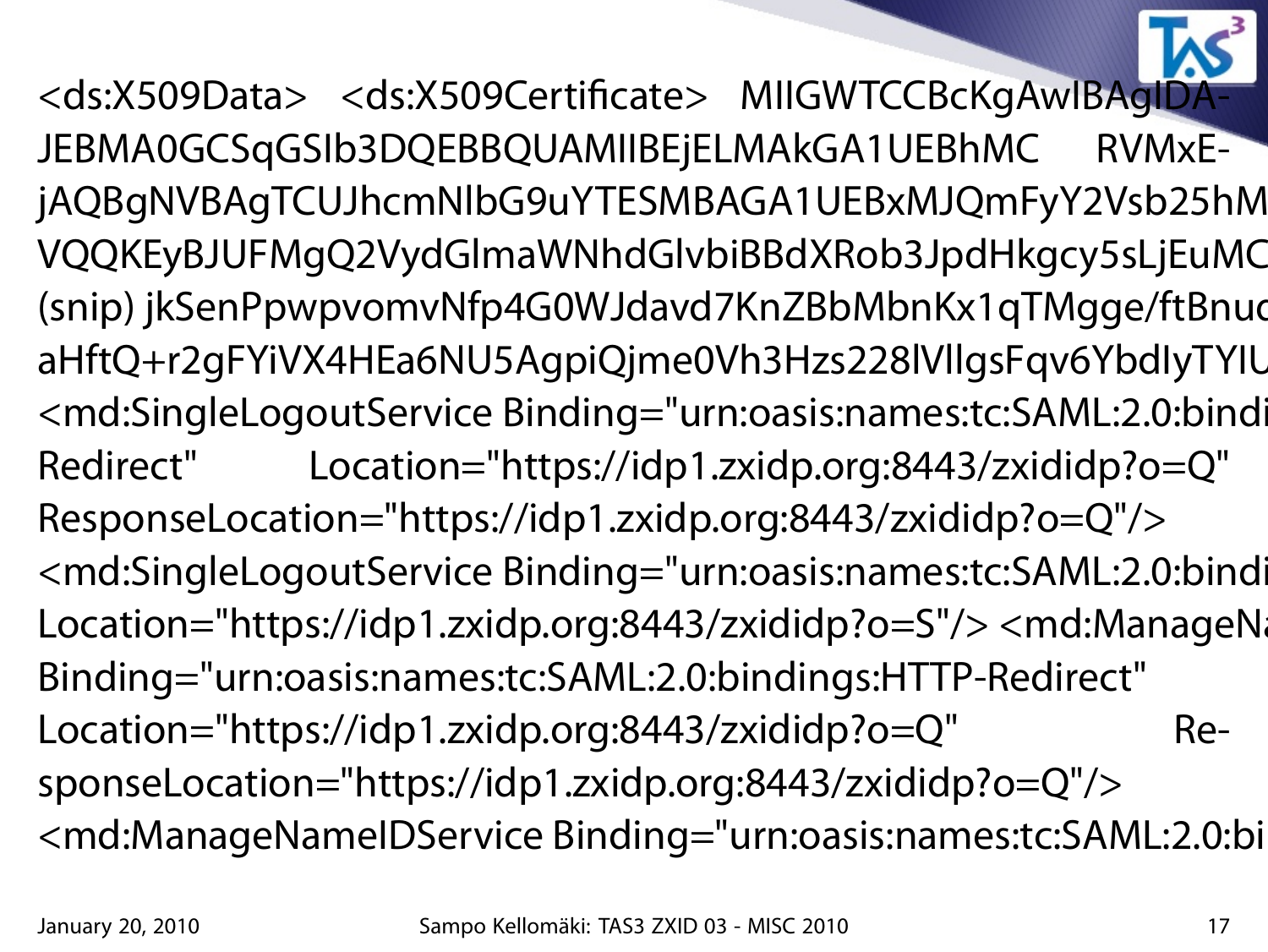Location="https://idp1.zxidp.org:8443/zxididp?o=S"/> <md:NameIDFo format:persistent</><md:NameIDFormat>urn:oasis:names:tc:SAML:2 format:transient</> <md:AssertionConsumerService Binding="urn:oas POST-SimpleSign" Location="https://idp1.zxidp.org:8443/zxididp?o=P" index="5"/> <md:AssertionConsumerService Binding="urn:oasis:name Location="https://idp1.zxidp.org:8443/zxididp?o=P" index="4"/> <md:AssertionConsumerService Binding="urn:oasis:names:tc:SAML:2.0 Location="https://idp1.zxidp.org:8443/zxididp?o=S" index="3"/> <md:AssertionConsumerService Binding="urn:oasis:names:tc:SAML:2.0 POST" Location="https://idp1.zxidp.org:8443/zxididp?o=P" index="2"/> <md:AssertionConsumerService Binding="urn:oasis:names: Artifact" Location="https://idp1.zxidp.org:8443/zxididp" index="1"/></></>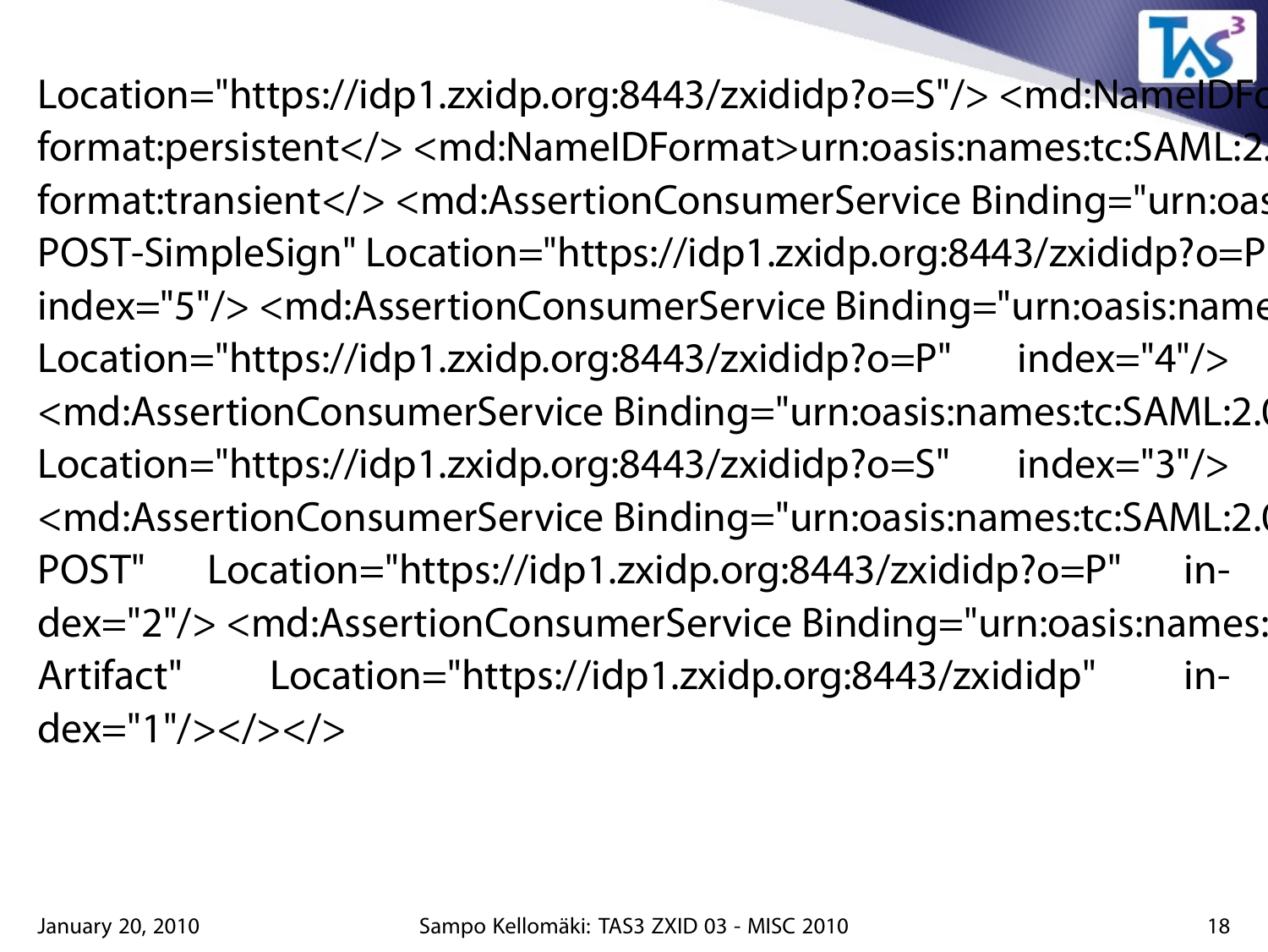

#### **SSO Servlet Approach for Tomcat**

```
01 import zxidjava.*; // Pull in the zxidjni.az() API
```
02 import java.io.\*;

```
03 import javax.servlet.*;
```
04 import javax.servlet.http.\*;

```
05
```
- 06 public class zxidappdemo extends HttpServlet {
- 07 public void doGet (HttpServletRequest req, HttpSe
- 08 throws ServletException, IOException
- 09 {
- 10 String fullURL = req.getRequestURI();
- 11 if (req.getQueryString() != null)
- 12 fullURL += "?" + req.getQueryString();
- 13 System.err.print("Start ZXID App Demo GET("+ful
- 14 HttpSession ses = req.qetSession(false);  $// Im$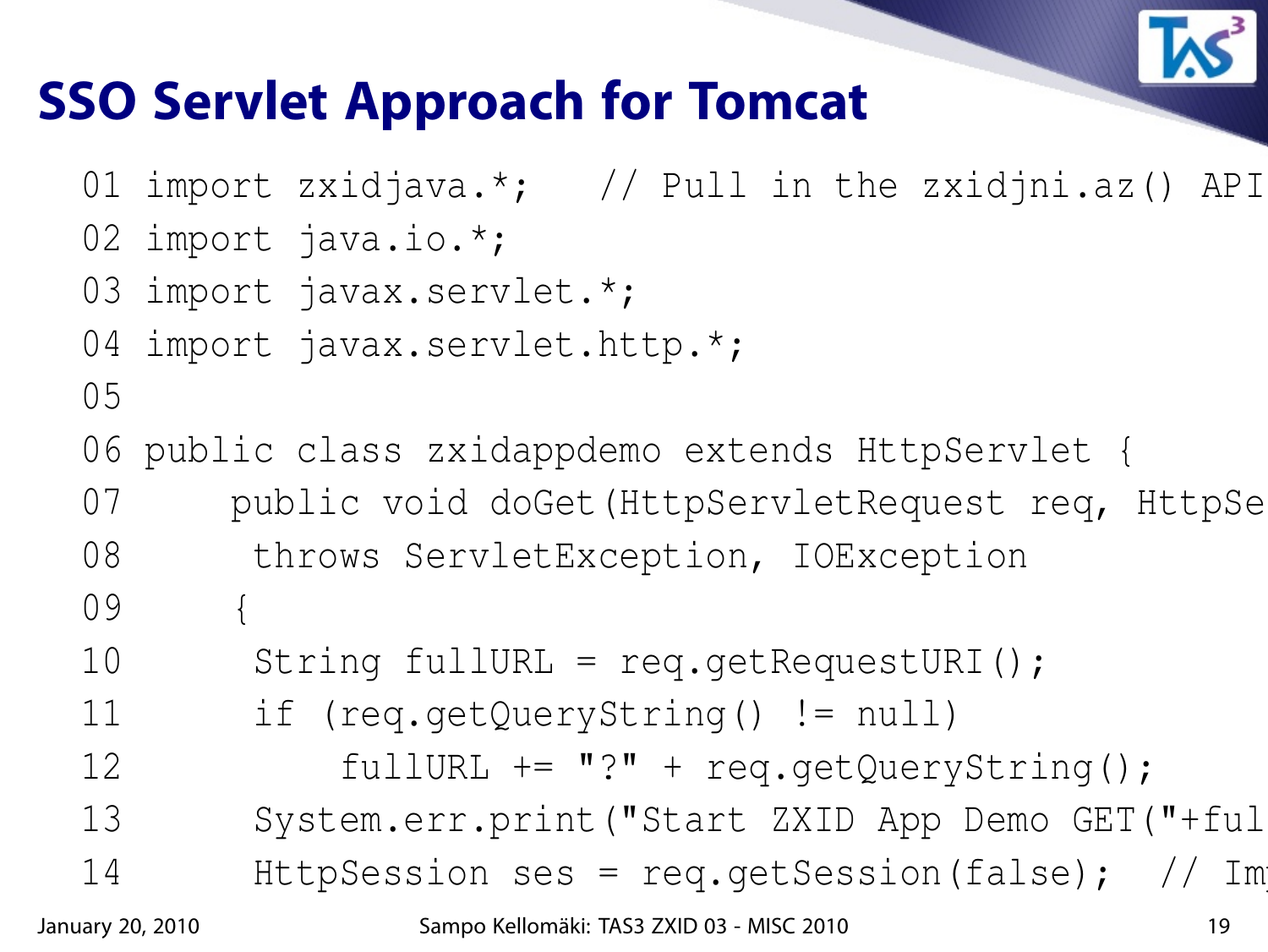| 15 | if (ses $== null)$ {                                           |
|----|----------------------------------------------------------------|
| 16 | res.sendRedirect("sso?o=E&fr=" + fullURL);                     |
| 17 | return;                                                        |
| 18 |                                                                |
| 19 |                                                                |
| 20 | res.setContentType("text/html");                               |
| 21 | res.getOutputStream().print(" <title>ZXID Demo A</title>       |
| 22 |                                                                |
| 23 | // Render logout buttons (optional)                            |
| 24 |                                                                |
| 25 | res.getOutputStream().print("[ <a href='\"sso?gl=&lt;/td'></a> |
| 26 |                                                                |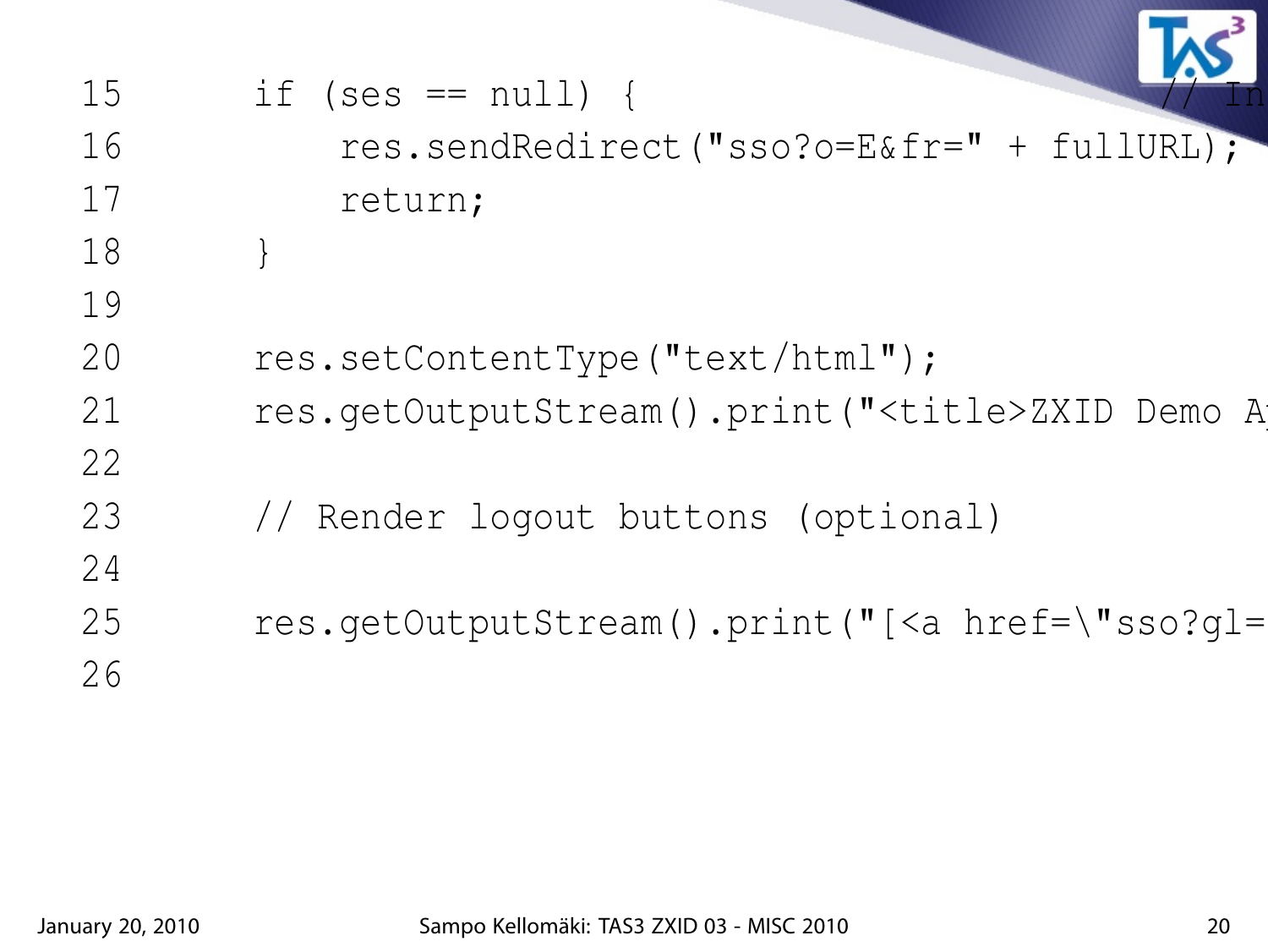#### **SAML Hello World in PHP, the zxid\_simple() approach**

- 38 lines of PHP code of which only 22 do something (rest are comments or HTML)
- Complete
	- All profiles are handled
	- Single Logout handled
	- Well Known Location (WKL) metadata exchange handled
- Hides SAML protocol details
- This Hello World can be cut-and-pasted into any PHP application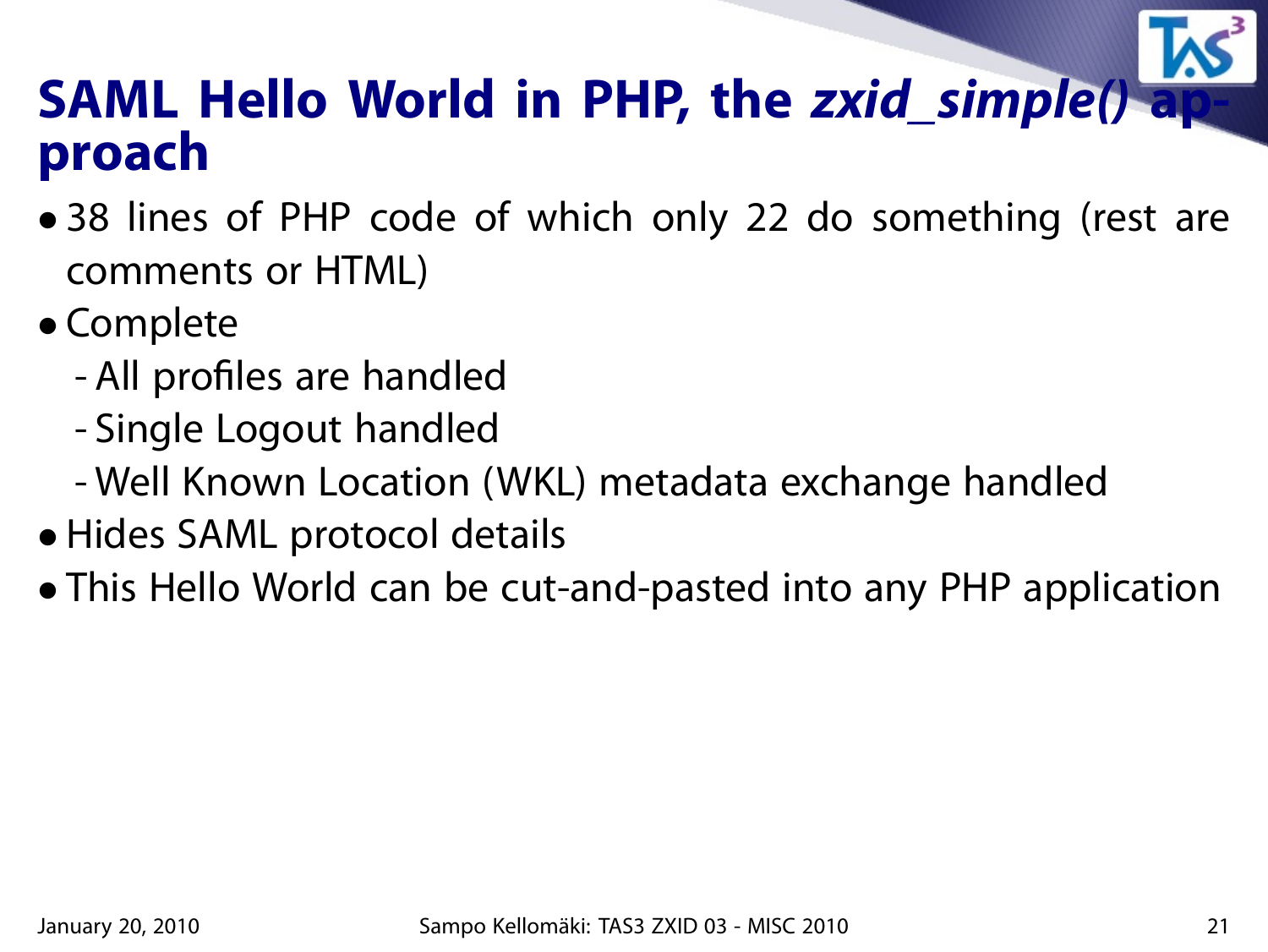## **Initialization once**

 $01 < ?$ 

- 02 dl("php\_zxid.so"); # Pull in module (.so file)
- 03 # CONFIG: You must have created /var/zxid directory
- 04 # CONFIG: You must edit the URL to match your domain

$$
05
$$
  $\text{Sconf} = \text{``PATH='var/zxid/}$ 

&URL=https://sp1.zxidsp.org:8443/zxidhlo.php";

$$
06
$$
 \$cf = zxid\_new\_cond\_to\_cf (\$conf);

$$
07 \quad ?>
$$

- PATH configuration means multiple instances of ZXID can coexist (e.g. virtual hosting of web sites)
- URL configuration determines provider ID, can also be configured via /var/zxid/zxid.conf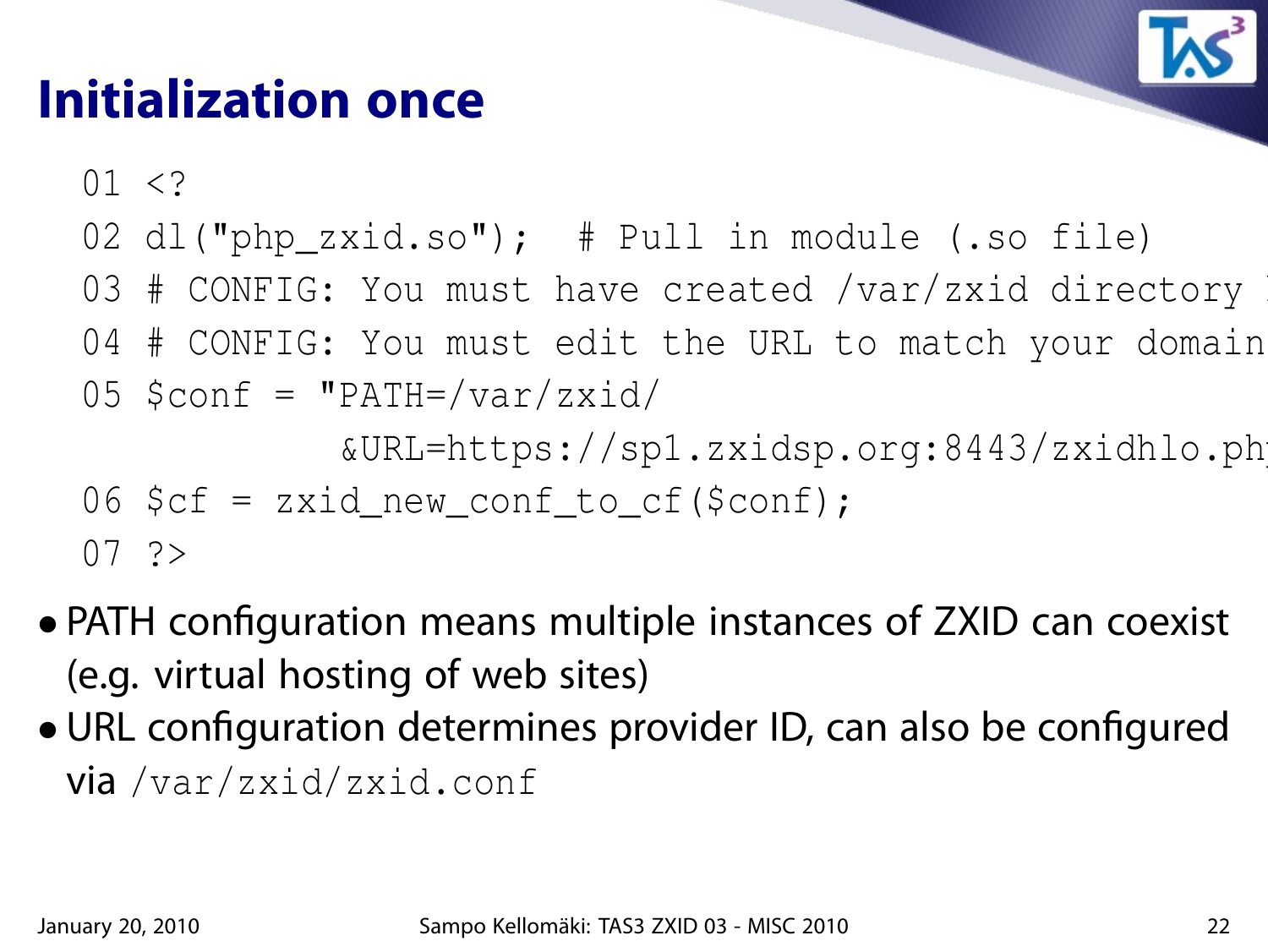#### Per protected page or until session is bo **strapped**

08 <?

- 09 \$qs = \$\_SERVER['REQUEST\_METHOD'] == 'GET'
- 10 ? \$\_SERVER['QUERY\_STRING']
- 11 : file\_get\_contents('php://input');
- 12  $\frac{12 \text{ } \text{S} \text{res} = \text{zxid\_simple\_cf}(\text{Scf}, -1, \text{Sqs}, \text{Sses}, 0 \text{x} 1814);$ 13
- 14 switch (substr(\$res, 0, 1)) {
- 15 case 'L': header(\$res); exit;

16 case '<': header('Content-type: text/xml'); echo \$re

• Read input and call *zxid\_simple()* to handle SAML protocol details

- Act on outcome of *zxid\_simple()* as indicated by the first letter
	- L: protocol requires redirect, perform it
	- <: Send out XML data (such as Metadata or SOAP response)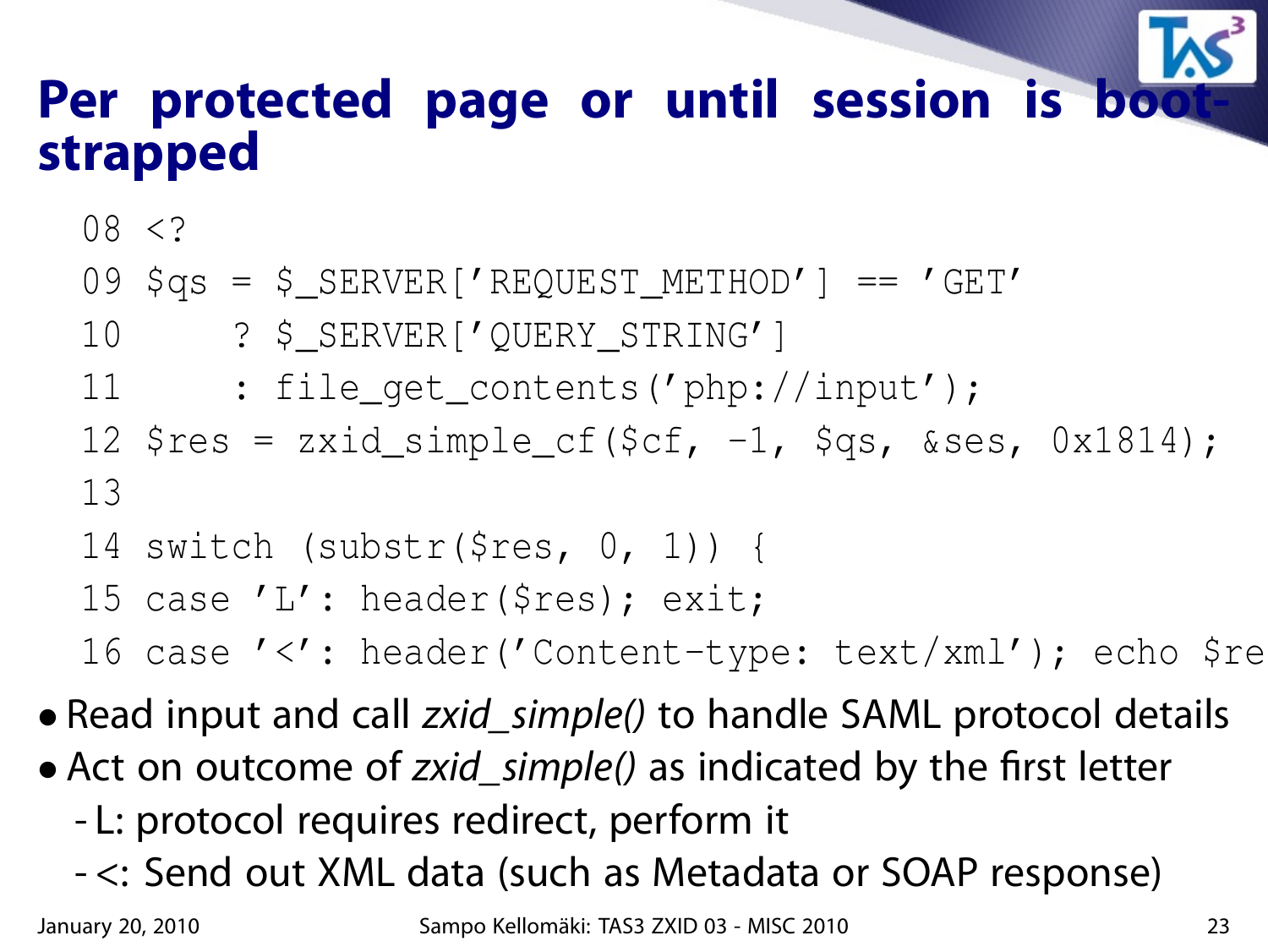

#### **The IdP Selection Page**

- 17 case 'n': exit; # Already handled, do nothing furt
- 18 case 'e':
- 19 ?>
- 20 <title>Please Login Using IdP</title>
- 21 <h1>Please Login Using IdP</h1>
- 22 <?=zxid\_idp\_select\_cf(\$cf, null, 0x1800)?>  $23 < ?$
- 24 exit;
- e: indicates that IdP Selection page needs to be rendered
- zxid\_idp\_select() generates the ZXID standard form
- Altenatively you could supply your own HTML for the form as long as you respect the form field naming convention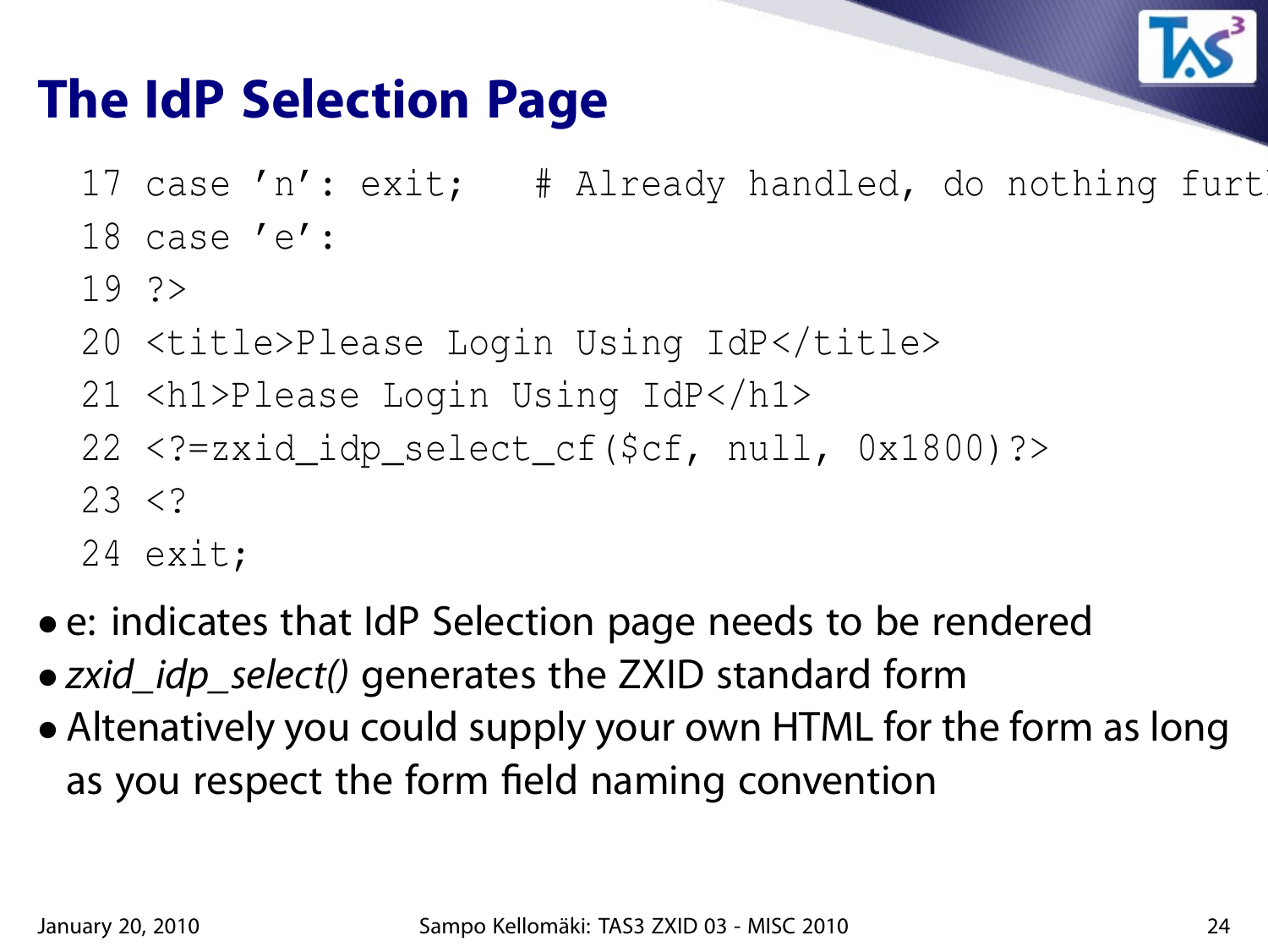

## **Login Successful Case**

25 case 'd': break;  $#$  Logged in case  $--$  continue after 26 default: die("Unknown zxid\_simple() res(\$res)"); 27 }

- 28
- 29 # Parse the LDIF in \$res into a hash of attributes \$ 30
- 31 foreach (split("\n", \$res) as \$line) {
- $32$   $$a = split(": ", 5line);$
- 33  $$attr[$a[0]] = $a[1];$
- 34 }
- 35 ?>

• d: login successful, return data is LDIF entry with attributes of SSO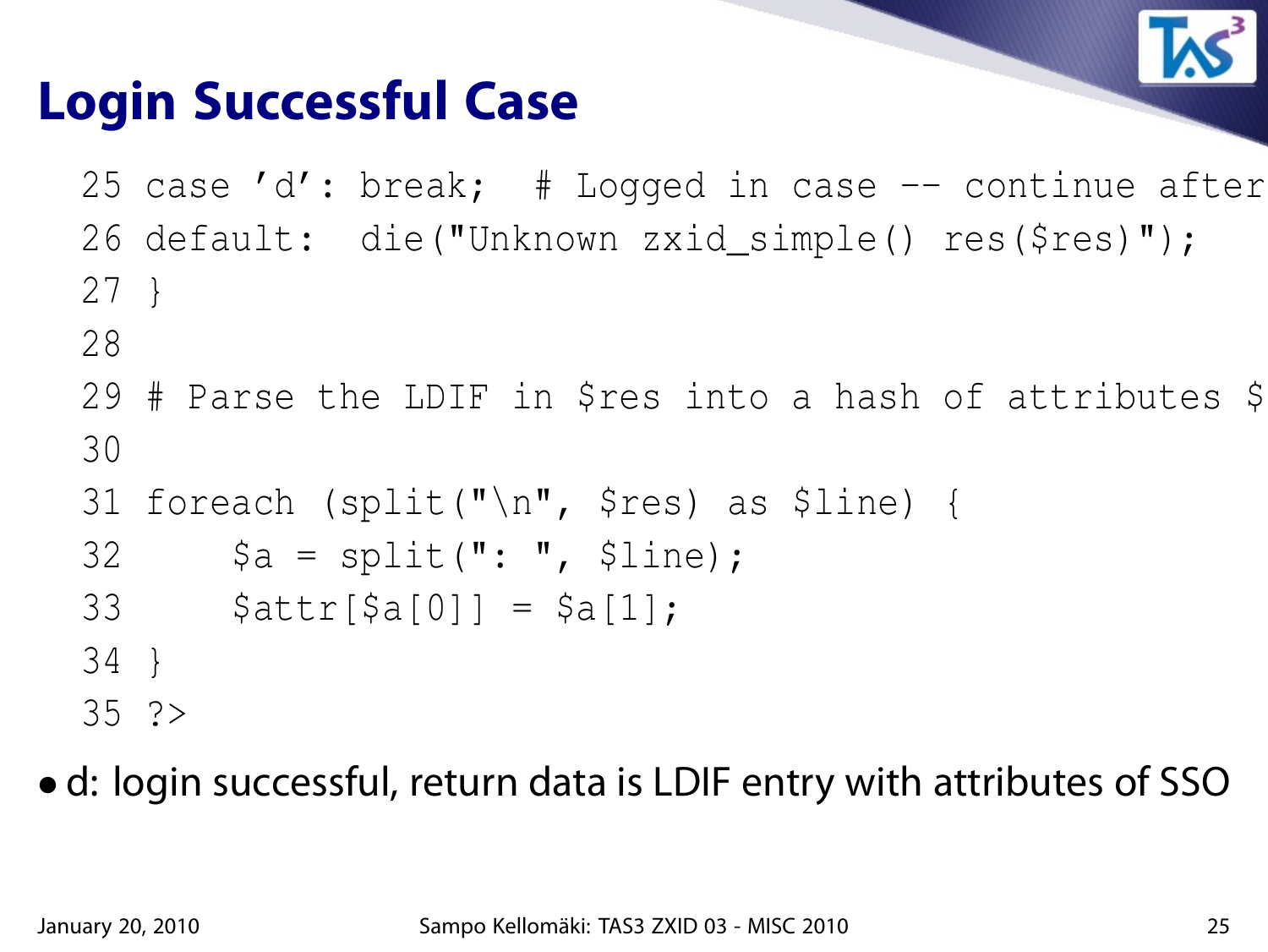# **Protected Content with Single Logout Defederate Buttons**

- 36 <title>Protected content, logged in</title>
- 37 <h1>Protected content, logged in as <?=\$attr['cn']?></h1>
- $38$  <?=zxid\_fed\_mgmt\_cf(\$cf, null, -1, \$attr['sesid'], 0
- *zxid\_fed\_mgmt()* generates the Single Log-Out buttons
- This is the place to bootstrap your application's own session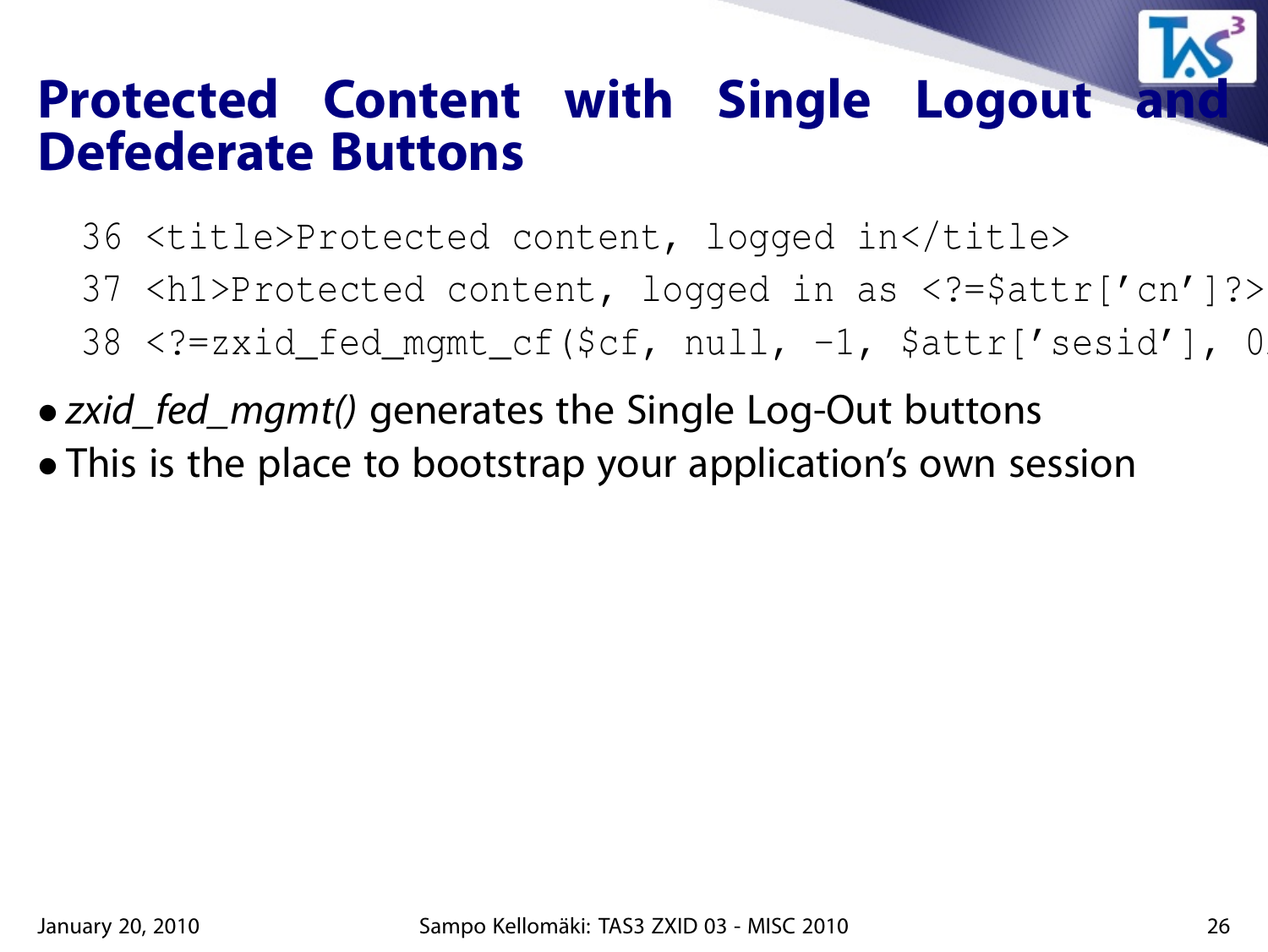

#### **Login Successful: Returned LDIF**

dn: idpnid=Pa45XAs2332SDS2asFs,affid=https://idp.dem objectclass: zxidsession affid: https://idp.demo.com/idp.xml idpnid: Pa45XAs2332SDS2asFs authnctxlevel: password sesid: S12aF3Xi4A cn: Joe Doe

- The LDIF entry is used as convenient format for passing attributevalue pairs from zxid\_simple() to application
- Some "attributes" are synthesized, others come actually from assertion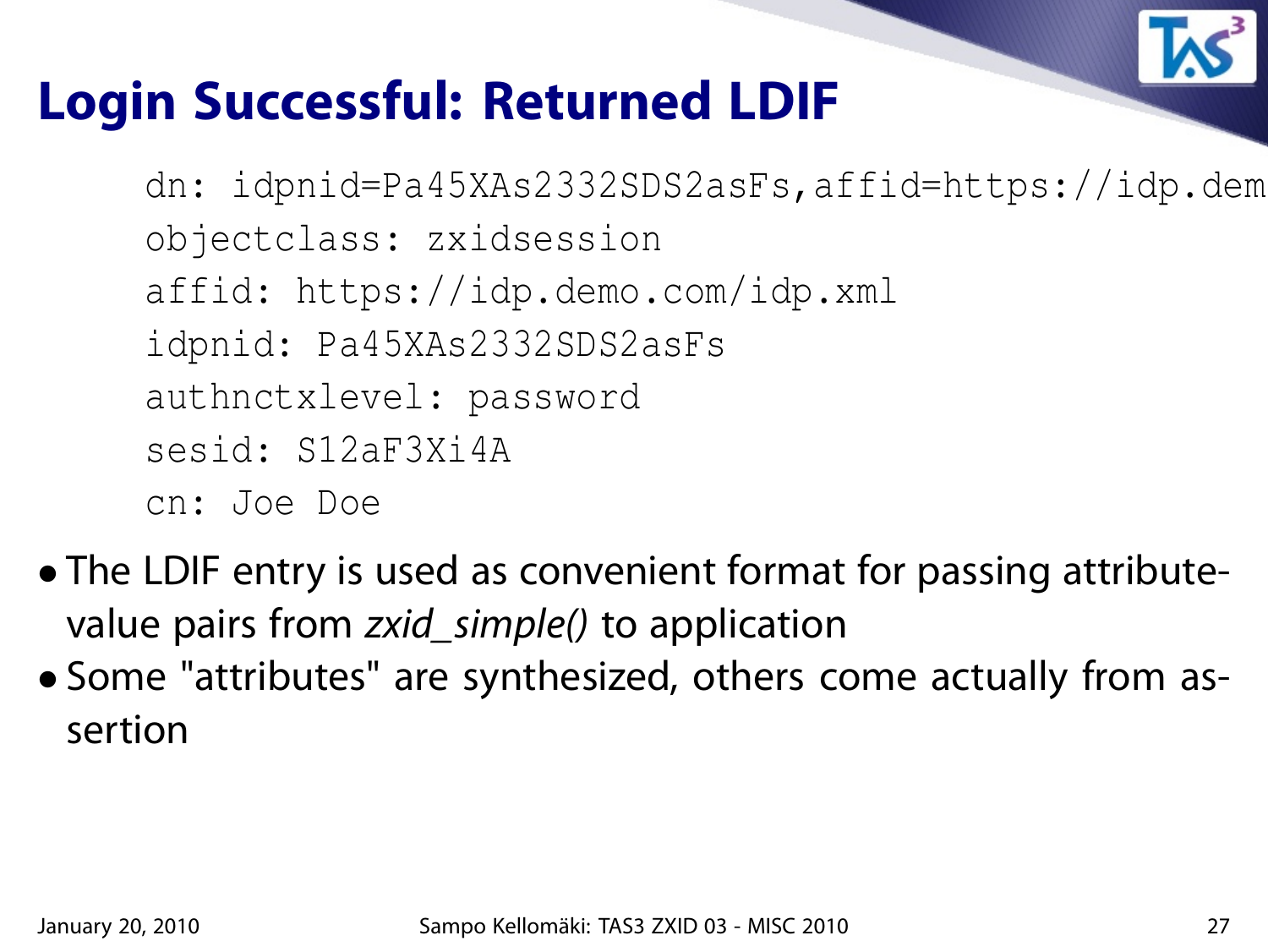## **TAS3 Architecture**

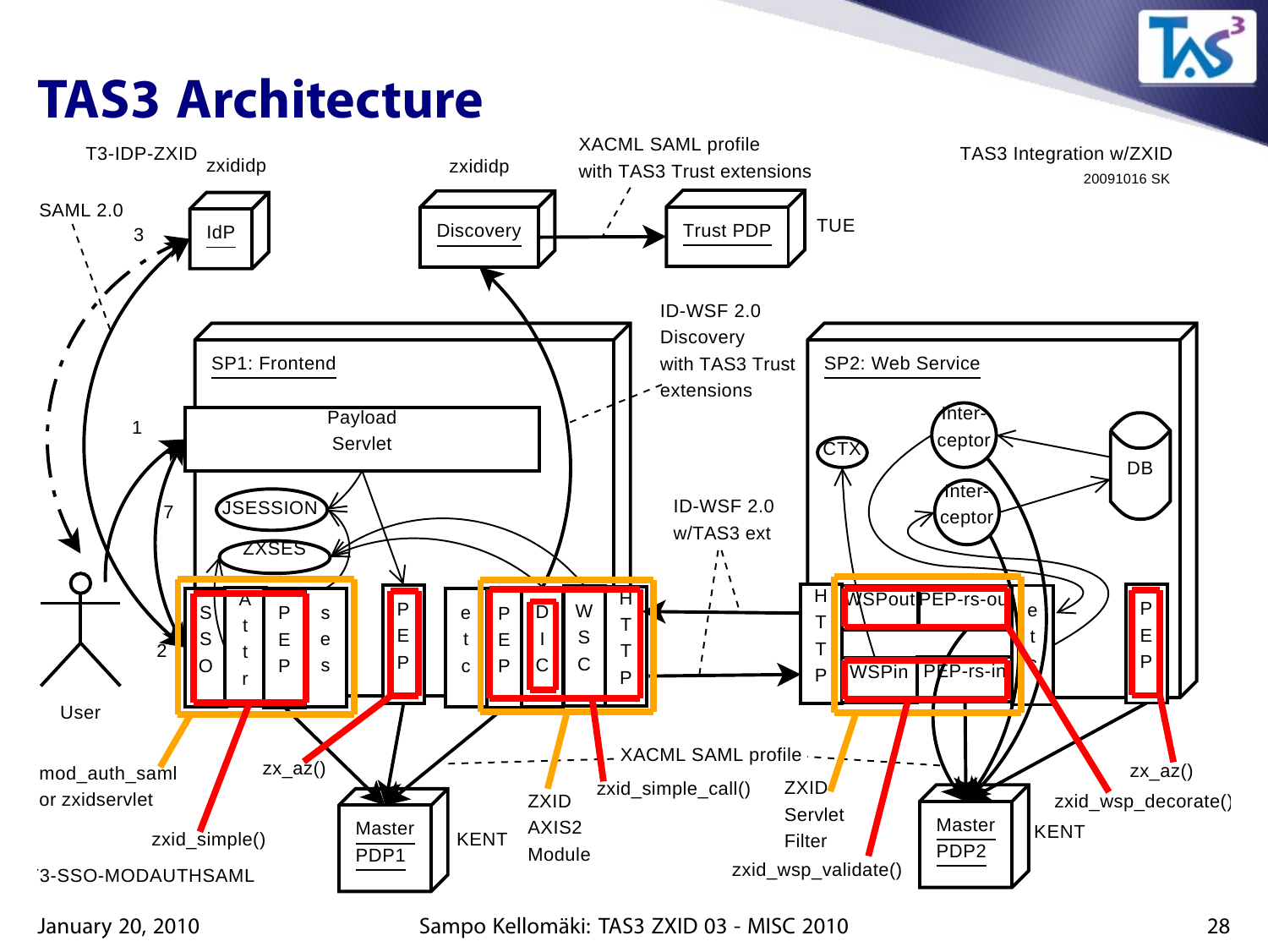

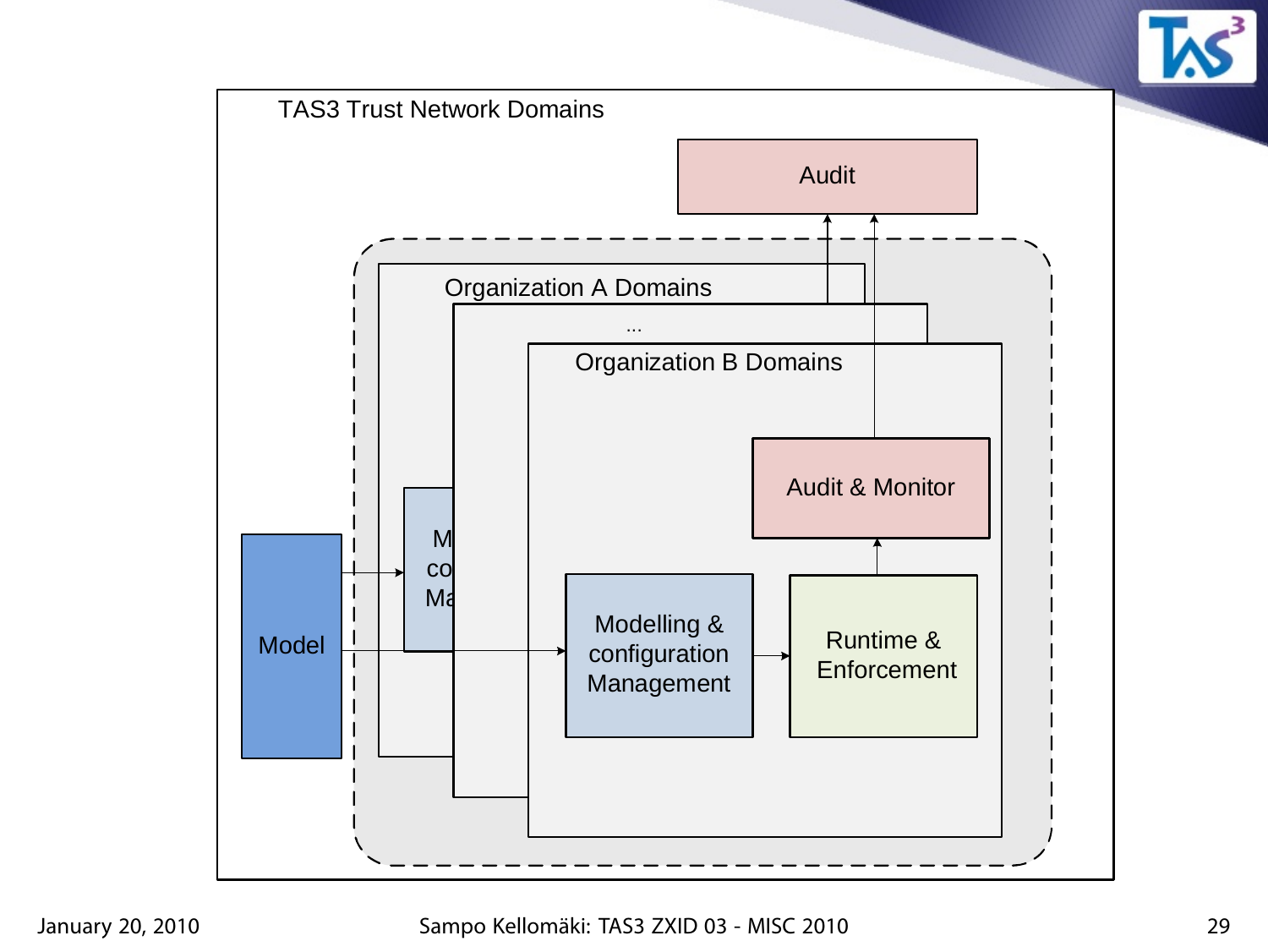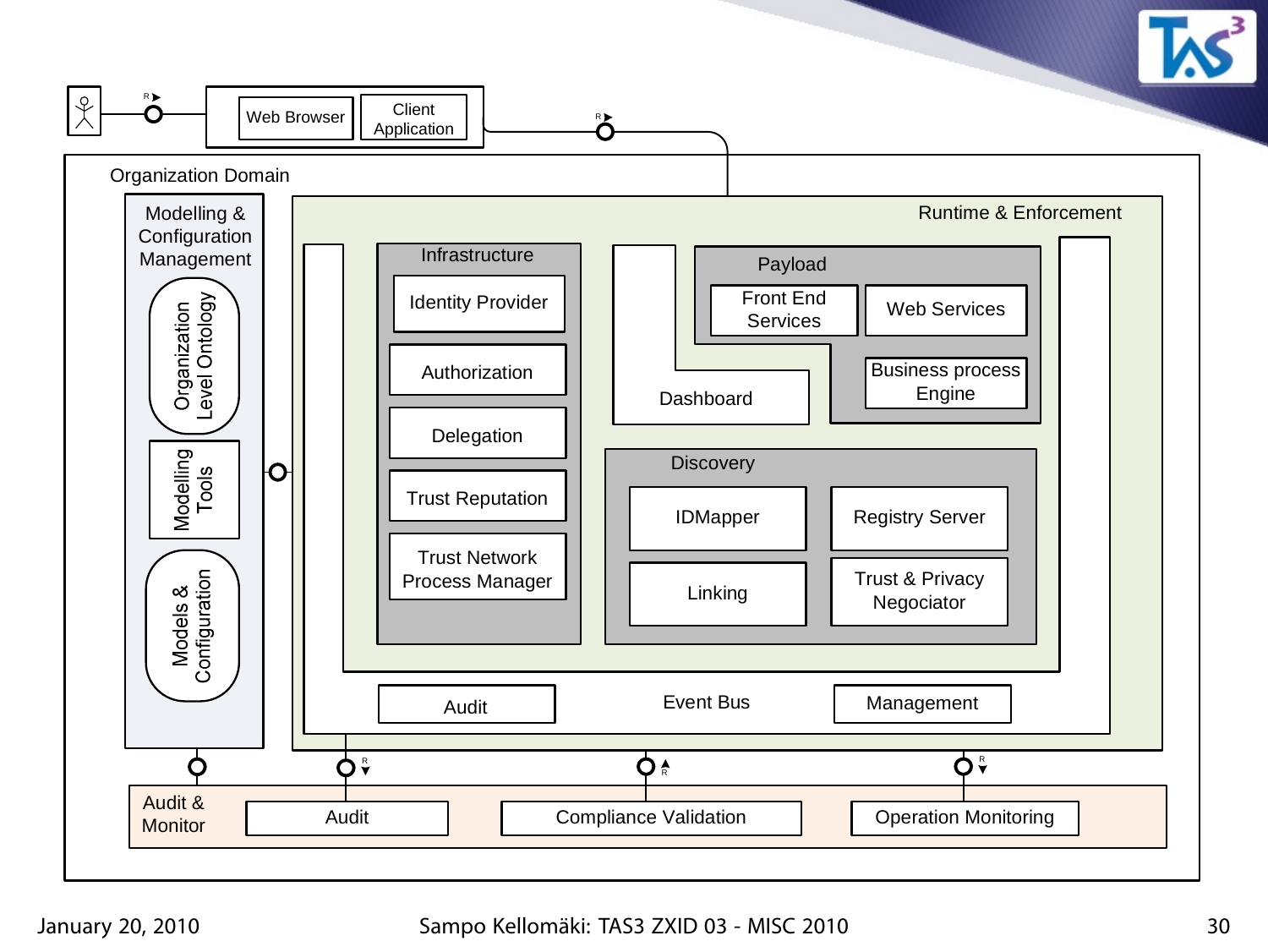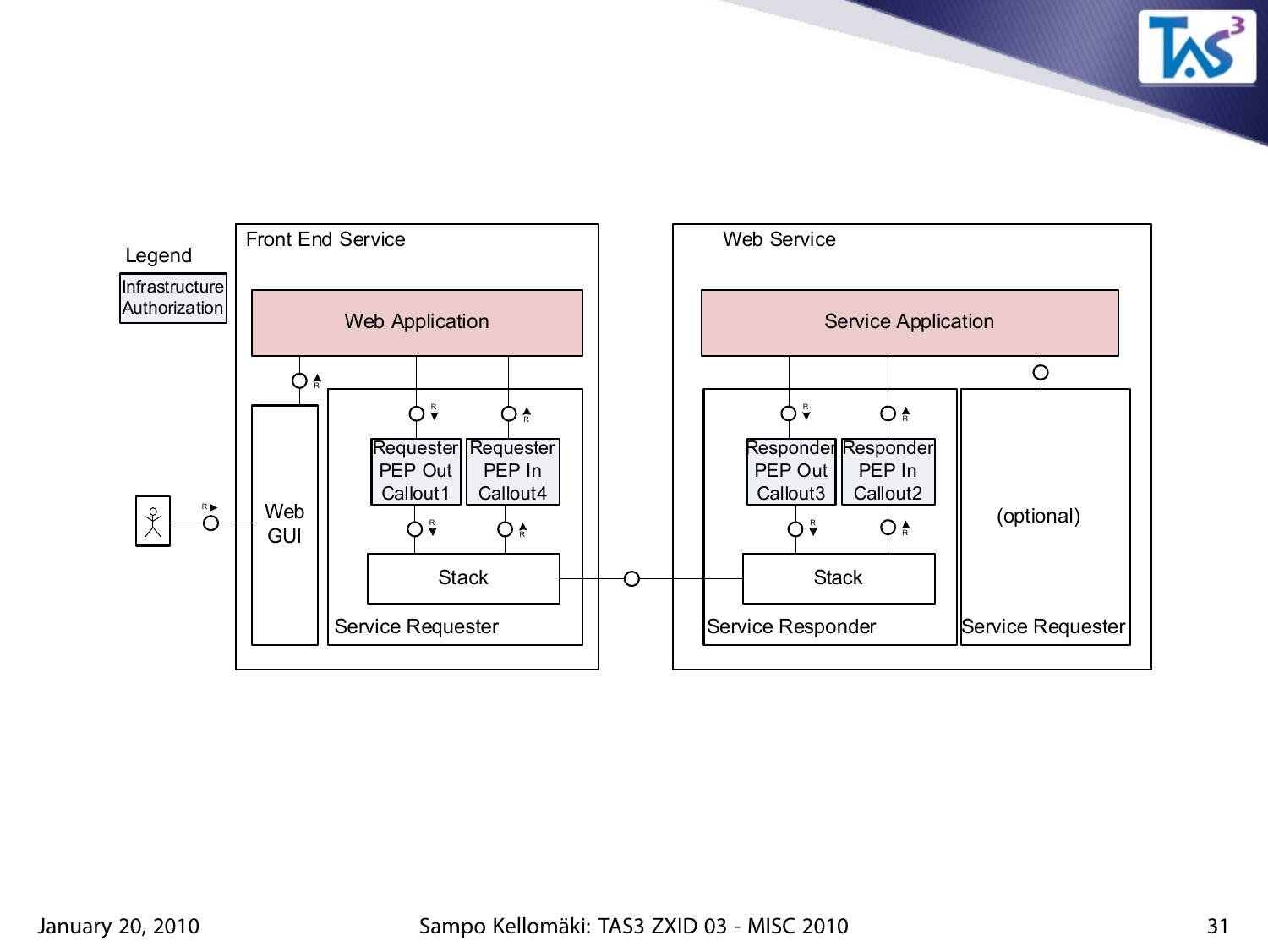

**TAS**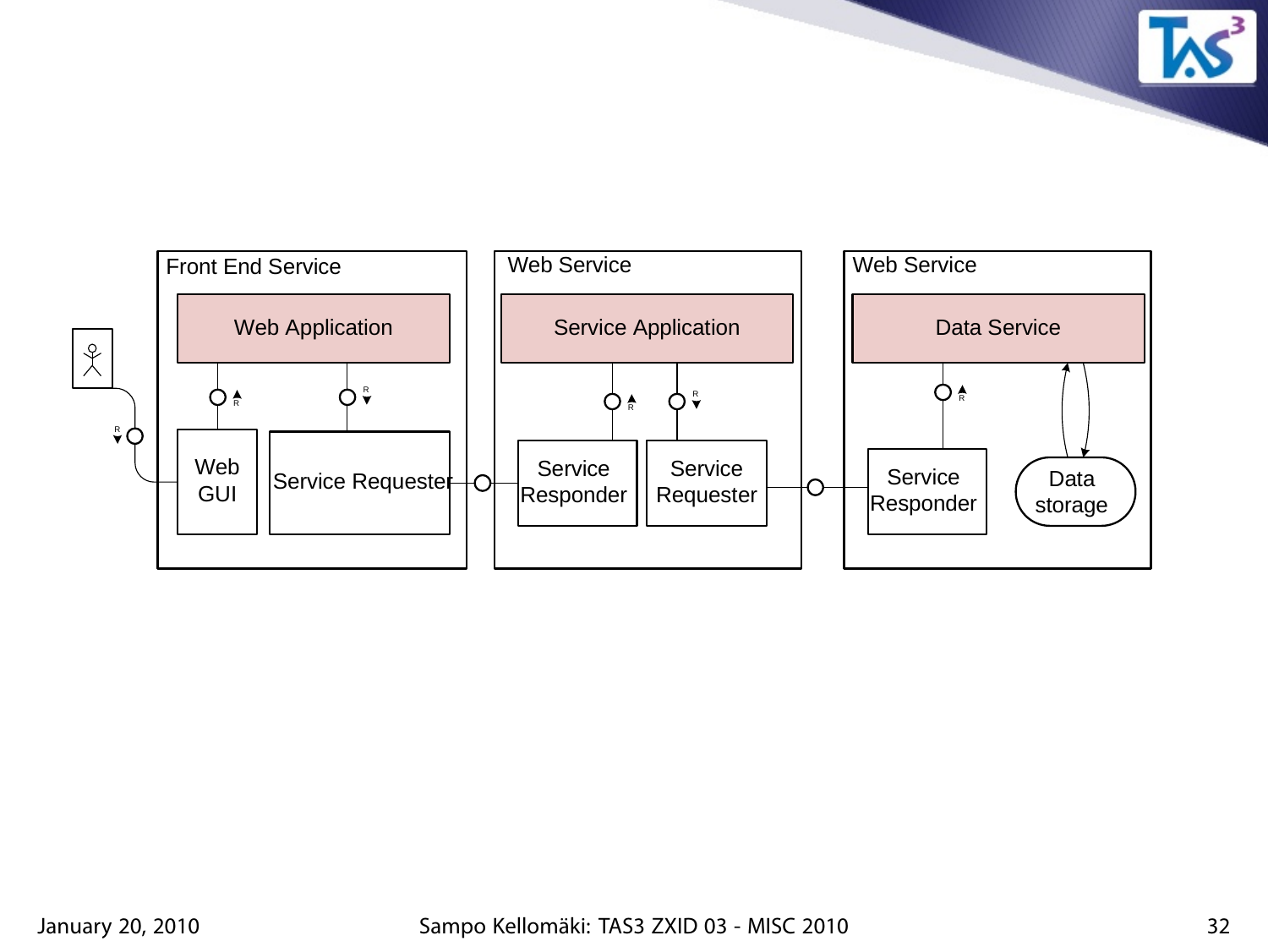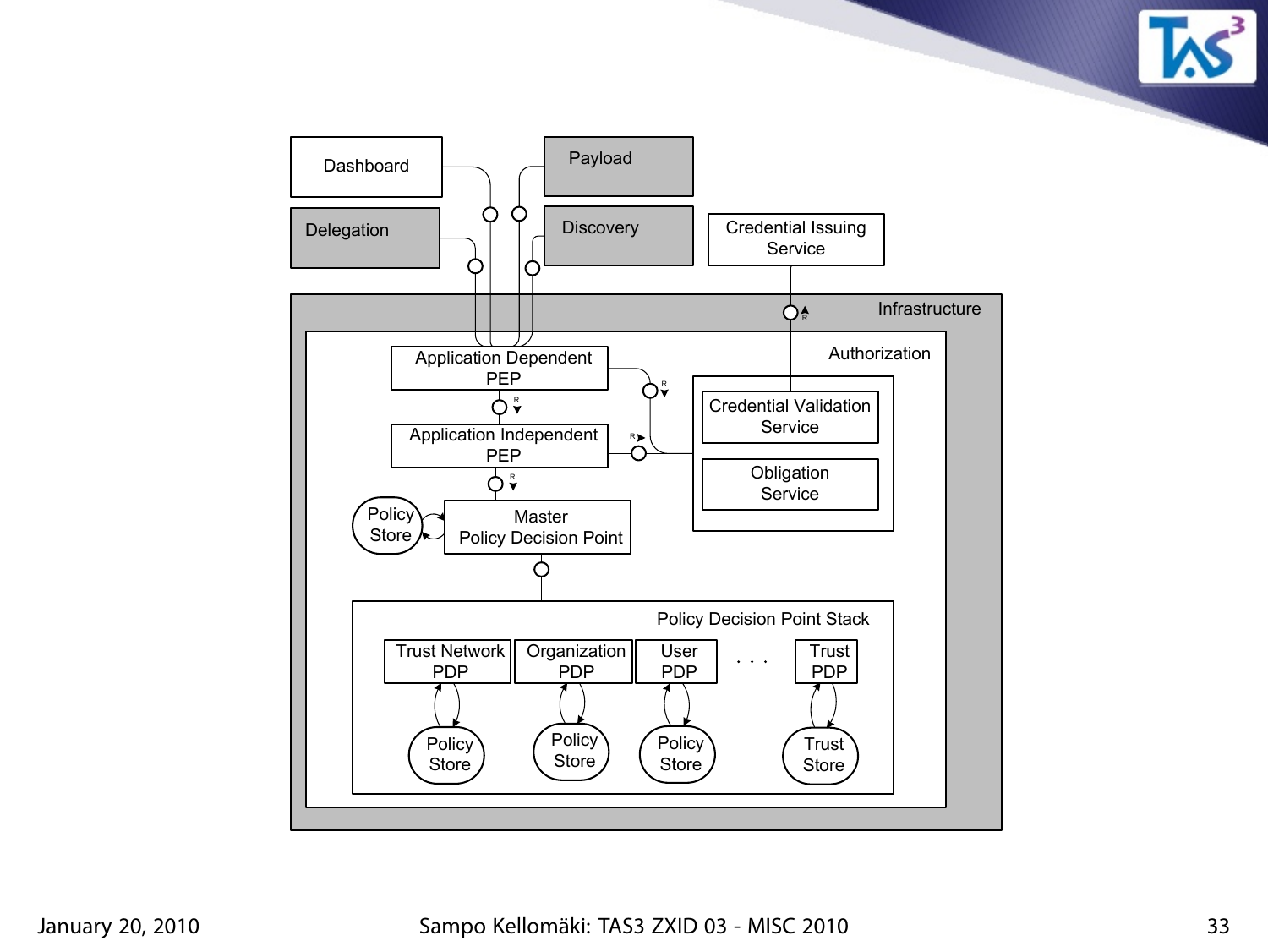Service Responder TAS3 SOAP **Stack** Master PDP XACML (in SOAP envelope) Web Service (e.g. Attribute Authority) Data Service User F E AIPEP-In (accept req) AIPEP-Out (filter) AIPEP Application Dependent PEP Legacy Data Source Data A B C WP8 SOA Gateway WP8 SOA GW WP8 database WP8 database

Figure 1: Application Integration using ADPEP and (A) Risaris SOA Gateway, (B) Fedora as frontend to Risaris, (C) Fedora database.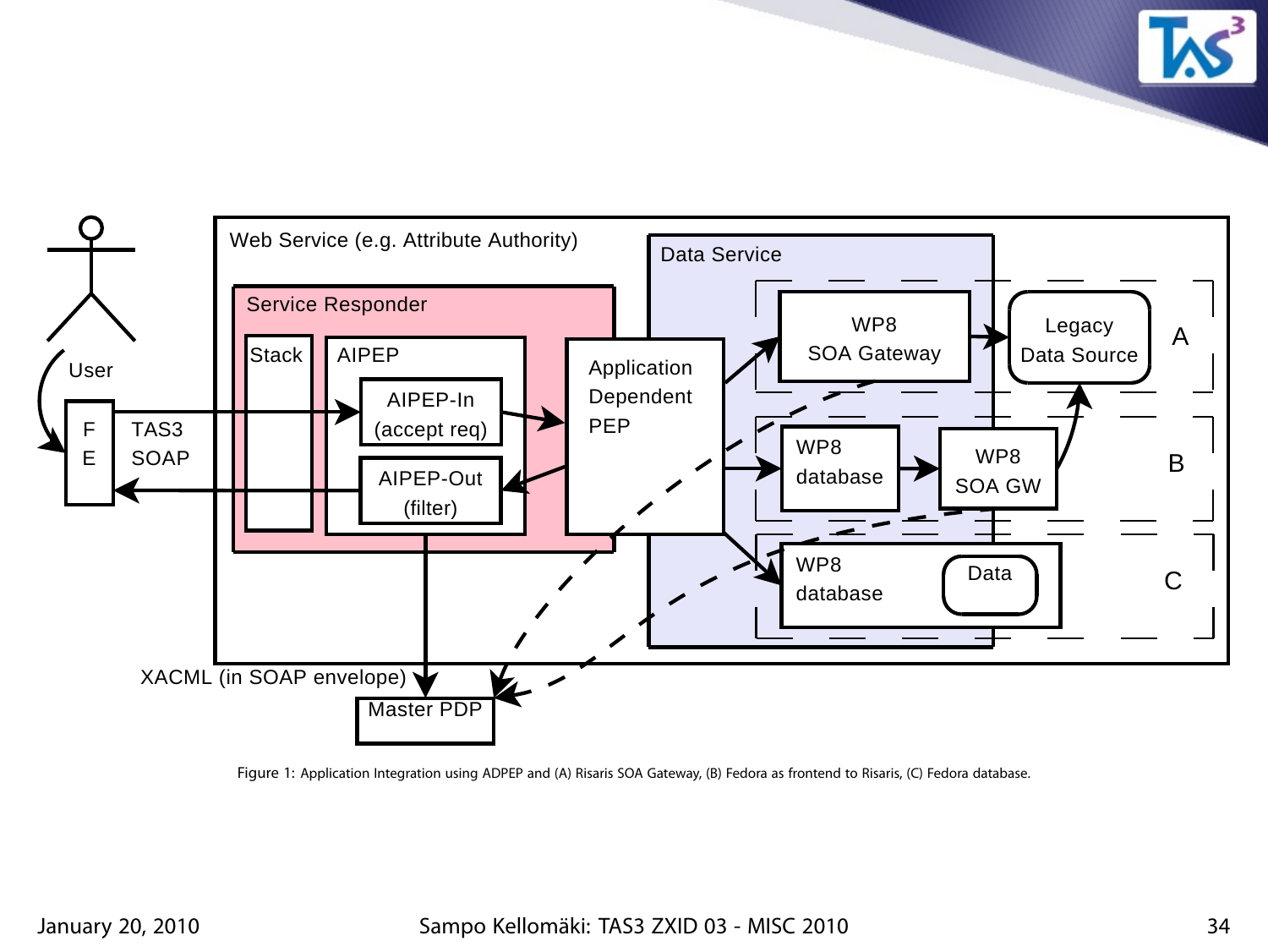

Figure 2: Application Integration: ADPEP implemented in application itself.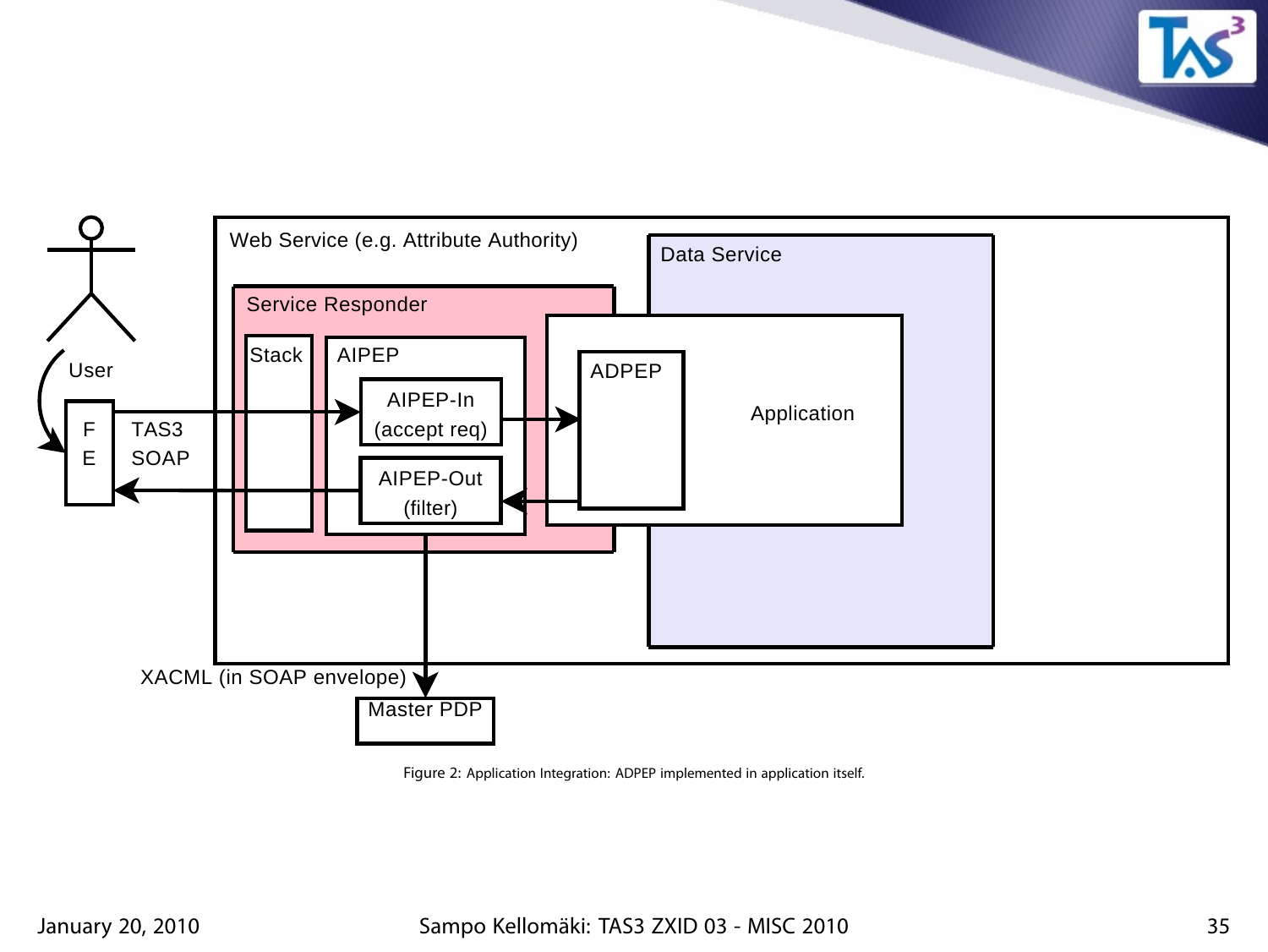

Figure 3: Application Integration: PEP implemented directly in application.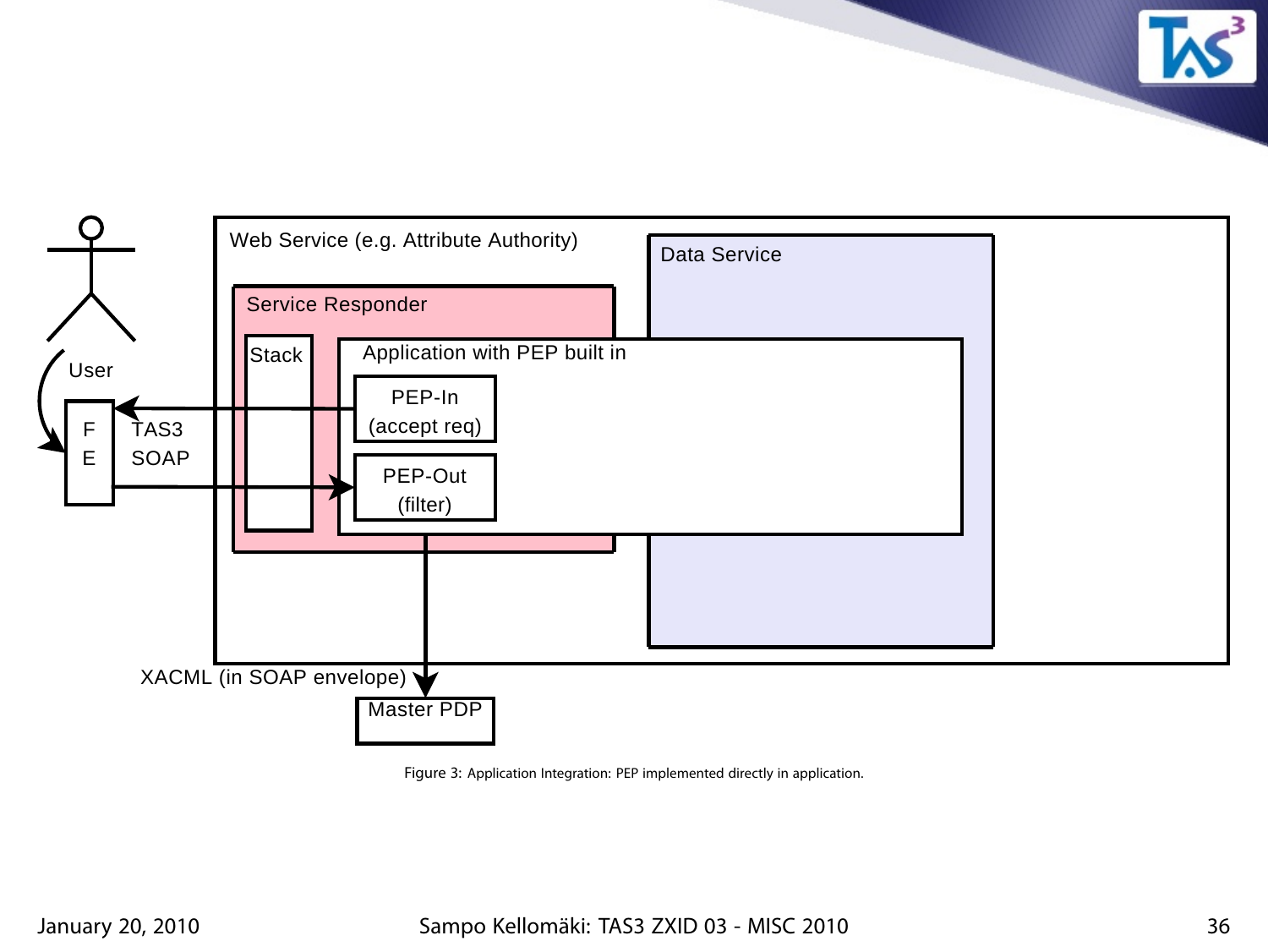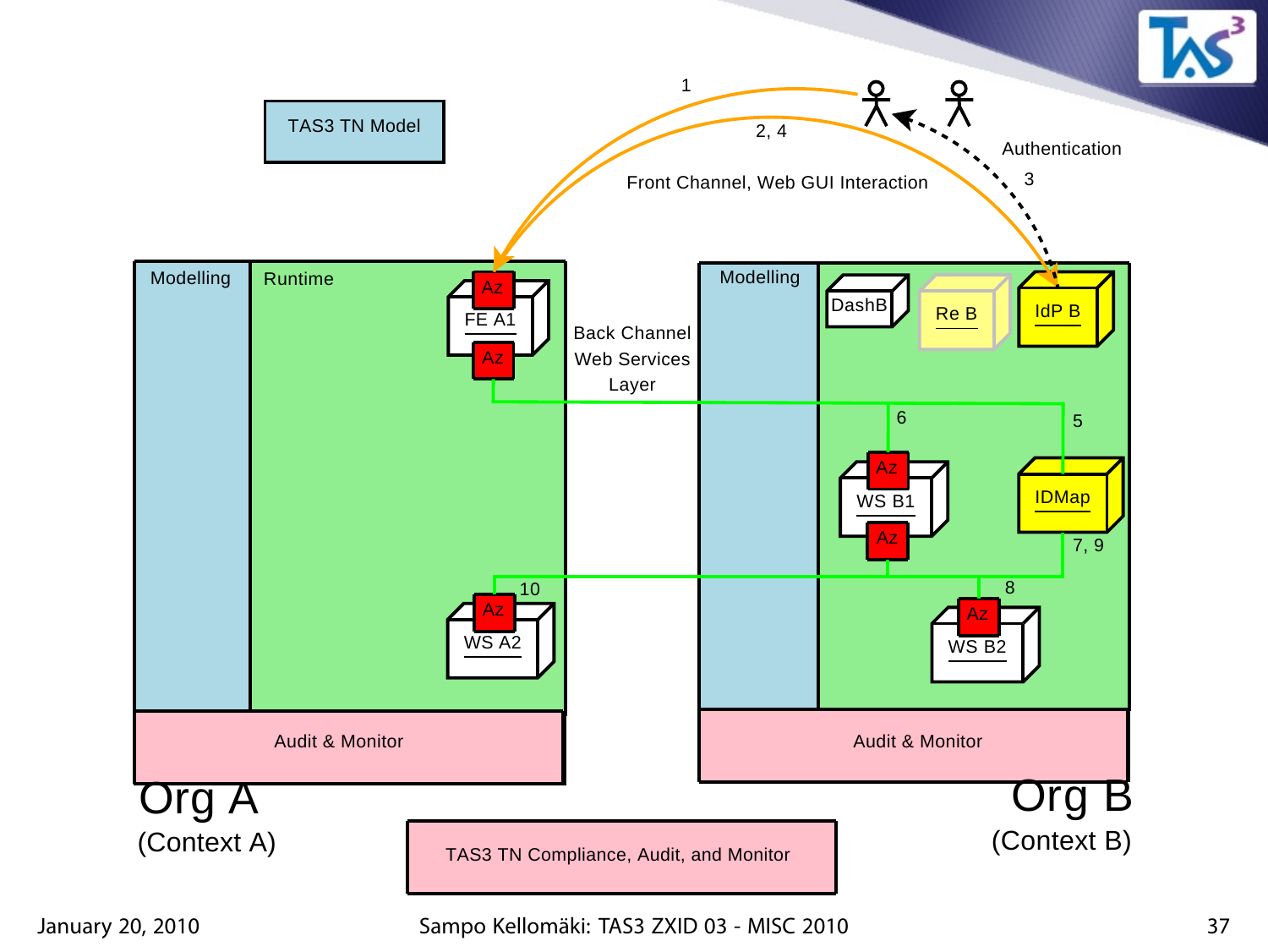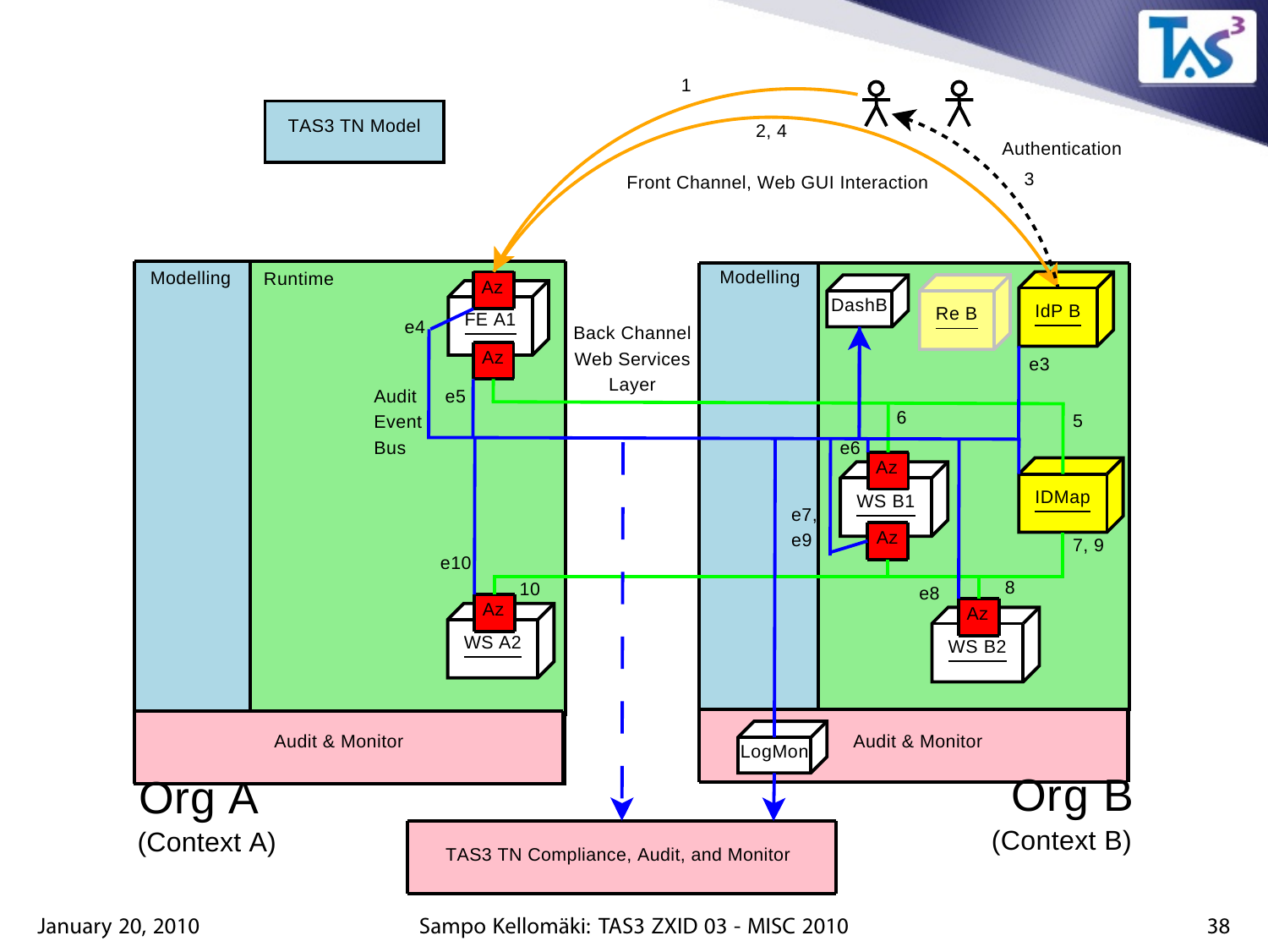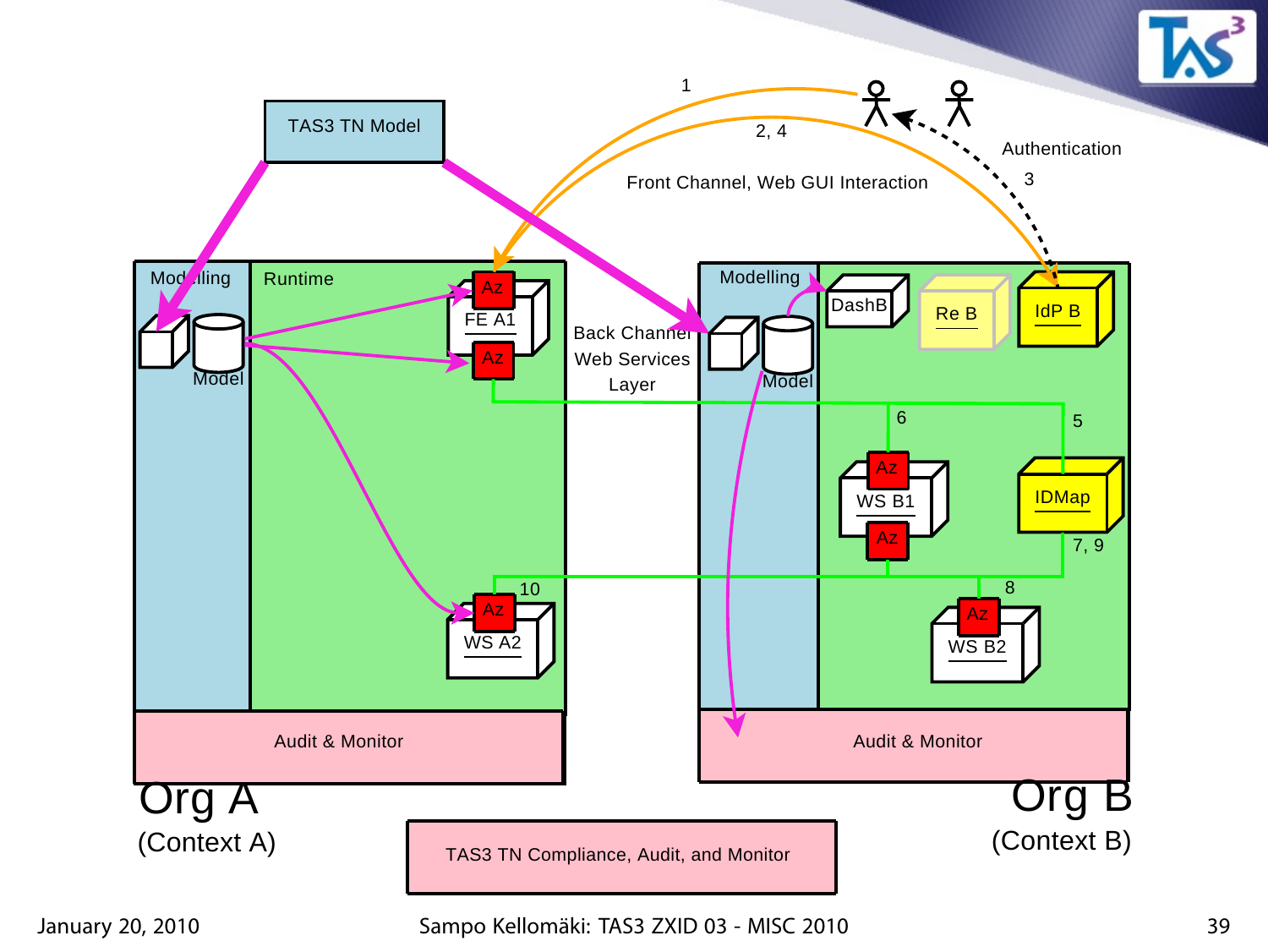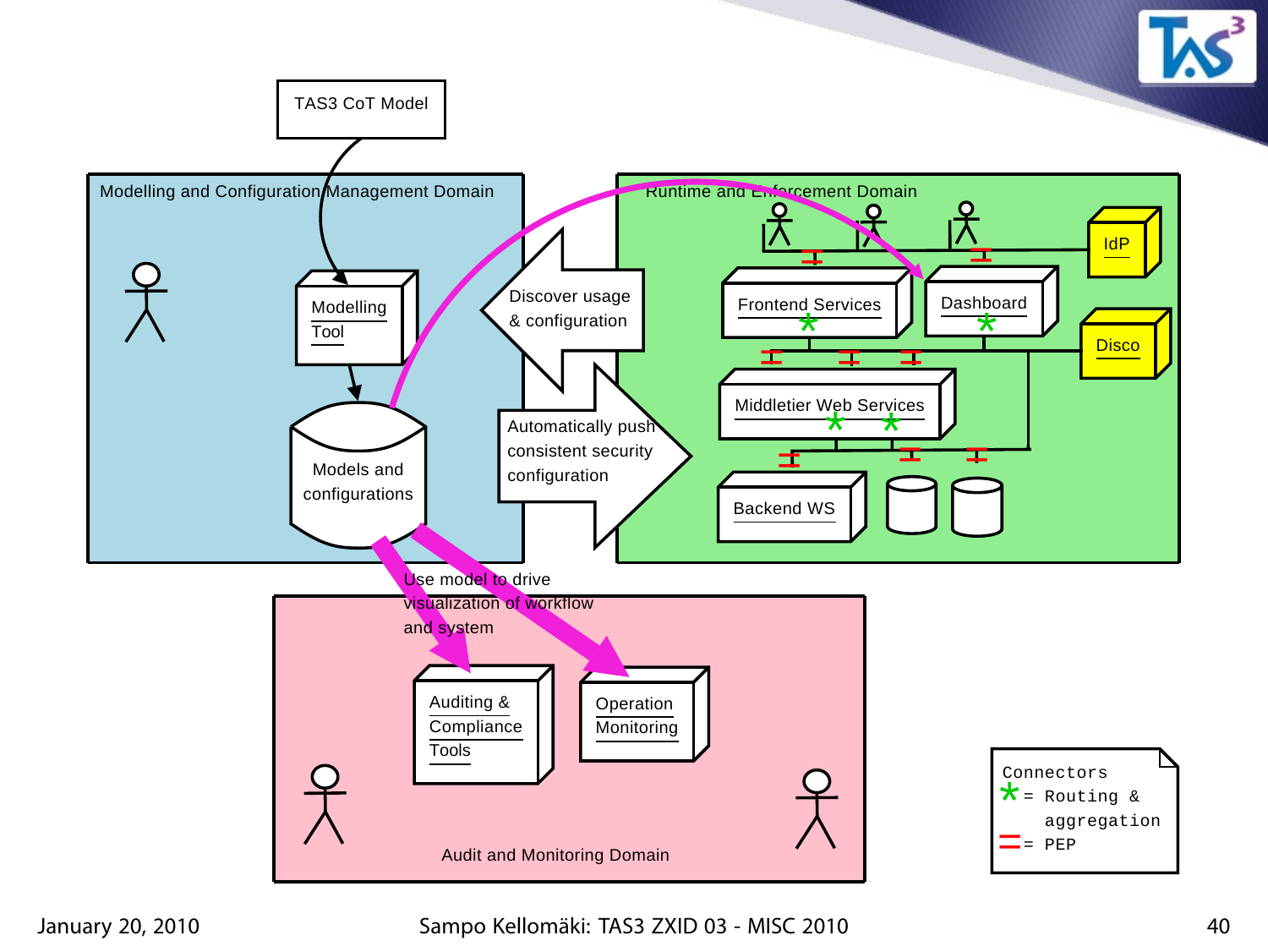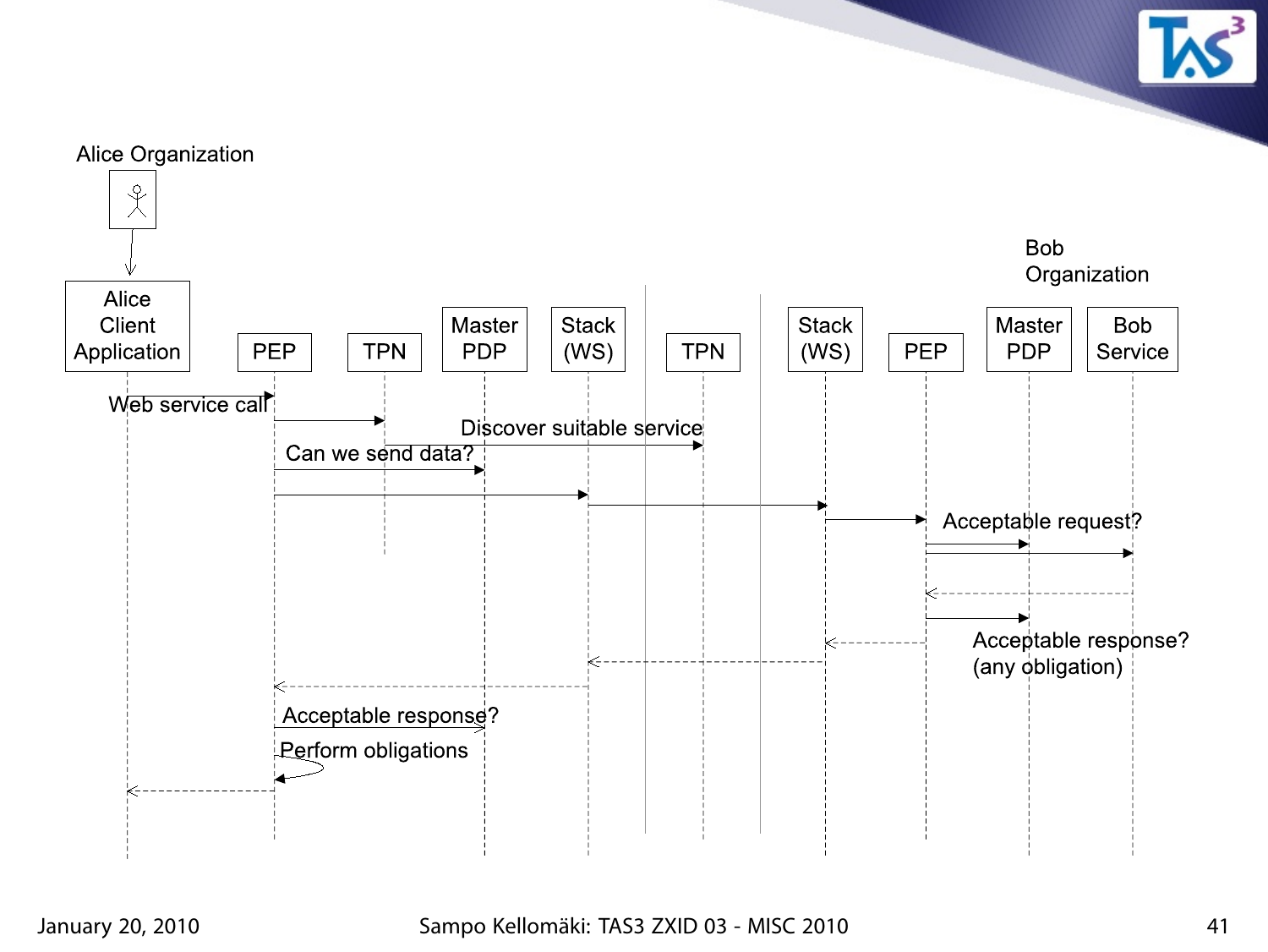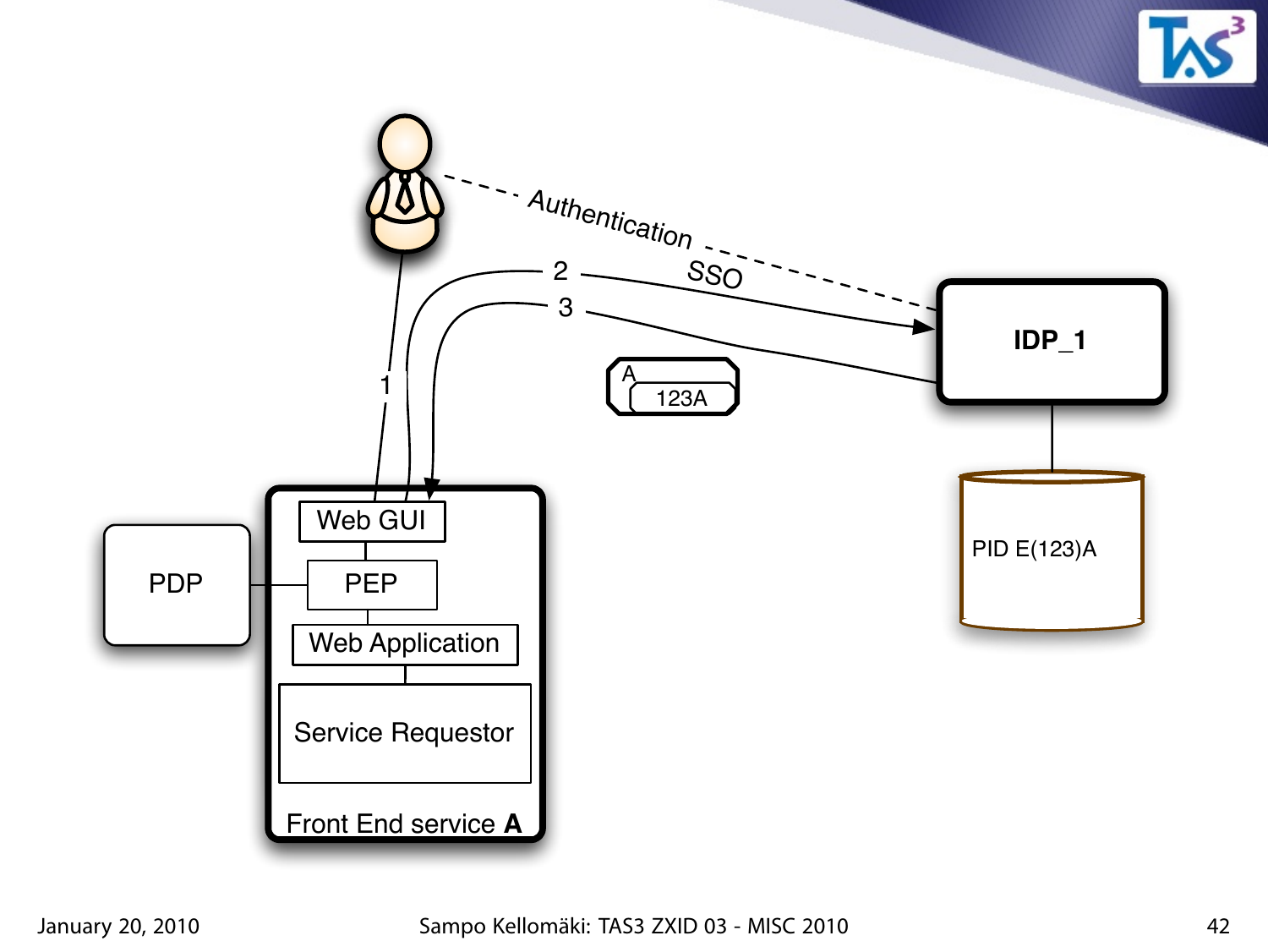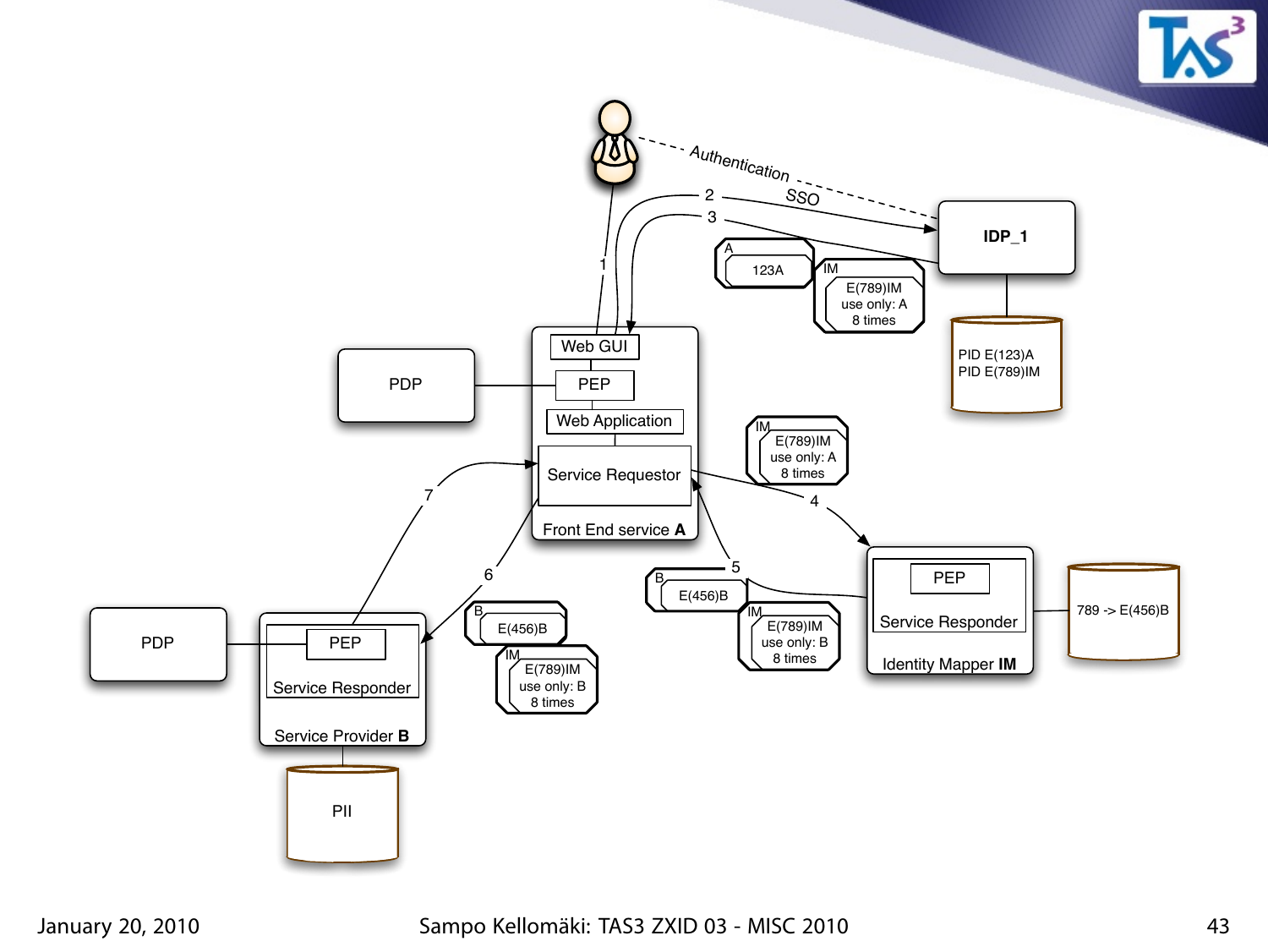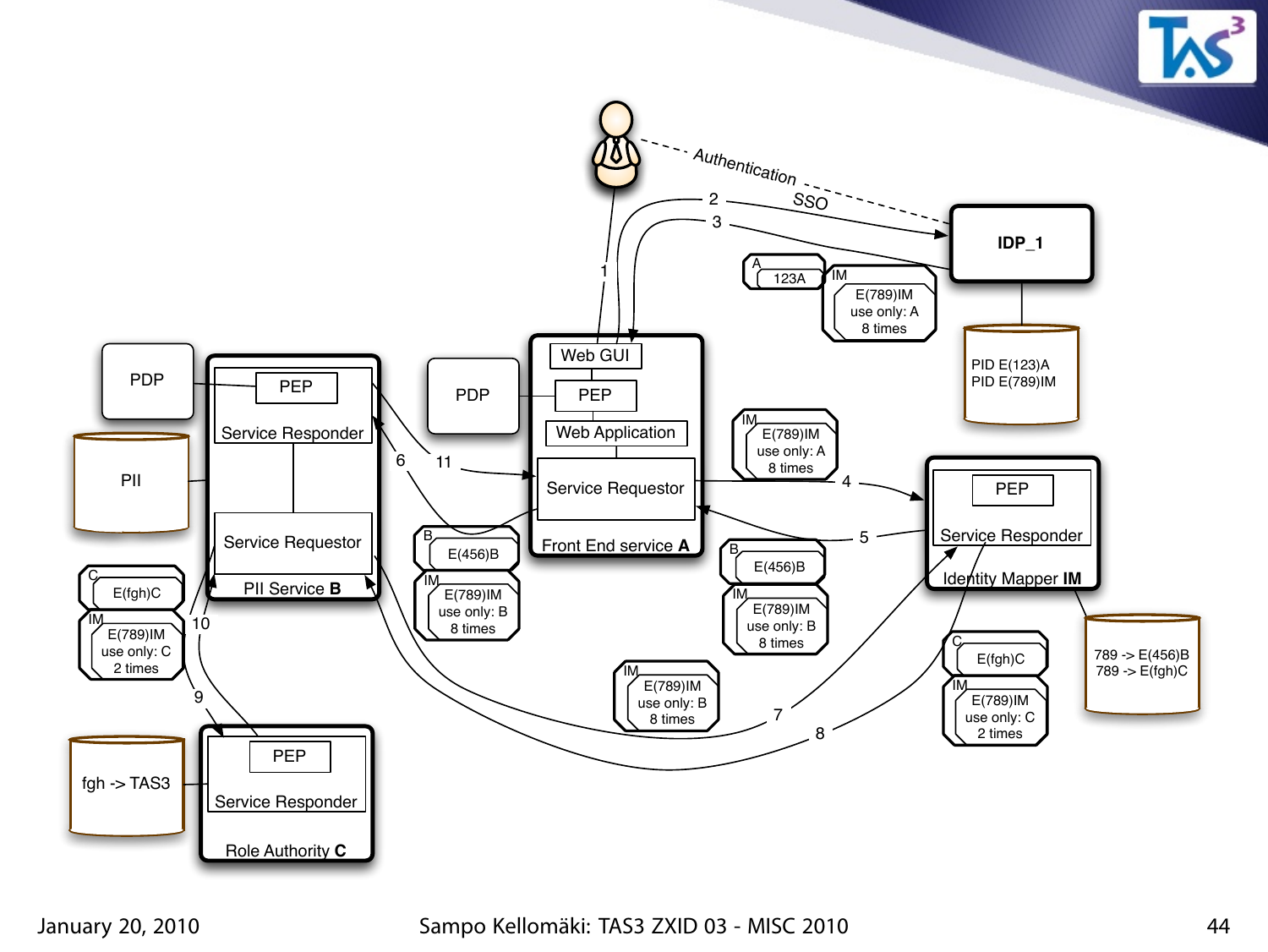

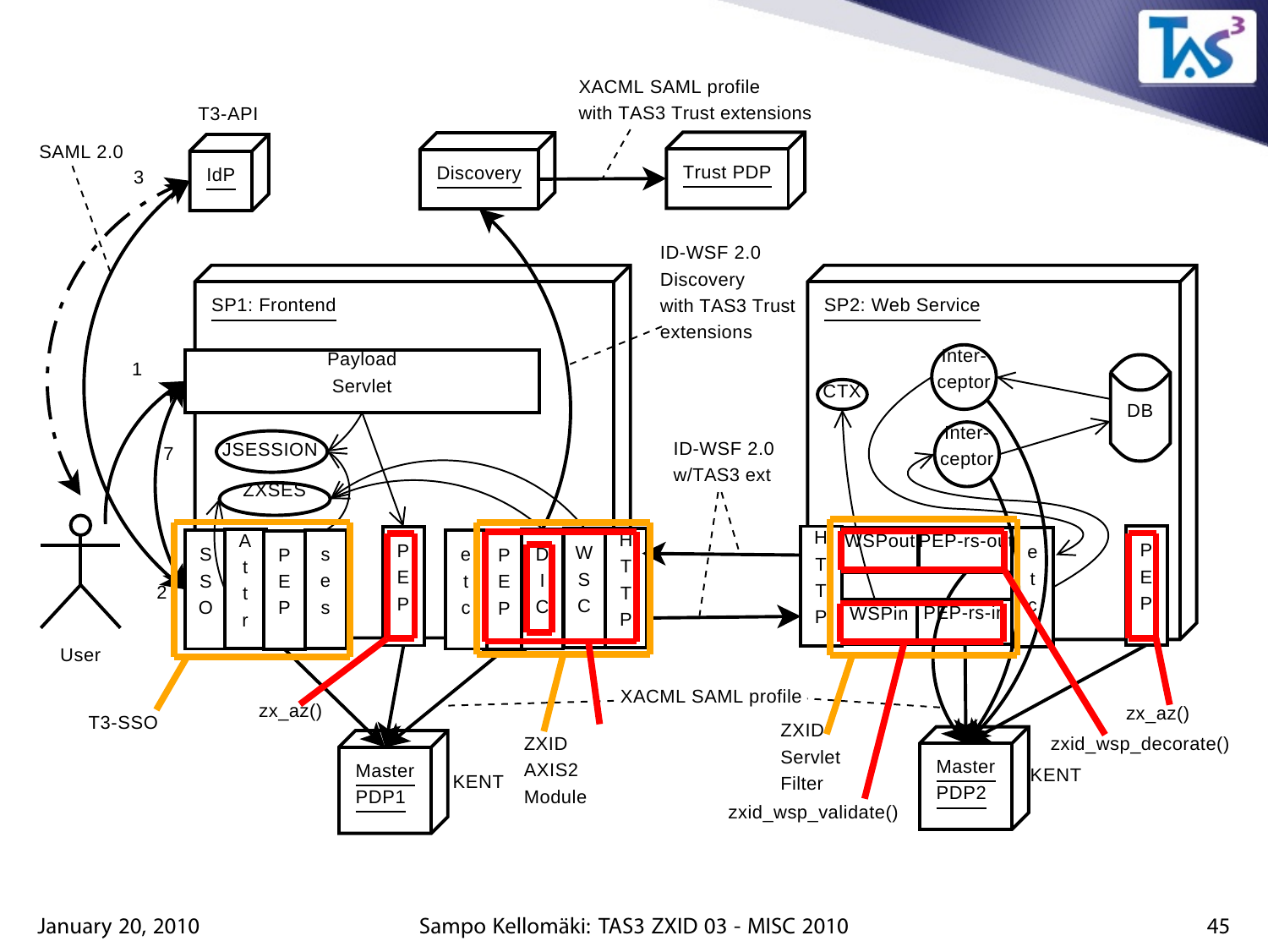



Figure 4: Software Architecture of mod\_auth\_saml.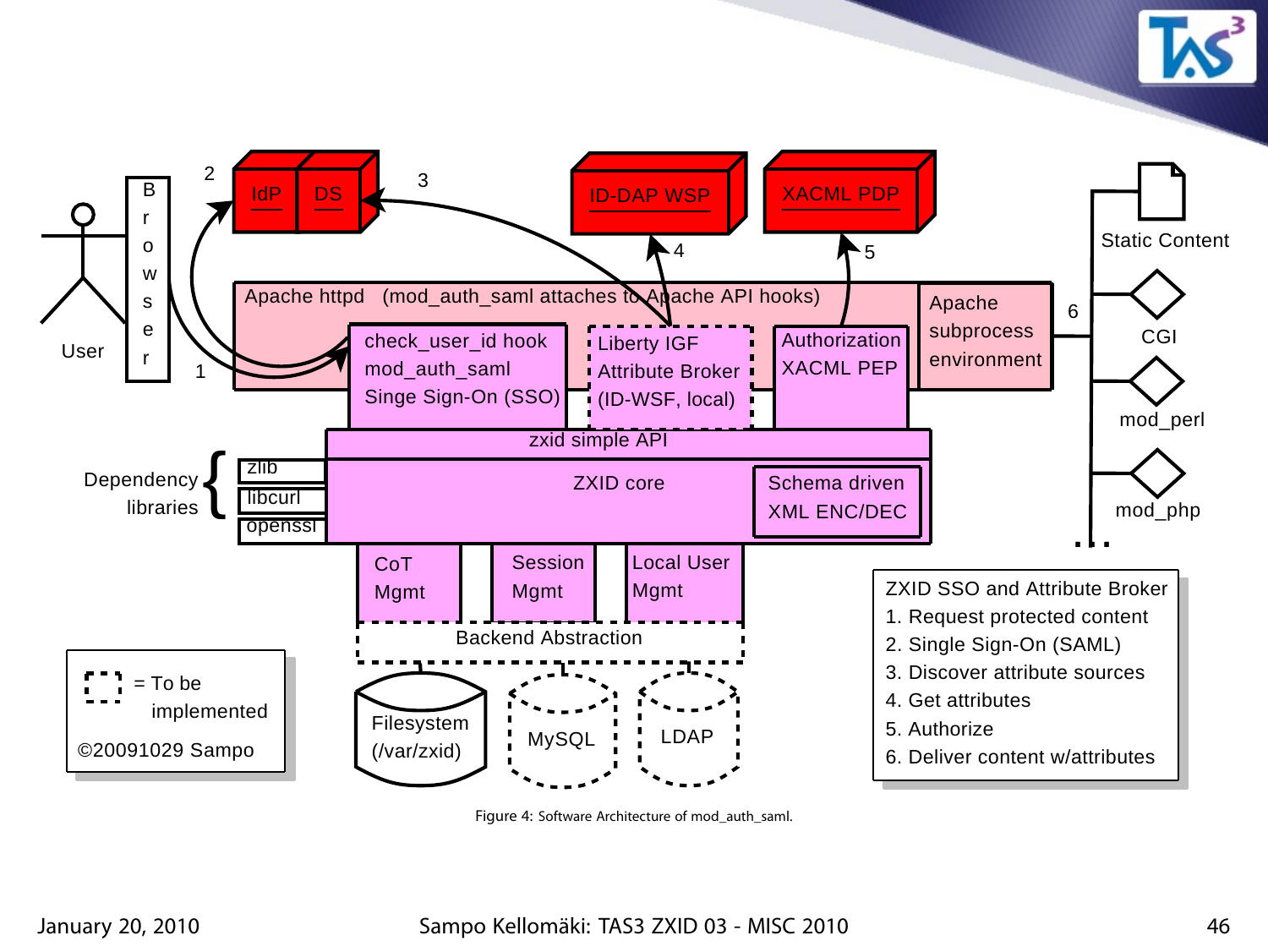#### **TAS3 API**



- **tas3\_sso()** SSO (with optional application independent authorization)
- **tas3\_az()** Application Dependent Authorization
- **tas3 call()** Web Services Client: call a web service and validate response
- **tas3\_wsp\_validate()** Validate that web service request can be processed
- **tas3\_wsp\_decorate()** Create a web service response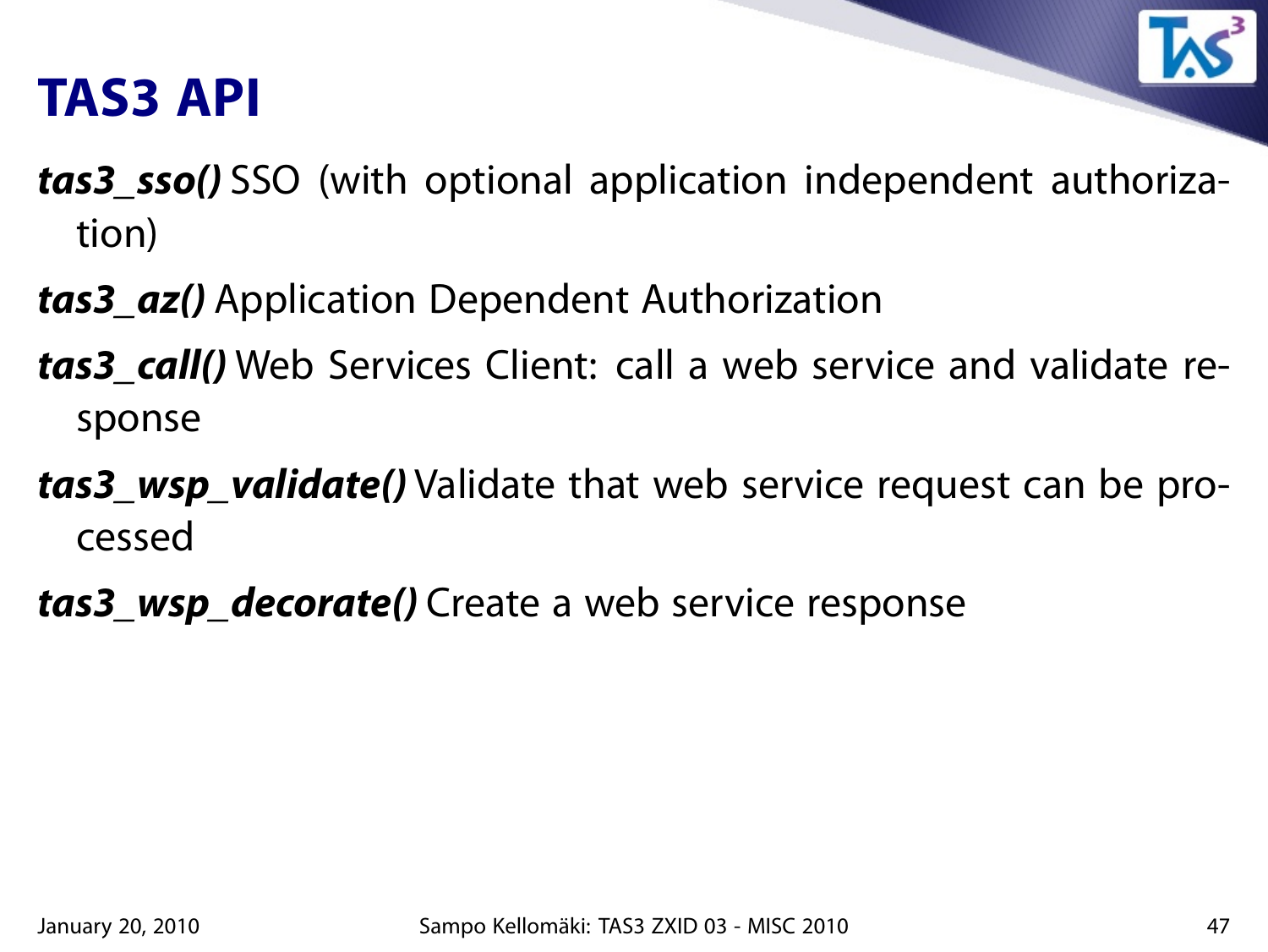# **TAS3 Using Java**



01 import zxidjava.\*; // Pull in the zxidjni.az() API

02 import java.io.\*;

```
03 import javax.servlet.*;
```
04 import javax.servlet.http.\*;

```
05
```
- 06 public class zxidappdemo extends HttpServlet {
- 07 public void doGet(HttpServletRequest req, HttpSe
- 08 throws ServletException, IOException
- 09 {
- 10 String fullURL = req.getRequestURI();
- 11 if (req.getQueryString() != null)
- 12 fullURL += "?" + req.getQueryString();
- 13 System.err.print("Start ZXID App Demo GET("+ful
- 14 HttpSession ses = req.qetSession(false);  $// Im$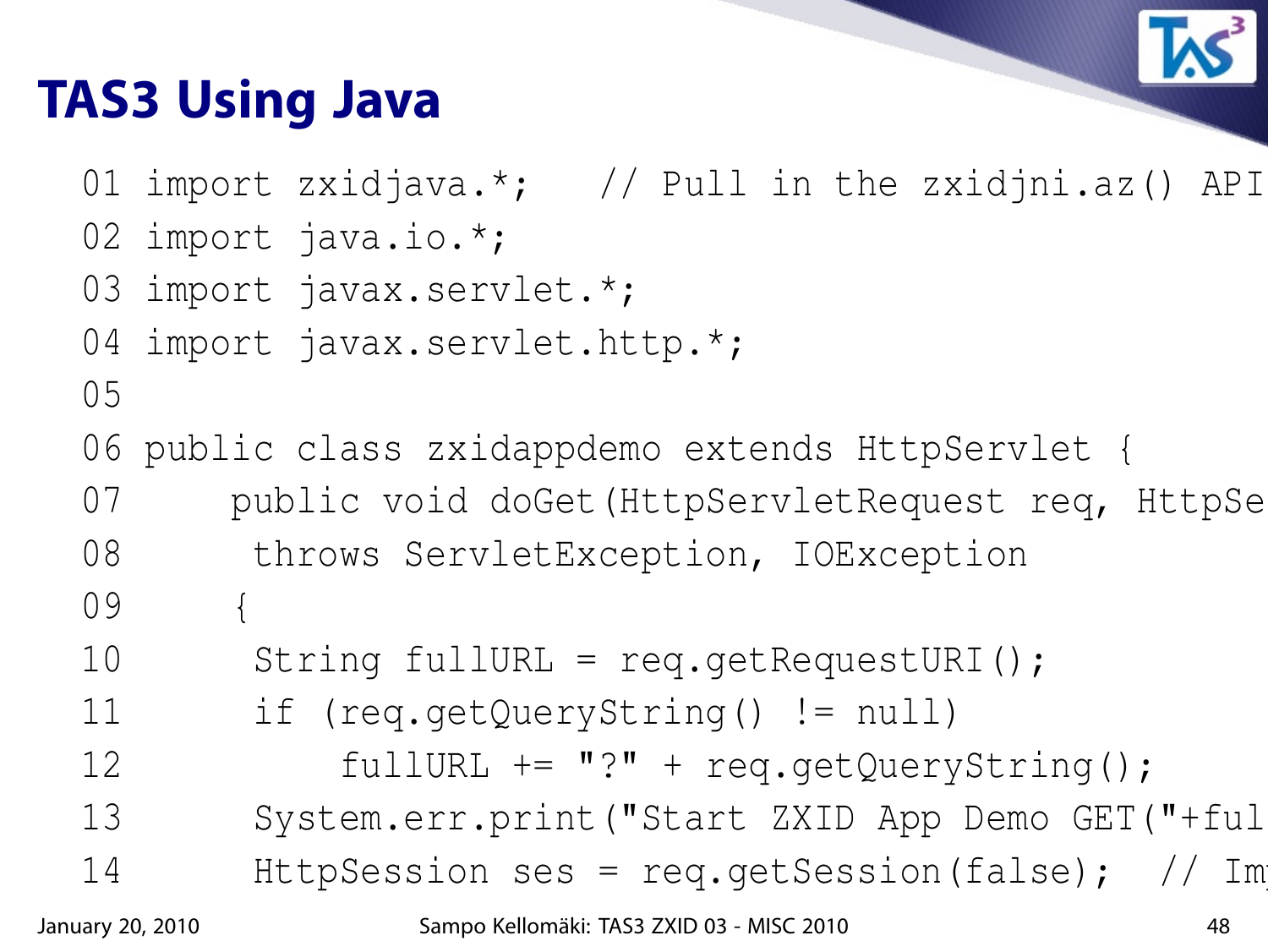| 15 | if (ses $== null)$ {                                           |
|----|----------------------------------------------------------------|
| 16 | res.sendRedirect("sso?o=E&fr=" + fullURL);                     |
| 17 | return;                                                        |
| 18 |                                                                |
| 19 |                                                                |
| 20 | res.setContentType("text/html");                               |
| 21 | res.getOutputStream().print(" <title>ZXID Demo A</title>       |
| 22 |                                                                |
| 23 | // Render logout buttons (optional)                            |
| 24 |                                                                |
| 25 | res.getOutputStream().print("[ <a href='\"sso?gl=&lt;/td'></a> |
| 26 |                                                                |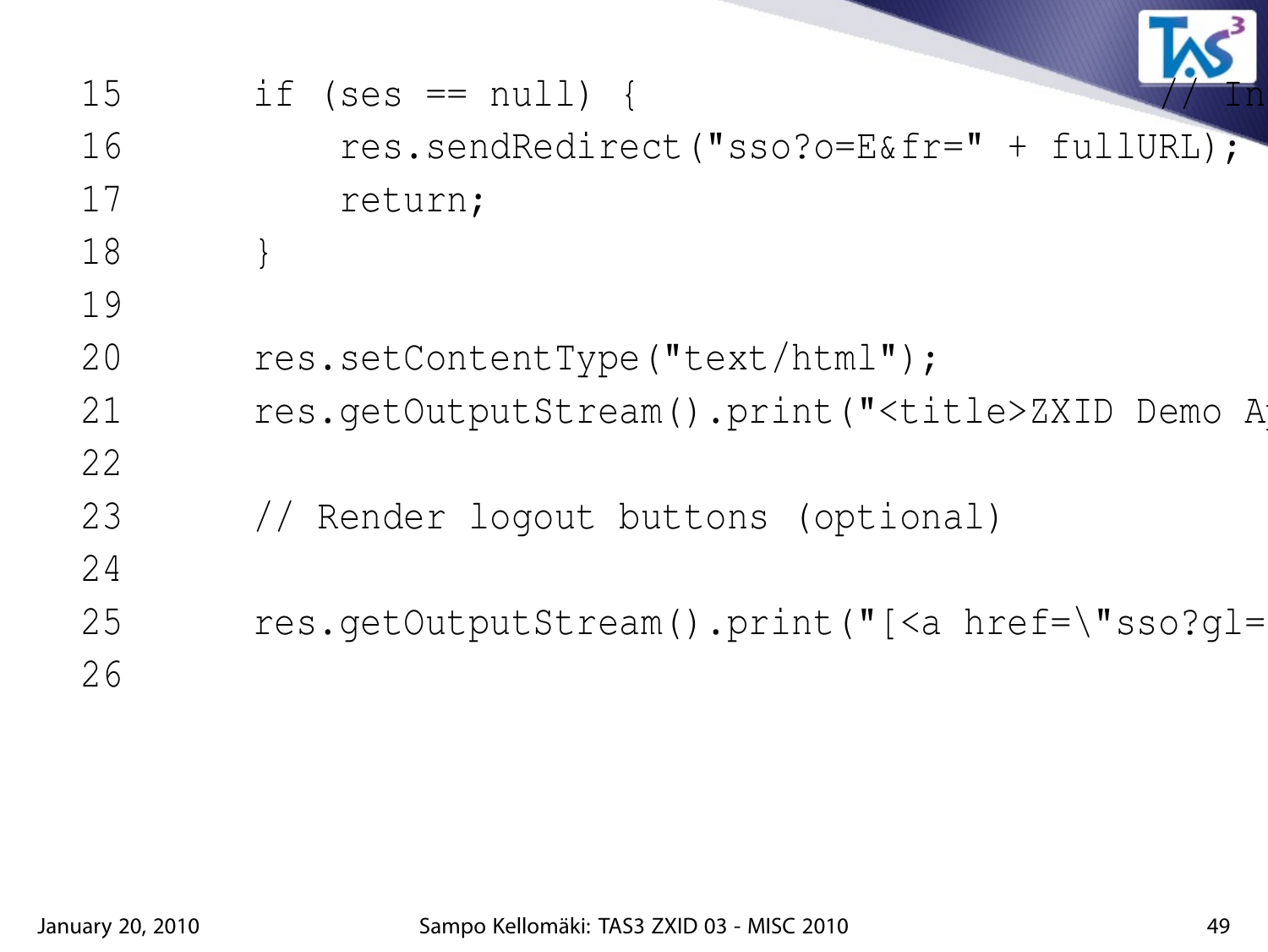| 27 | // The SSO servlet will have done one iterat            |
|----|---------------------------------------------------------|
| 28 | // serves to illustrate, how to explicitly call         |
| 29 |                                                         |
| 30 | if (zxidjni.az("PATH=/var/zxid/", "Action=Show"         |
| 31 | res.getOutputStream().print(" <p><b>Denied.&lt;</b></p> |
| 32 | //res.setStatus(302, "Denied");                         |
| 33 | else                                                    |
| 34 | res.getOutputStream().print(" <p>Authorized.</p>        |
| 35 |                                                         |
| 36 |                                                         |
| 37 | // Render protected content page (your applicat         |
| 38 |                                                         |
| 39 | res.getOutputStream().print(" <pre>HttpSession d</pre>  |
| 40 | $String[] val_names = ses.getValues()$                  |
| 41 | for (int $i = 0$ ; i < val_names.length; ++i) {         |
|    |                                                         |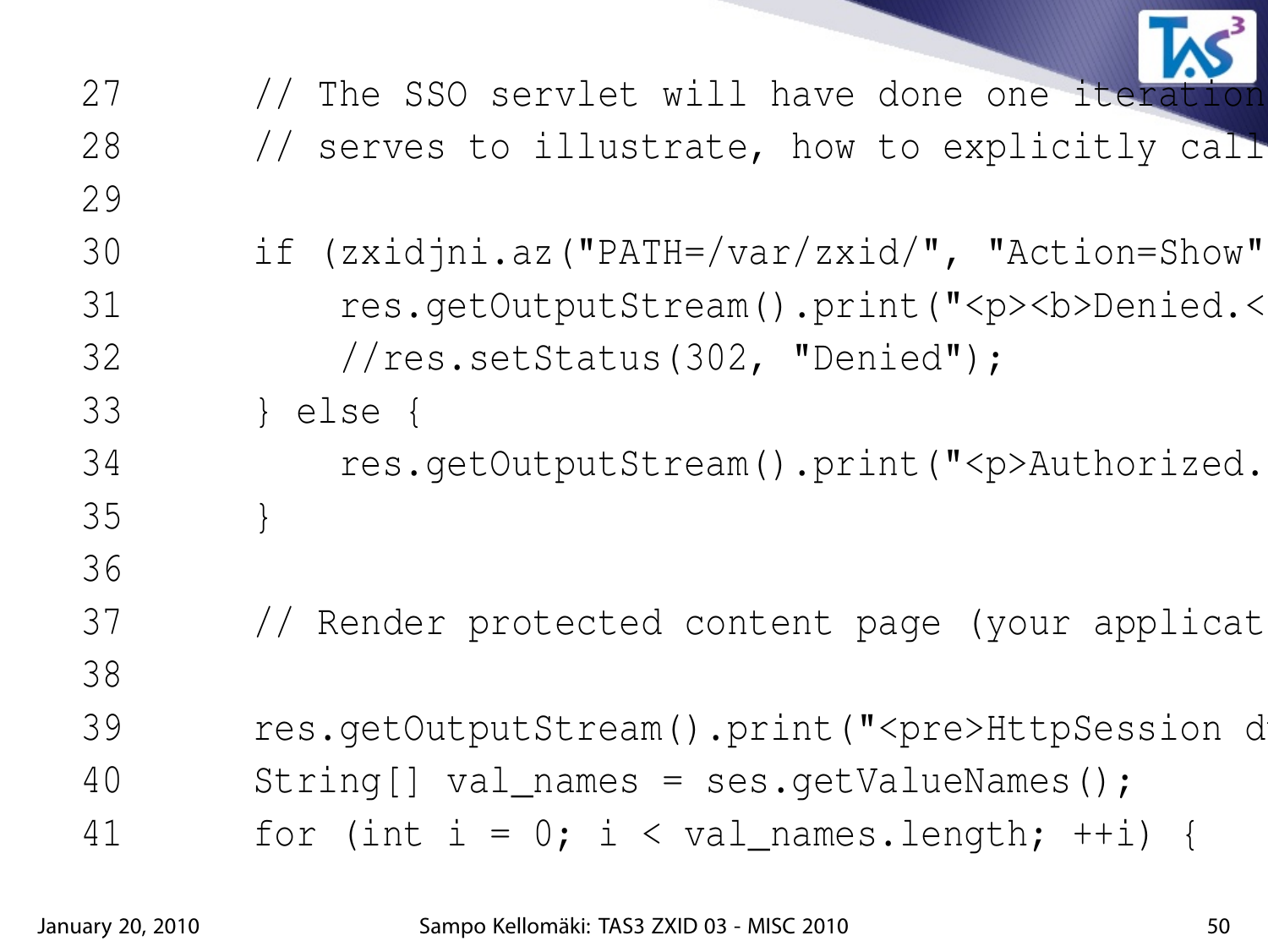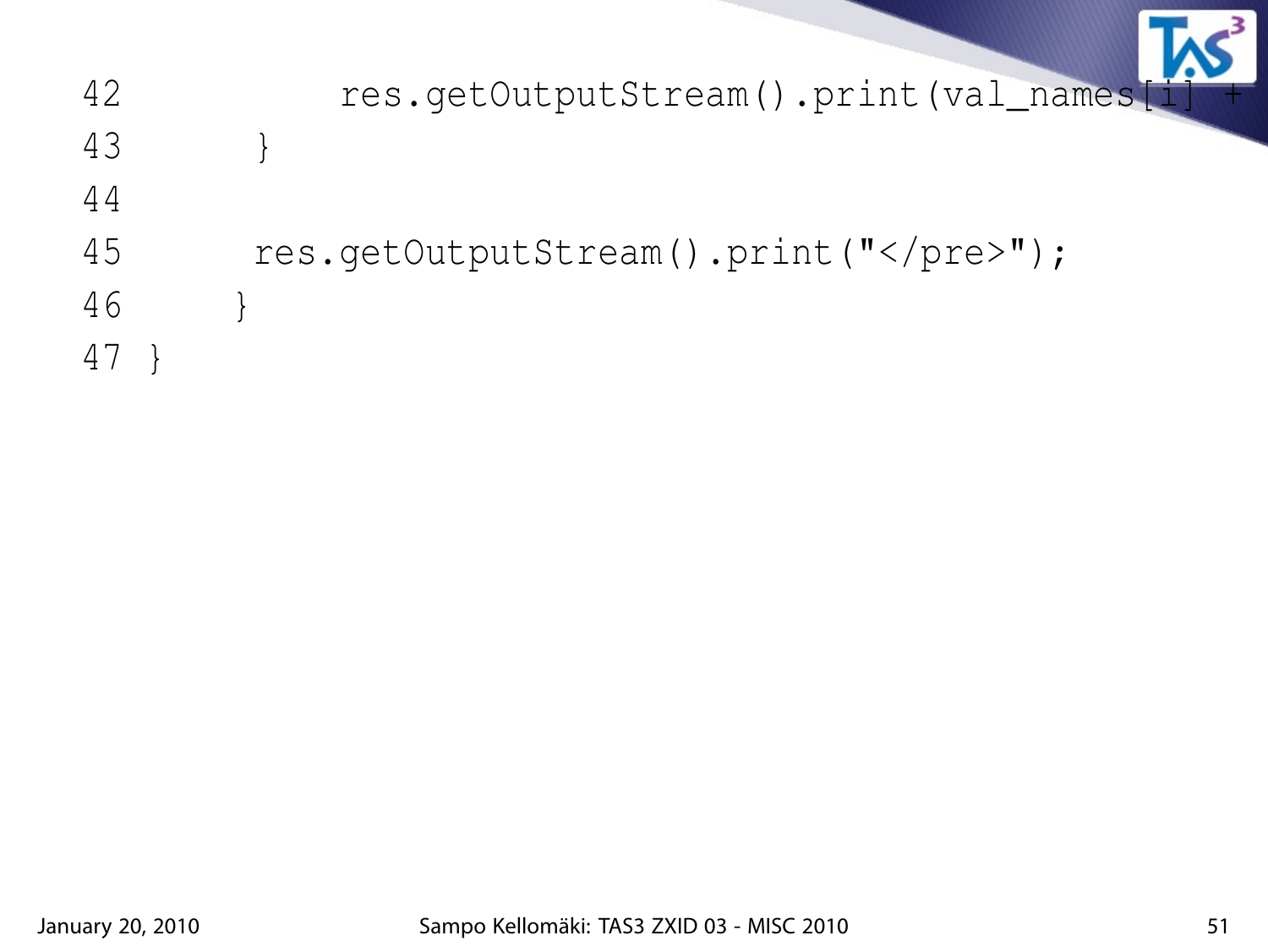

#### **TAS3 Perfromance**

Public key equiv ops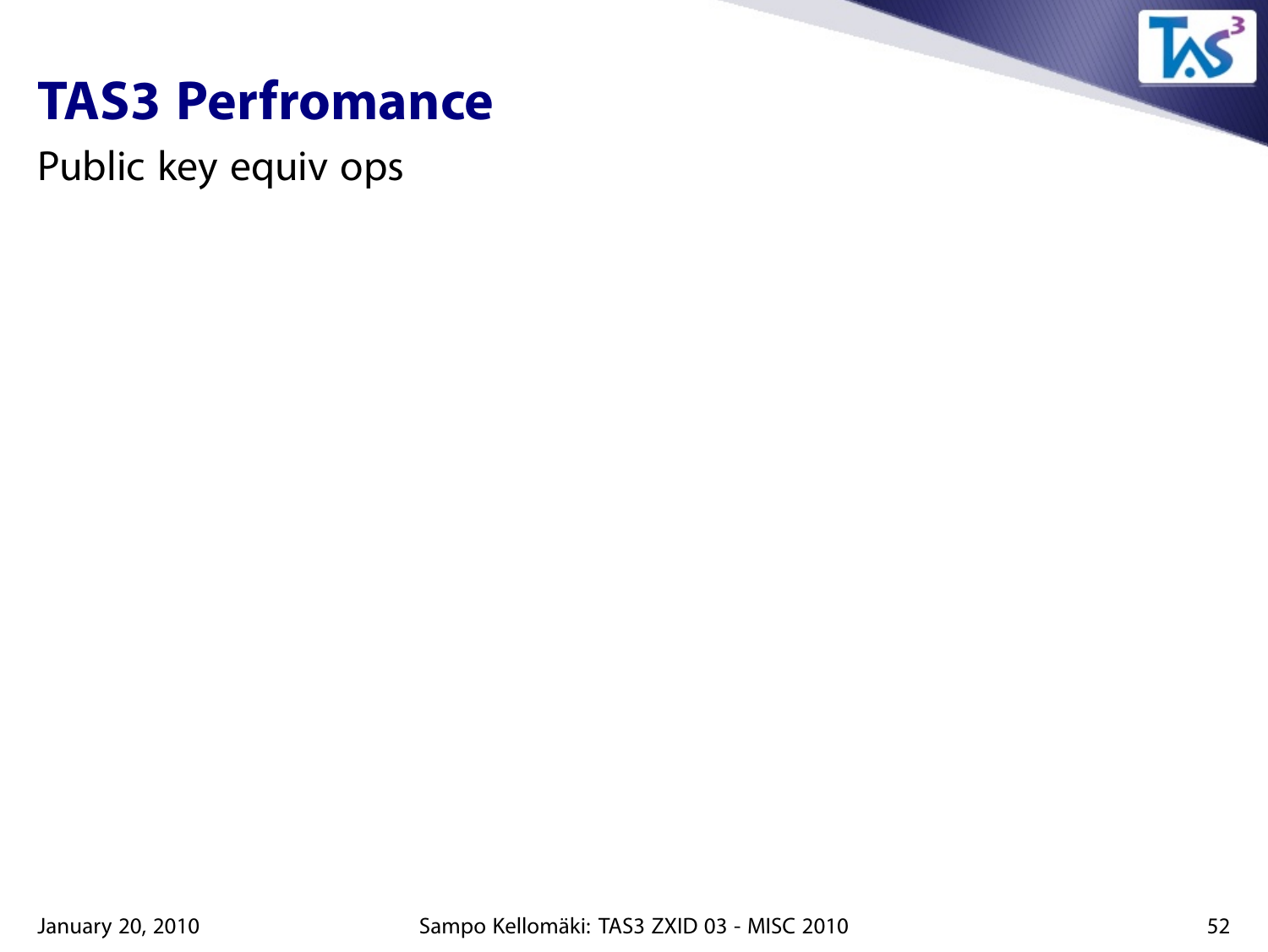# **ZXID Outline (1/2)**

**1** Create your own SP

- 1. Dummy using ZXID standalone code
- 2. Hookup to CoT, metadata
- 3. See it work
- 4. Integrate to your own code
- 5. See it work
- **2** Triggering Az from SSO
- **3** Using SSO attributes
- **4** Creating your own WSC
	- 1. Demo of actual web service call, with traces
	- 2. Integrating ZXID code to call existing service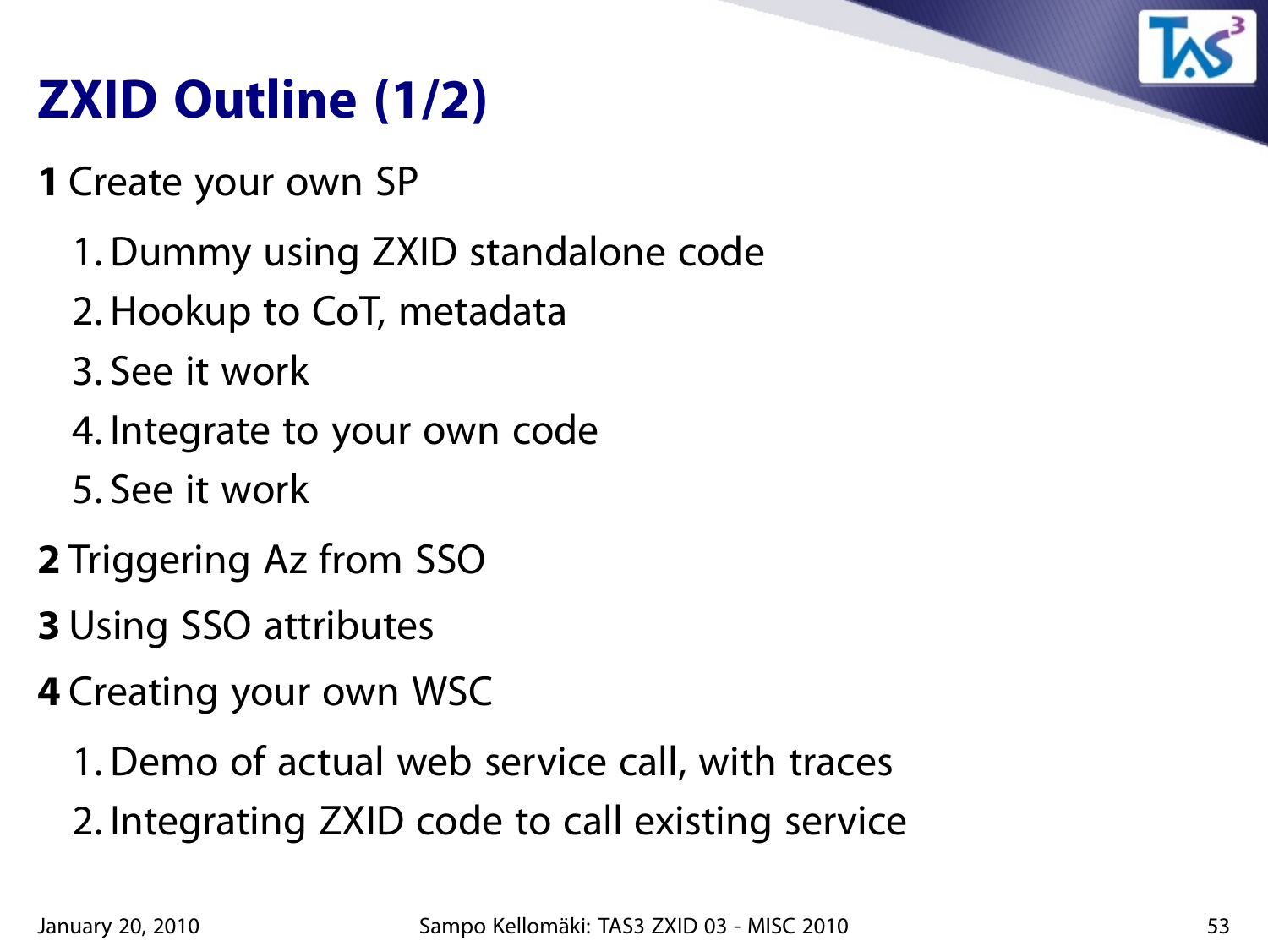

# **ZXID Outline (2/2)**

**5** Providing your own WSP

- 1. Integrating ZXID code
- 2. Service Registration Step
- 3. Association Step
- 4. Making web service call: your WSC to your WSP

**6** Interop

- 1. Discovering other people's WSPs
- 2. Your WSC calling other people's WSP
- 3. Your WSP being called by other people's WSC

**7** mod\_auth\_saml tutorial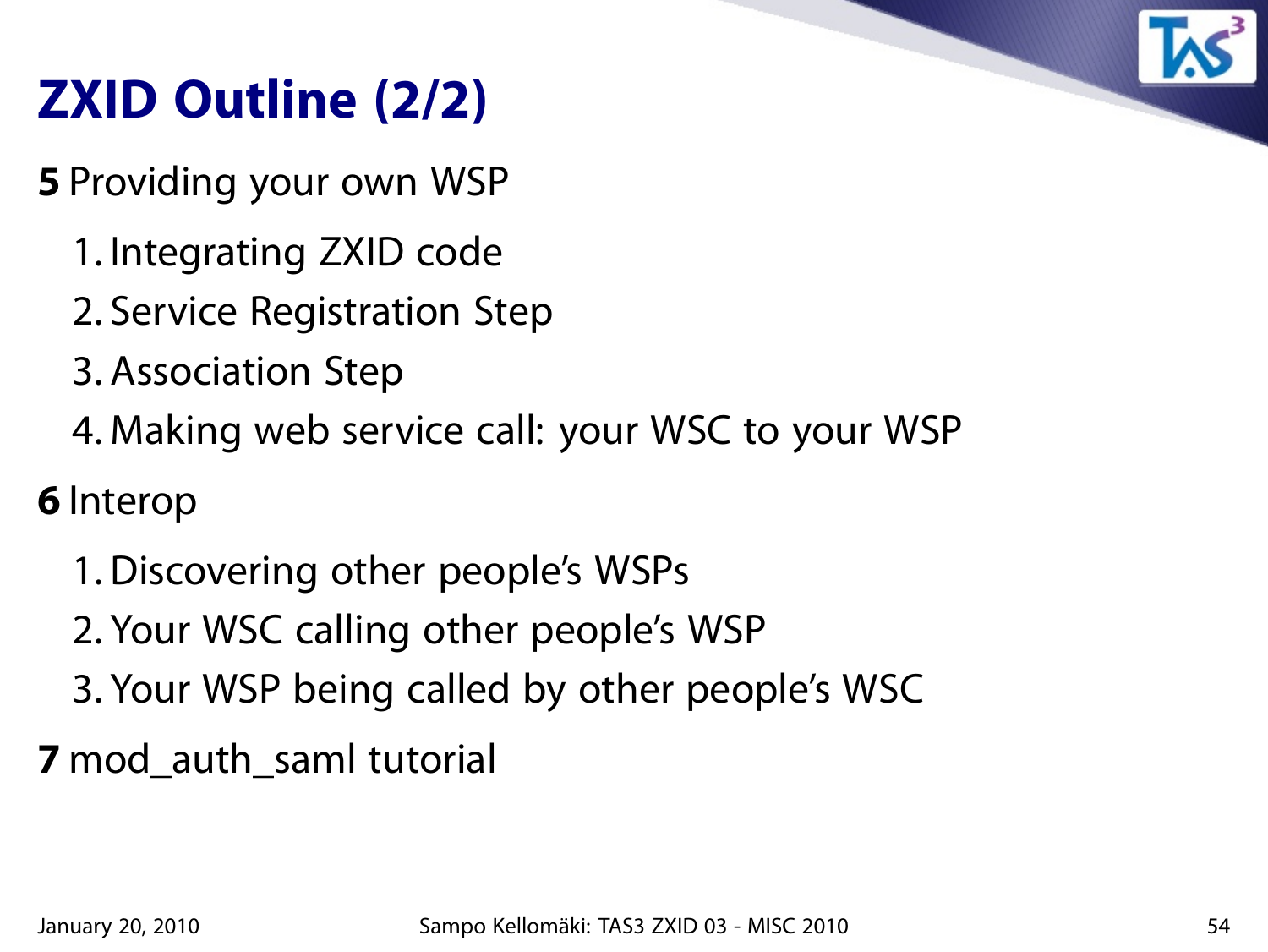

## **Thank You**

#### Sampo Kellomäki (sampo@symlabs.com) +351-918.731.007

| Product                      | License      | Platform            | SAML<br><b>SP</b>        | <b>SAML</b><br><b>IdP</b> | <b>WSC</b>               | <b>WSP</b>               | <b>Disco</b> | People                   | Interact                 | Account Other            |            |
|------------------------------|--------------|---------------------|--------------------------|---------------------------|--------------------------|--------------------------|--------------|--------------------------|--------------------------|--------------------------|------------|
| ZXID.org                     |              | Apache $2 C + SWIG$ | Full                     | <b>TBA</b>                | y                        | y                        | <b>WSC</b>   | TBA                      | <b>TBA</b>               | <b>TBA</b>               |            |
| mod_auth_samApache2 C + SWIG |              |                     | Full                     |                           | v                        | v                        | <b>WSC</b>   | TBA                      | <b>TBA</b>               | <b>TBA</b>               |            |
| Lasso                        | $GPL2+$      | $C + SWIG$          | Cert                     | $\overline{\phantom{a}}$  | $y$ ?                    | ?                        | <b>WSC</b>   |                          |                          |                          |            |
| Authentic                    | $GPL2+$      | $^{+}$              |                          | Certified                 |                          |                          | <b>WSP</b>   | $\overline{\cdot}$       | ?                        | ?                        |            |
|                              |              | Python?             |                          |                           |                          |                          |              |                          |                          |                          |            |
| OpenSSO                      | Java?        | pure PHP            | Partial                  | $\overline{\phantom{a}}$  | $\overline{\phantom{0}}$ | $\overline{\phantom{0}}$ |              | $\overline{\phantom{0}}$ | $\overline{\phantom{0}}$ | $\overline{\phantom{a}}$ |            |
| OpenSSO                      | Java?        | Java                | Cert                     | Cert                      | 1.1                      | 1.1                      | 1.1          | $\overline{\phantom{a}}$ | 1.1                      | $\overline{\phantom{a}}$ |            |
| OpenSAML                     | ?            | Java?               | Partial                  | Partial                   |                          |                          |              |                          |                          |                          |            |
| OpenLiberty                  | Apache2 Java |                     |                          |                           | У                        | $\overline{\phantom{a}}$ | <b>WSC</b>   | <b>TBA</b>               |                          | $\overline{\phantom{0}}$ | AS-        |
|                              |              |                     |                          |                           |                          |                          |              |                          |                          |                          | <b>WSC</b> |
| ConorCli                     | BSD?         | $C++$               | $\overline{\phantom{a}}$ | ۰                         | y                        | $\overline{\phantom{a}}$ | <b>WSC</b>   | WSC?                     | redir                    | $\overline{\cdot}$       | AS-        |
|                              |              |                     |                          |                           |                          |                          |              |                          |                          |                          | <b>WSC</b> |
| ConorSvc                     | BSD?         | Java                | $\overline{\phantom{0}}$ |                           |                          | y                        | <b>WSP</b>   | WSP?                     | redir                    | ?                        | AS-        |
|                              |              |                     |                          |                           |                          |                          |              |                          |                          |                          | <b>WSP</b> |

| Table 1: SAML and Liberty Open Source Implementations |  |  |
|-------------------------------------------------------|--|--|
|                                                       |  |  |

**TBA** To be announced, on the road map, but not here yet

- **1.1** Only supports older ID-WSF 1.1 version of the services
- **C + SWIG** C library with language bindings generated usign SWIG